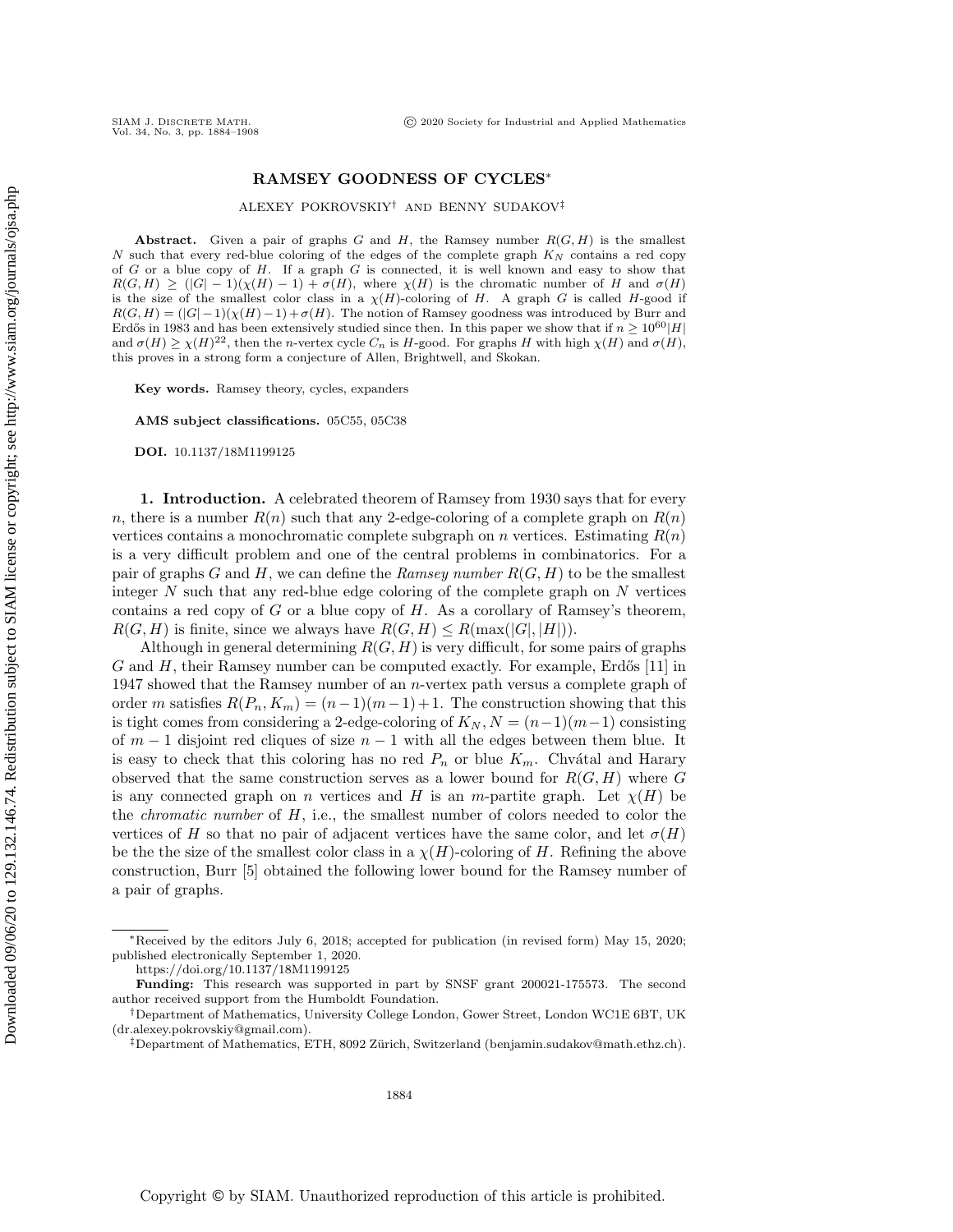<span id="page-1-0"></span>LEMMA 1.1 (Burr  $[5]$ ). Letting H be a graph and G a connected graph with  $|G| \geq \sigma(H)$ , we have

<span id="page-1-1"></span>(1) 
$$
R(G, H) \ge (|G| - 1)(\chi(H) - 1) + \sigma(H).
$$

To prove this bound, consider a 2-edge-coloring of complete graph on  $N = (|G| 1)(\chi (H) - 1) + \sigma (H) - 1$  vertices consisting of  $\chi (H) - 1$  disjoint red cliques of size  $|G| - 1$  as well as one disjoint red clique of size  $\sigma (H) - 1$ . This coloring has no red G because all red connected components have size  $\leq |G| - 1$ , and there is no blue H since the partition of this  $H$  induced by red cliques would give a coloring of  $H$  by  $\chi (H)$  colors with one color class smaller than  $\sigma (H)$ , contradicting the definition of  $\sigma (H).$ 

The bound in Lemma [1.1](#page-1-0) is very general but for some graphs is quite far from the truth. For example, Erdős [\[11\]](#page-24-0) showed that  $R(K_n, K_n) \geq \Omega (2^{n/2})$ , which is much larger than the quadratic bound we get from [\(1\)](#page-1-1). However, there are many known pairs of graphs (such as when G is a path and H is a clique) for which  $R(G, H)$  =  $(|G| - 1)(\chi (H) - 1) + \sigma (H)$ . If this is a case we say that G is H-good. The notion of Ramsey goodness was introduced by Burr and Erd $\delta$ s [\[6\]](#page-24-2) in 1983 and was extensively studied since then.

A lot of early research on Ramsey goodness focused on proving that a particular pair of graphs is good. For example, Gerencsér and Gyárfás [\[15\]](#page-24-3) showed that for  $n \geq m$  the path  $P_n$  is  $P_m$ -good. Chvátal showed that any tree T is  $K_m$ -good [\[8\]](#page-24-4). For more recent progress on Ramsey goodness see [\[1,](#page-23-0) [9,](#page-24-5) [13,](#page-24-6) [18,](#page-24-7) [19\]](#page-24-8) and their references.

The problem of Ramsey goodness of cycles goes back to the work of Bondy and Erdős [\[4\]](#page-24-9), who proved that the cycle  $C_n$  is  $K_m$ -good when  $n \geq m^2 - 2$ . Motivated by their result, Erdős et al. conjectured as follows.

<span id="page-1-4"></span>CONJECTURE 1.2 (Erdős et al. [\[12\]](#page-24-10)). If  $n \geq m \geq 3$ , then  $R(C_n, K_m) = (n 1)(m-1)+1.$ 

Over the years, this problem has attracted a lot of attention. After several im-provements, Nikiforov [\[18\]](#page-24-7) showed that conjecture holds for  $n \geq 4m + 2$ . In addition several authors proved it for small  $m$  (see [\[7\]](#page-24-11) and the references therein). Very re-cently, Keevash, Long, and Skokan [\[16\]](#page-24-12) showed that  $R(C_n, K_m) = (n-1)(m-1) + 1$ for  $n \geq \Omega(\frac{\log m}{\log \log m})$ . This proves the conjecture for large m.

In this paper we investigate Ramsey goodness of an  $n$ -vertex cycle versus a general graph H. When n is sufficiently large as a function of  $|H|$ , Burr and Erdős [\[6\]](#page-24-2) proved more than 30 years ago that  $C_n$  is H-good. Recently Allen, Brightwell, and Skokan [\[1\]](#page-23-0) conjectured that the cycle is H-good already when its length is linear in the order of H.

<span id="page-1-3"></span>CONJECTURE 1.3 (Allen, Brightwell, and Skokan [\[1\]](#page-23-0)). For  $n \geq \chi(H)| H|$  we have  $R(C_n, H) = (n - 1)(\chi (H) - 1) + \sigma (H).$ 

There has been some work (see, e.g., [\[20\]](#page-24-13) and its references) showing that the path  $P_n$  is H-good. Since  $R(P_n, H)$  is always at most  $R(C_n, H)$ , a weakening of the above conjecture is to show that  $P_n$  is H-good for  $n \geq \chi (H)| H|$ . This was achieved by the authors of this paper in [\[21\]](#page-24-14).

<span id="page-1-2"></span>In this paper, we prove the following result.

THEOREM 1.4. For  $n \geq 10^{60} m_k$  and  $m_k \geq m_{k - 1} \geq \cdots \geq m_1$  satisfying  $m_i \geq i^{22}$ , we have  $R(C_n, K_{m_1,...,m_k}) = (n-1)(k-1) + m_1$ .

Here  $K_{m_1,...,m_k}$  is a complete multipartite with k parts of sizes  $m_1,...,m_k$ . Notice that the vertices of a k-chromatic graph  $H$  can be partitioned into k independent sets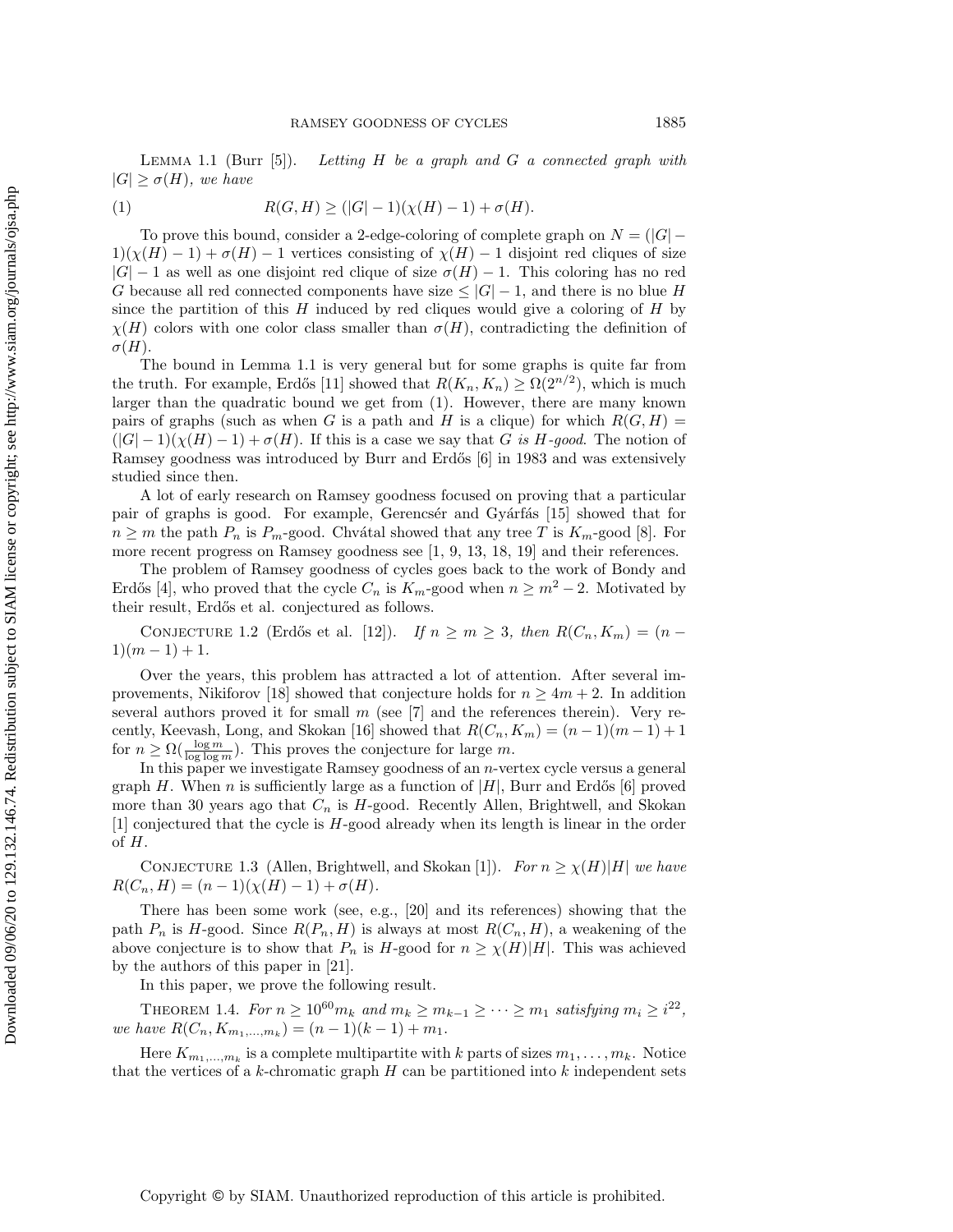of sizes  $m_1, \ldots, m_k$  with  $\sigma (H) = m_1 \leq m_2 \leq \cdots \leq m_k$ . This is equivalent to H being a subgraph of  $K_{m_1,...,m_k}$ . Therefore Theorem [1.4](#page-1-2) implies the following.

COROLLARY 1.5. Suppose that we have numbers n, and a graph H with  $n \geq$  $10^{60} |H|$  and  $\sigma (H) \geq \chi (H)^{22}$ . Then  $R(C_n, H) = (n - 1)(\chi (H) - 1) + \sigma (H)$ .

For graphs H with large  $\chi (H)$  and  $\sigma (H)$ , the above theorem proves Conjecture [1.3](#page-1-3) in a very strong form---it shows that in this case, the condition ``n \geq \chi (H)| H| "" is unnecessary, and  $n \geq 10^{60} |H|$  suffices. For certain graphs H, Theorem [1.4](#page-1-2) shows that  $C_n$  is H-good in a range which is even better than " $n \geq 10^{60} |H|$ ." For example, if H is balanced (i.e., if  $|H| = \sigma (H)\chi (H)$ ), then Theorem [1.4](#page-1-2) implies that  $C_n$  is H-good as long as  $n \geq 10^{60} |H| / \chi (H)$ .

1.1. Proof sketch. Here we give an informal sketch of the proof of Theorem [1.4.](#page-1-2) For simplicity we talk just about the balanced case of the theorem, i.e., the proof of  $R(C_n, K_m^k) = (k-1)(n-1) + m.$ 

Let  $R(C_{\geq n}, K_{m_1,...,m_k})$  denote the smallest number N such that in every coloring of  $K_N$  by the colors red and blue there is a red cycle of length at least n or a blue  $K_{m_1,\ldots,m_k}$ . In [\[21\]](#page-24-14) the following theorem is proved.

THEOREM 1.6. Given integers  $m_1 \leq m_2 \leq \cdots \leq m_k$  and  $n \geq 3m_k + 5m_{k-1}$ , we have

<span id="page-2-0"></span>
$$
R(C_{\geq n}, K_{m_1,\dots,m_k}) = (k-1)(n-1) + m_1.
$$

Notice that the above theorem is essentially a version of Theorem [1.4,](#page-1-2) except that it produces a red cycle of length  $at$  least n rather than one of length exactly n. The proof of our main theorem uses many ideas from the proof of Theorem [1.6.](#page-2-0) Because of this it may help readers to familiarize themselves with the very short proof of that theorem in [\[21\]](#page-24-14). It can be summarized as follows: If  $K_N$  is colored so that there is no blue  $K_{m_1,...,m_k}$ , then we use induction to find a large red subgraph G in  $K_N$  which is an expander. Then we use the famous P<sub>s</sub> rotation-extension technique to find a long red cycle in G.

To prove Theorem [1.4](#page-1-2) we use a similar strategy, except that we build a red cycle of length at least  $n$  to also contain a special red subgraph called a *gadget*. Informally a gadget is a path between two special vertices x and  $y$  which has many chords. Because of these chords, the gadget has the property that it has paths between  $x$  and  $y$  of many different lengths. A consequence of this is that if we can find a cycle  $C$ of length at least n which contains a suitable gadget, then  $C$  also contains a cycle of length exactly n. Thus the proof of Theorem [1.4](#page-1-2) naturally splits into two parts. The first part is to show that a large graph with no blue  $K_m^k$  contains a gadget (see section [2\)](#page-4-0). The second part is to build a cycle of length at least  $n$  containing a gadget we found (see section [3\)](#page-13-0).

To find a gadget in a graph with no blue  $K_m^k$ , we make heavy use of expanders. It turns out that if  $K_N$  has no blue  $K_m^k$ , then it contains a large red subgraph G with good expansion properties (see Lemma [2.5\)](#page-5-0). Once we have an expander, we prove several lemmas which find various structures inside expanders such as trees (Lemma [2.8\)](#page-6-0), paths (Lemma [2.9\)](#page-6-1), and cycles (Lemma [2.13\)](#page-8-0). We then put these structures together to build a gadget (Lemma [2.2\)](#page-4-1). We remark that the gadgets that we use are very similar to absorbers introduced by Montgomery in [\[17\]](#page-24-15) during the study of spanning trees in random graphs.

After constructing gadgets, the proof of Theorem [1.4](#page-1-2) has three main ingredients---Lemmas [3.7,](#page-15-0) [3.9,](#page-17-0) and [3.14.](#page-20-0)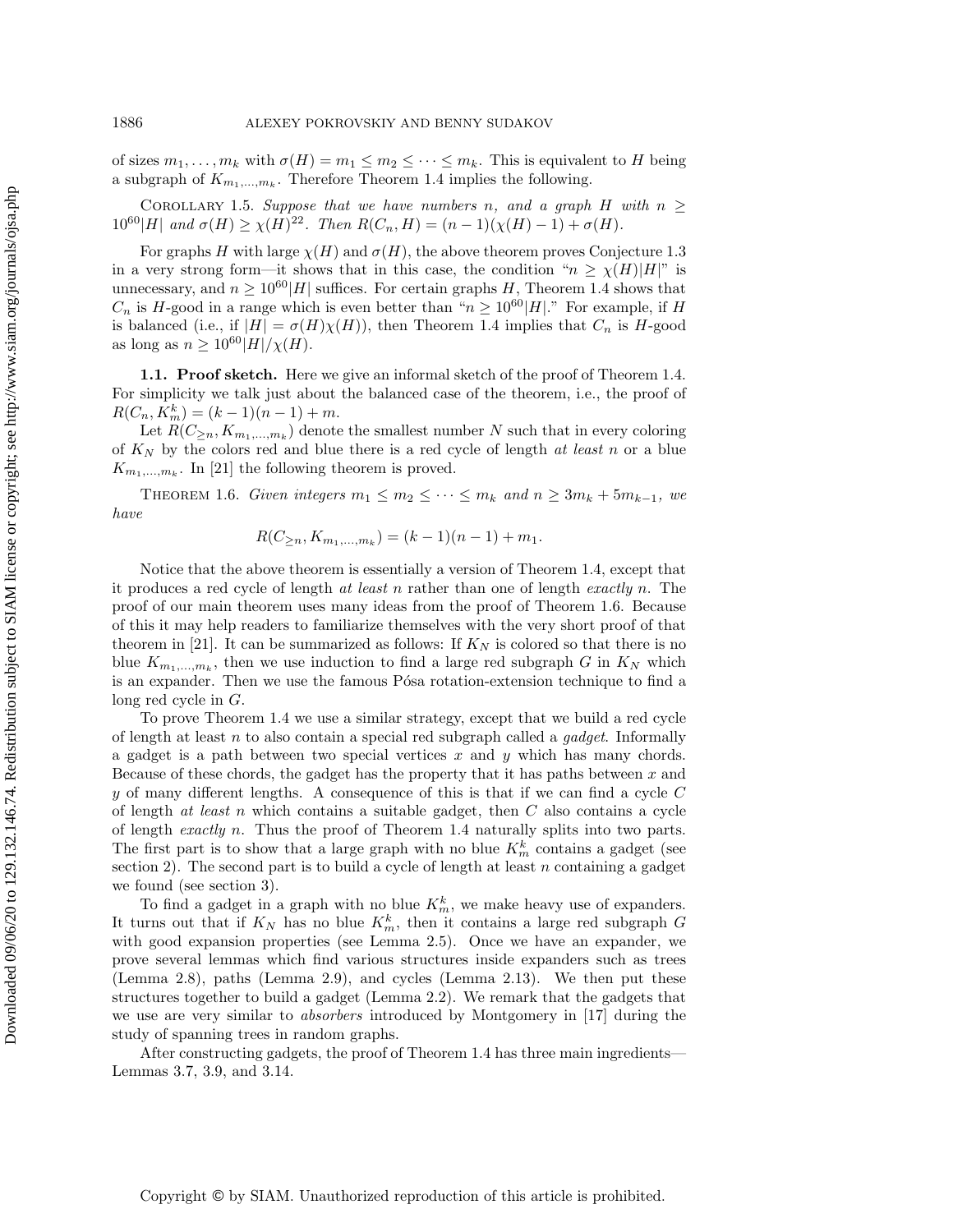The first ingredient, Lemma [3.7,](#page-15-0) should be thought of as a version of the  $k = 2$ case of Theorem [1.4.](#page-1-2) Since the full proof of Theorem [1.4](#page-1-2) is inductive, Lemma [3.7](#page-15-0) serves as the initial case of the induction. The proof of this lemma is quite similar to the proof of Theorem [1.6](#page-2-0) in [\[21\]](#page-24-14), with one extra ingredient—namely gadgets.

The second ingredient, Lemma [3.9,](#page-17-0) should be thought of as a strengthening of Theorem [1.4](#page-1-2) in the case when the red subgraph of  $K_N$  is highly connected. In this case it turns out that the Ramsey number can be lowered significantly (to  $n+0.07kn$ ). The proof of this lemma again uses gadgets.

The third ingredient, Lemma [3.14,](#page-20-0) should be thought of as a stability version of Theorem [1.4.](#page-1-2) It says that for N close to  $R(C_n, K_m^k)$ , if we have a 2-colored  $K_N$ with no red  $C_n$  or blue  $K_m^k$ , then the coloring on  $K_N$  must be close to the extremal coloring. Specifically it shows that most of the graph can be partitioned into  $k-1$  large sets  $A_1, \ldots, A_{k-1}$  with only blue edges between them. Once we have this structure, Theorem [1.4](#page-1-2) is fairly easy to prove—since  $A_1, \ldots, A_{k-1}$  only have blue edges between them, they cannot contain a blue  $K_m^2$  (or else the whole graph would contain a blue  $K_m^k$ ). Then we apply the a version of the  $k = 2$  case of Theorem [1.4](#page-1-2) to one of the sets  $A_i$  to obtain a red  $C_n$  (specifically we apply Lemma [3.7](#page-15-0) which serves as the "initial case" of the induction.)

**1.2.** Notation. For a graph G, the set of vertices is denoted by  $V(G)$  and the set of edges by  $E(G)$ . We will often identify a graph with its vertex set, for example, we will use  $|G|$  to mean the number of vertices of G. Throughout this paper the *order* of a path P, denoted |P|, is the number of vertices it has. The length of P is the number of edges P has, which is  $|P| - 1$ . Similarly, for a cycle C, both the order and length of C are defined to be |C|, the number of vertices of C. If  $P = p_1, p_2, \ldots, p_t$  is a path, then  $p_1$  and  $p_t$  are called the *endpoints* of P, and  $p_2, \ldots, p_{t-1}$  are called the *internal vertices* of P. We will say things like "P is internally contained in  $S$ " or "P is internally disjoint from  $S$ " to mean that the internal vertices of  $P$  are contained in S or disjoint from S. For a graph G and two vertices  $x, y \in G$  we let  $d_G(x, y)$  be the length of the shortest path in  $G$  between  $x$  and  $y$ .

Recall that a forest is a graph with no cycles, and a tree is a connected graph with no cycles. A rooted tree is a tree with a designated vertex called the root. In tree T with root r, we call  $T \setminus \{ r\}$  the *internal* vertices of T. We think of the edges in a rooted tree as being directed away from the root. Then for a vertex  $v$ , the out-neighbors of v are called the *children* of v, and the in-neighbor of v is the parent of v. The depth of a rooted tree is the maximum distance of a vertex from the root. A binary tree is a tree of maximum degree 3. Notice that for any  $m$ , there is a rooted binary tree of depth  $\lceil \log m \rceil$  and order m.

Recall that for a vertex v in a graph  $G N_G(v)$  denotes the neighborhood of v in  $G$ —the set of vertices with edges going to v. The degree of a vertex in  $G$  is denoted by  $d_G(v) = |N_G(v)|$ , and the maximum degree taken over all vertices of the graph is denoted by  $\Delta (G)$ . For a set of vertices S in a graph G we let  $N_G(S) = \bigcup_{s \in S} N_G(S)$ denote the set of neighbors in G of vertices of S. For  $U \subseteq G$ , we let  $\widetilde{N}_U (S) =$  $N_G(S) \cap U = \{ u \in U : us$  is an edge for some  $s \in S\}$ . When there is no ambiguity in what the underlying graph is, we will abbreviate  $N_G(S)$  to  $N(S)$ .

The complement of a graph G, denoted  $\overline{G}$ , is the graph on  $V(G)$  with  $xy \in$  $E(\overline{G}) \iff xy \notin G.$  Notice that  $R(H, K) \leq R$  is equivalent to saying that in any graph on G on R vertices either G contains H or  $\overline{G}$  contains K. We let  $K_m^k$  denote the complete multipartite graph with  $k$  parts of size  $m$ . With this notation,  $K_m^1$  means a set of k vertices (with no edges.) Notice that we have  $R(K_m^1, G) \leq m$  for any graph G.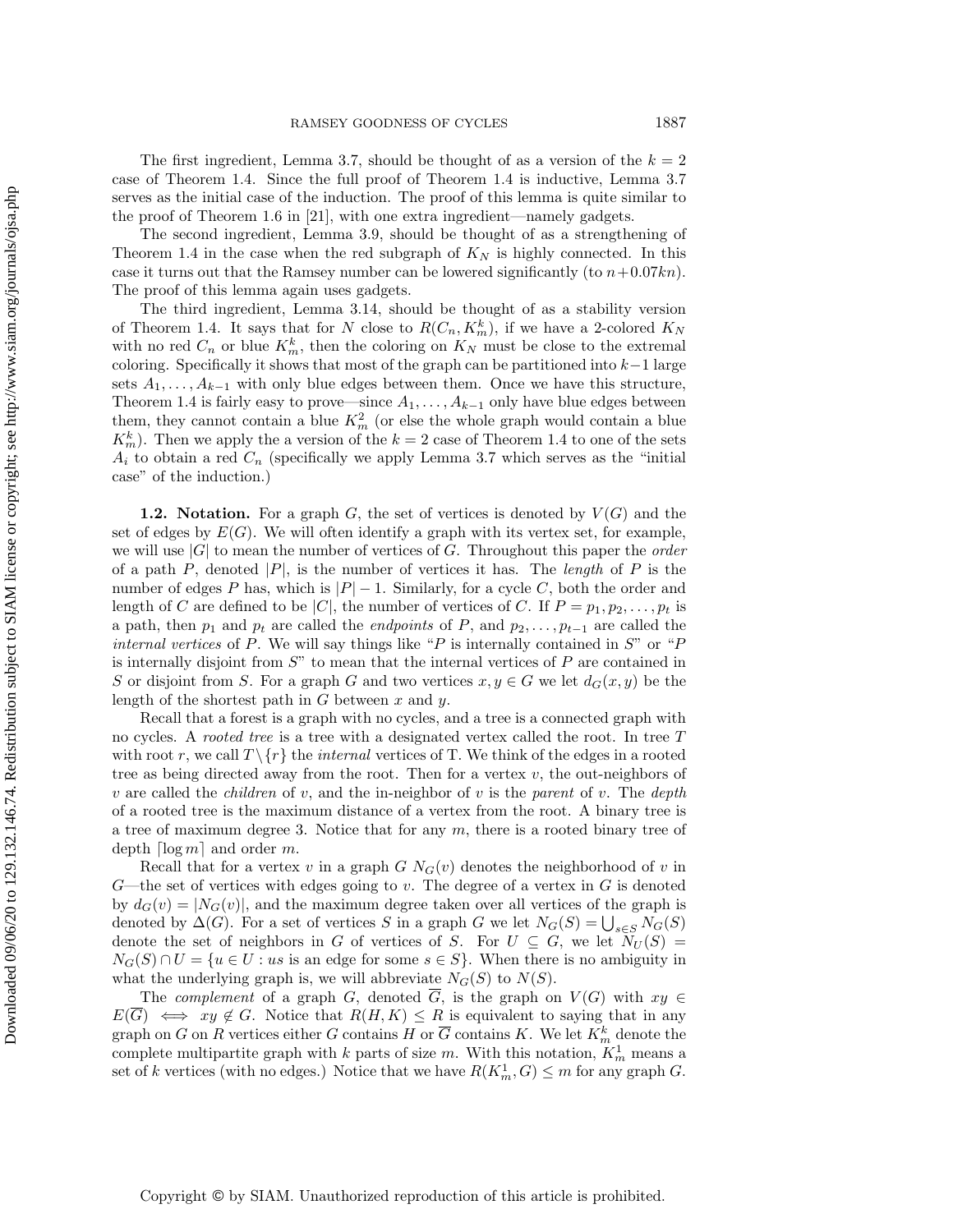Throughout the paper " $log$ " always means " $log_2$ ," the binary log. In this paper we will omit floor and ceiling signs where they are not essential.

<span id="page-4-0"></span>2. Gadgets. In this section we construct gadgets which are one of the main technical tools which we use in this paper. A gadget is a graph containing paths of several different lengths between a designated pair of vertices a and b.

DEFINITION 2.1. A k-gadget is a graph  $J$  containing two vertices a and b such that J has a to b paths of orders |J| and  $|J| - k$ .

The vertices  $a$  and  $b$  are called the *endpoints* of the  $k$ -gadget. We will often identify a k-gadget J with the path of order |J| contained in it. A  $(\leq k)$ -gadget is a graph J with two vertices a and b with a to b paths of lengths  $|J|, |J| - 1, \ldots, |J| - k$ . In other words a  $(\leq k)$ -gadget is simultaneously a k'-gadget for  $k' = 1, 2, \ldots k$ .

An example of a k gadget is a cycle with  $k + 2$  vertices with a and b a pair of adjacent vertices. Then a to b paths of orders  $k + 2$  and 2 can be obtained by going around the cycle in different directions. For our purposes we will construct more complicated gadgets. The reason for this is that short cycles do not necessarily exist in graphs whose complements are  $K_m^k$ -free.

<span id="page-4-1"></span>The main goal of this section is to prove the following lemma.

LEMMA 2.2. There exists a constant  $N_1 = 10^7$  so that the following holds for any  $\lambda, \mu, k,m \in \mathbb N$  with  $m \geq k^3$ ,  $\lambda \geq 2\mu \geq 10^9$ , and  $\mu m \geq 4100(\lambda m)^{\frac{3}{4}}$ .

Let G be a graph with  $|G| \geq (N_1\lambda \mu k)m$  and with  $\overline{G}$  K<sub>m</sub>-free. Then G contains a  $(\leq \lambda m)$ -gadget J of order  $(\lambda + \mu)m$  with endpoints a and b as well as an internally disjoint  $a-b$  path  $Q$  of order  $\mu m$ .

The above lemma could be be rephrased as a Ramsey-type statement. If we let  $\mathcal{J}_{t,n}$  be the family of all  $\leq t$  gadgets on n vertices, then Lemma [2.2](#page-4-1) implies that  $R(\mathcal{J}_{\lambda m, (\lambda +\mu )m}, K^k_m) \leq (N_1\lambda \mu k)m.$ 

Notice that Lemma [2.2](#page-4-1) also finds a path Q between the two endpoints of the gadget it produces. This path should be thought of as a technical tool which we will later use to join gadgets together.

The structure of this section is as follows. In section [2.1](#page-4-2) we introduce expanders and give their basic properties. In section [2.2](#page-6-2) we give a variant of a result of Friedman and Pippenger about embedding trees into expanders. In section [2.3](#page-6-3) we prove some lemmas about embedding paths and cycles into expanders. In section [2.4](#page-8-1) we prove Lemma [2.2.](#page-4-1) In section [2.5](#page-12-0) we prove some additional properties of gadgets which we will need.

<span id="page-4-2"></span>2.1. Expanders. We'll use the following notion of expansion.

DEFINITION 2.3. For a graph G and  $W \subseteq V (G)$ , we say that  $G (\Delta , \beta , m)$ -expands into W if the following hold.

(i)  $|N_W(S)| \geq \Delta |S|$  for  $S \subseteq V (G)$  with  $|S| < m$ .

(ii)  $|N_G(S) \cup S| \geq |S| + \beta m$  for  $S \subseteq V (G)$  with  $m \leq |S| \leq |G| /2$ .

The following easy observation shows how we can change the parameters  $\Delta$  and  $\beta$  while maintaining expansion.

<span id="page-4-3"></span>Observation 2.4. Suppose that  $G(\Delta , \beta , m)$ -expands into W.

- (i) If  $W' \supseteq W$ ,  $\Delta' \leq \Delta$ , and  $\beta' \leq \beta$ , then  $G (\Delta', \beta', m)$ -expands into W'.
- (ii) If  $W \subseteq U \subseteq V (G)$  with  $|V (G) \setminus U| \leq t_m$ , then  $G[U]$  ( $\Delta , \beta t, m$ )-expands into W.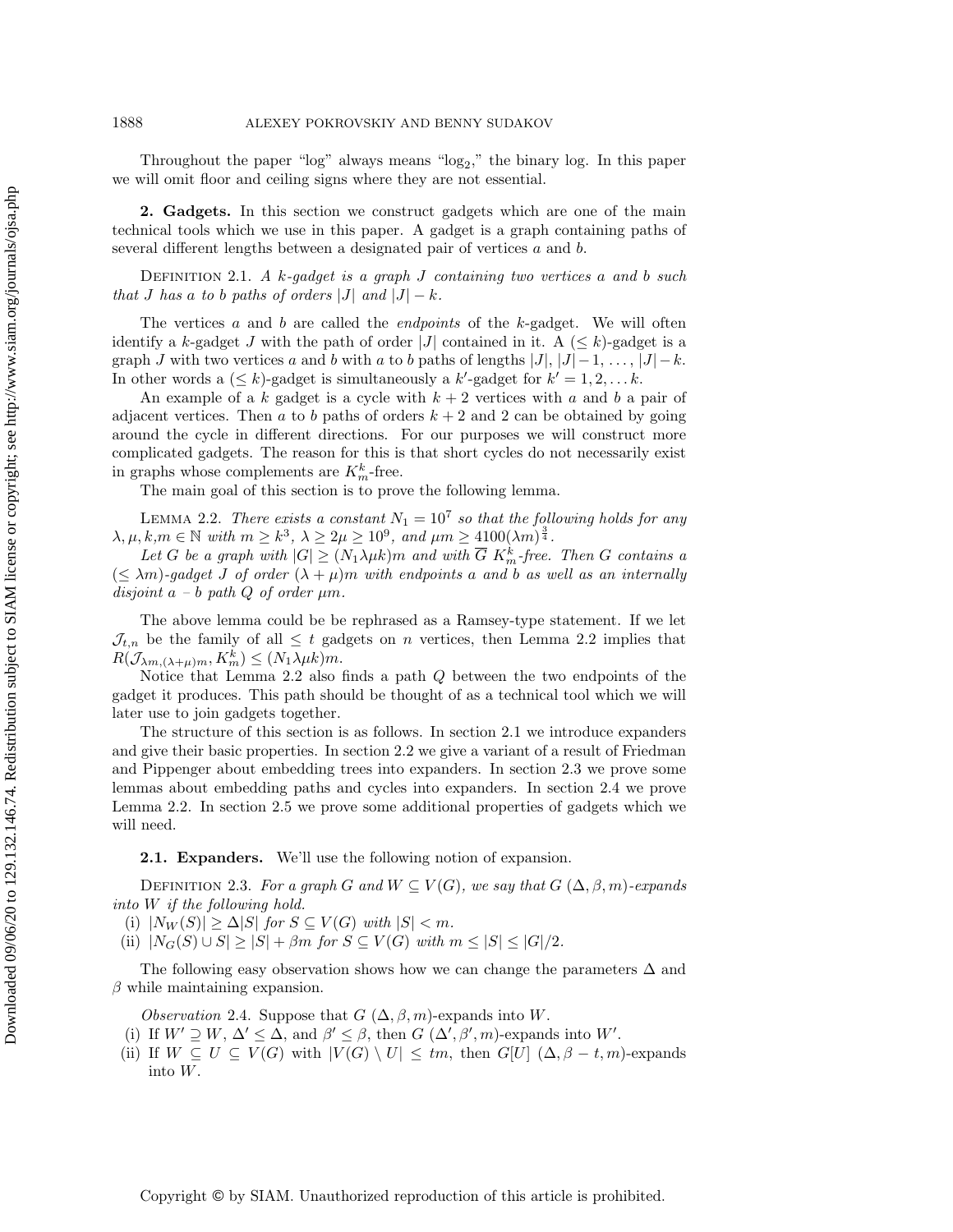The following lemma shows that graphs whose complement is  $K_m^k$ -free contain large subgraphs which expand well.

LEMMA 2.5. For all  $\beta$ ,  $m, M, \Delta \geq 1$  with  $\beta + 2 < M/4$  and  $3\Delta < \beta$  the following holds.

Let G be a graph with  $\overline{G} K_m^k$ -free and  $|G| \geq \max(m, M(k - 1.5)m)$ . Then there exists an integer  $k'$  and an induced subgraph  $H \subseteq G$  such that the following hold:

- <span id="page-5-0"></span> $\bullet$   $\overline{H}$  is  $K_m^{k'}$ -free.
- $\bullet$   $M(k'-1.5)m m \leq |H| \leq M(k'-1.5)m$ . Also we have  $|H| \geq m$ .
- $\bullet$  H  $(\Delta , \beta , m)$ -expands into  $V (H)$ .

*Proof.* The proof is by induction on k. The initial case is when  $k = 1$ , which holds vacuously since any graph with m vertices contains a copy of  $K_m^1$  (by definition  $K_m^1$  is just any set of m vertices).

Assume that for  $k \geq 2$  we have a graph G as in the statement of the lemma, and the result holds for all  $\hat{k} < k$ . Without loss of generality, we may assume that  $|G| = M(k-1.5)m$  (by possibly passing to a subgraph of G of this order.)

Suppose that there is a set S with  $m \leq |S| \leq |G| / 2$  such that  $| N_G(S) \cup S |$  $|S| + (\beta + 1)m$ . Let  $T = V(G) \setminus (N_G(S) \cup S)$ . Using  $|S| \leq |G| /2$ ,  $|N_G(S) \cup S|$  <  $|S| + (\beta + 1)m$ ,  $|G| \geq M(2 - 1.5)m$ , and  $\beta + 2 < M/4$  we obtain that  $|T| \geq m$ . We also have that  $|S \cup T| = |G| - |N_G(S) \setminus S| \geq M(k - 1.5)m - (\beta + 1)m$ . Choose s and t maximum integers for which  $|S| \geq M(s - 1.5)m$  and  $|T| \geq M(t - 1.5)m$ . We certainly have  $s, t \geq 1$ . From the maximality of s and t, we have  $|S \cup T| = |S| + |T|$  $M(s+1-1.5)m+M(t+1-1.5)m=M(s+t-1.5)m+Mm/2.$  Combining this with  $|S \cup T| \geq M(k - 1.5)m - (\beta + 1)m$ , we get  $k - (\beta + 1)/M \leq s+t+1/2$ . Together with  $(\beta +1)/M +1/2 < 1$  and the integrality of k, s, and t this gives  $s+t \geq k$ . Let  $s' \in [1, s]$ and  $t' \in [1, t]$  be arbitrary integers with  $s' + t' = k$ . This ensures  $s', t' \leq k - 1$ . Since  $\overline{G}$  is  $K_m^k$ -free and there are no edges between S and T, we have that either  $\overline{G[S]}$  is  $K_m^{s'}$ -free or  $\overline{G[T]}$  is  $K_m^{t'}$ -free. By induction either S or T contains a subgraph with the required properties.

Now suppose that for every set S with  $m \leq |S| \leq |G| / 2$  we have  $| N_G(S) \cup S | \geq$  $|S| + (\beta + 1)m$ . Let S be the largest set of vertices in G with  $|S| \leq 2m$  for which  $|N_G(S) \setminus S| < (\Delta + 1)|S|$ . We have that  $|N_G(S) \cup S| \leq (\Delta + 2)|S| < |S| + (\beta + 1)m$ . By our assumption we have that  $|S| < m$ .

Let  $G' = G \setminus S$ . We claim that this graph satisfies the conditions of the lemma with  $k' = k$ . Certainly  $\overline{G'}$  is  $K_m^{k'}$ -free. Also since  $k \geq 2$ , we have  $|G'| \geq |G| - m =$  $M(k'-1.5)m - m \geq m$ . Suppose that we have  $S' \subseteq V (G')$  with  $|S| \leq |G'|/2 \leq |G|/2$ . If  $|S'| \geq m$ , then  $|N_{G'}(S') \cup S'| \geq |N_G(S') \cup S'| - |S| \geq |S'| + (\beta + 1)m - |S| \geq |S'| + \beta m$ . If  $|S'| \leq m$ , then by maximality of S, we have  $|N_G(S' \cup S) \setminus (S' \cup S)| \geq (\Delta + 1)|S \cup S'|$ , which implies that  $|N_{G'}(S')| \geq |N_{G'}(S' \cup S)| - |N_{G'}(S)| \geq |N_G(S' \cup S) \setminus (S' \cup S)|$  - $|N_G(S) \setminus S| \geq (\Delta + 1)(|S'| + |S|) - (\Delta + 1)|S| \geq \Delta |S'|$ , proving the lemma.  $\Box$ 

Notice that in the above lemma, we can always take  $k' \geq 2$ , since no graph with  $|H| \geq m$  has  $\overline{H}$  is  $K_m^1$ -free. The following lemma shows that expanders have good connectivity properties.

<span id="page-5-1"></span>LEMMA 2.6. Suppose that  $G$   $(\Delta , \beta , m)$ -expands into  $W \subseteq V (G)$ . Suppose that we have three disjoint sets of vertices  $A, B, C \subseteq V (G)$  with  $(\Delta - 2)|A| \geq |C \cap W|$ ,  $(\Delta - 2)|B| > |C \cap W|$ , and  $\beta m > 2|C|$ .

Then there is an A to B path P in G, avoiding C, and with  $|P| \leq 8 \log m +$  $2|G|/\beta m$ .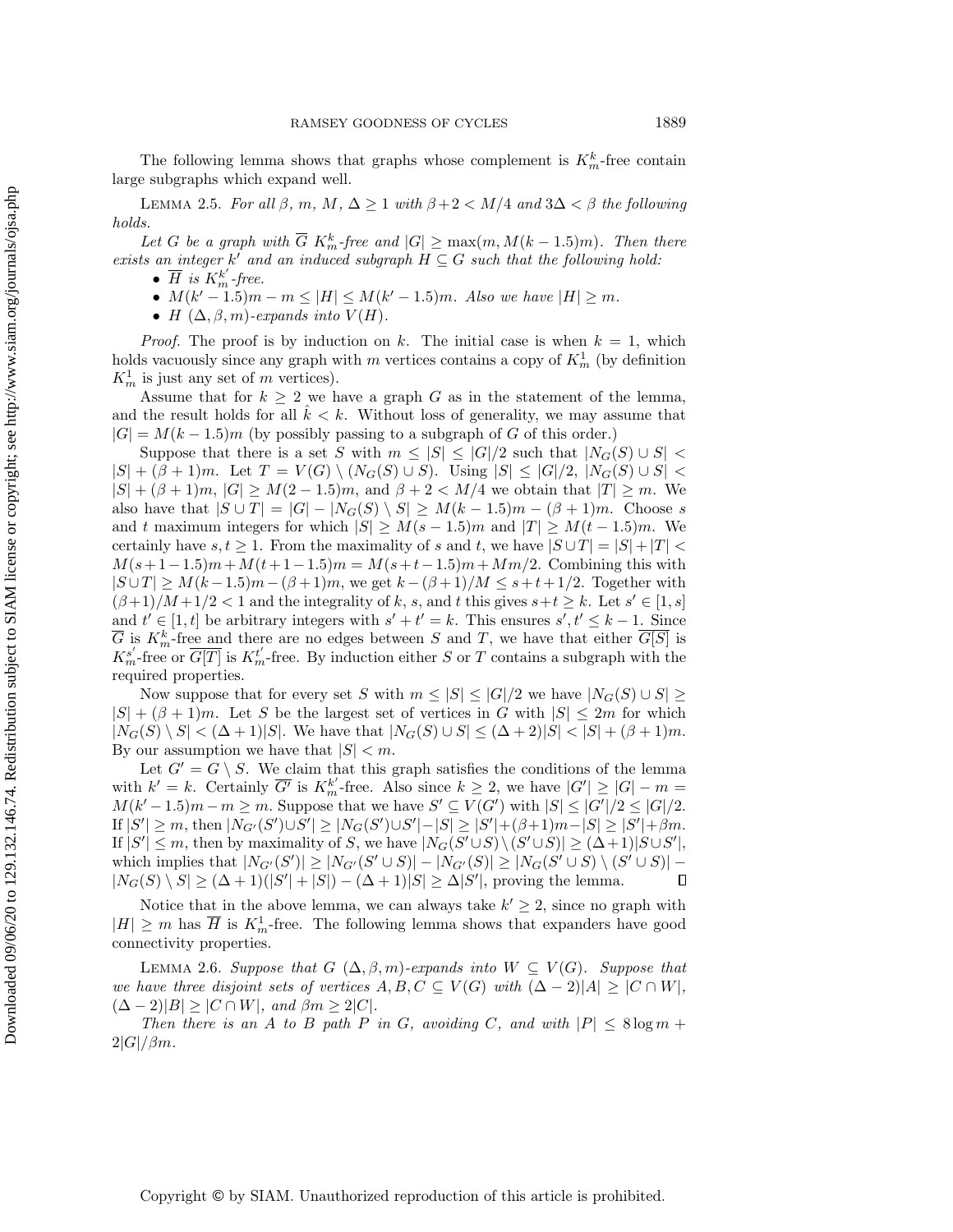*Proof.* Let  $a = 4 \log m$  and  $b = |G|/\beta m$ . With this notation, it is sufficient to find an A to B path of length  $\leq 2a + 2b$ .

Set  $A^0 = A$  and  $A^{i+1} = (N_G(A^i) \cup A^i) \setminus C$  for each i. Using the definition of " $(\Delta , \beta , m)$ -expands" and  $(\Delta - 2)|A| \geq |C \cap W|$  we have that  $|A^{i+1}| \geq 2|A^i|$  whenever  $|A_i| < m$ , which implies that  $|A^a| \geq m$ . Using the definition of " $(\Delta, \beta, m)$ -expands" and  $\beta m \geq 2|C|$  we have that  $|A^{i+1}| \geq |A^i| + \beta m/2$  whenever  $m \leq |A_i| \leq |G|/2$ . Combining this with  $|A^a| \geq m$  gives  $|A^{a+b}| > b\beta m/2 \geq |G|/2$ .

Similarly, letting  $B^0 = B$  and  $B^{i+1} = (N_G(B^i) \cup B^i) \setminus C$  we have  $|B^{a+b}| > |G|/2$ . Therefore  $A^{a+b}$  and  $B^{a+b}$  intersect, giving us the required path.  $\Box$ 

<span id="page-6-4"></span><span id="page-6-2"></span>2.2. Embedding trees. We'll need a version of a theorem of Friedman and Pippenger [\[14\]](#page-24-16) about embedding trees into expanding graphs. The following lemma is proved in [\[2\]](#page-23-1)

LEMMA 2.7 (see [\[2,](#page-23-1) Lemma 5.2]). Suppose that we have  $\Delta$ , M, m, and n such that  $9\Delta m < M$ . Let  $X = \{ x_1, \ldots, x_t \}$  be a set of vertices in a graph G on n vertices. Suppose that we have rooted trees  $T(x_1), \ldots, T(x_t)$  satisfying  $\sum_{i=1}^{t} |T(x_i)| \leq M$  and  $\Delta(T(x_i)) \leq \Delta$  for all i. Suppose that for all  $S \subseteq V (G)$  with  $m \leq |S| \leq 2m$  we have  $|N(S)| \geq M + 10\Delta m$ , and for  $S \subseteq V (G)$  with  $|S| \leq m$  we have

(2) 
$$
|N(S) \setminus X| \ge 4\Delta|S \setminus X| + \sum_{x \in S \cap X} \Big( d_{root}(T(x)) + \Delta \Big).
$$

Then we can find disjoint copies of the trees  $T(x_1), \ldots, T(x_t)$  in G such that for each i,  $T(x_i)$  is rooted at  $x_i$ . In addition for all  $S \subseteq V (G)$  with  $|S| \leq m$ , we have

(3) 
$$
|N(S) \setminus (T(x_1) \cup \cdots \cup T(x_t))| \geq \Delta |S|.
$$

<span id="page-6-0"></span>The following version of the above lemma will be easier to apply.

LEMMA 2.8. Suppose that we have a graph G and a set  $W \subseteq V (G)$  such that G  $(4\Delta , \beta , m)$ -expands into W with  $20\Delta \leq \beta$ . Let  $X = \{ x_1, \ldots , x_t\} = G \setminus W$ .

 $\sum_{i=1}^t |T(x_i)| \leq (\beta - 10\Delta)m$  we can find disjoint copies of  $T(x_1), \ldots, T(x_t)$  in G with Then for any family of rooted trees  $\{ T(x_1), \ldots, T(x_t)\}$  with  $\Delta (T(x_i)) \leq \Delta$  and  $T(x_i)$  rooted at  $x_i$  such that  $G(\Delta , \beta , m)$ -expands into  $W \setminus (T(x_1) \cup \cdots \cup T(x_t)).$ 

*Proof.* By setting  $M = (\beta - 10\Delta)m$ , we see that the assumptions of Lemma [2.7](#page-6-4) hold for the family of trees  $T(x_1), \ldots, T(x_t)$ . This allows us to embed the trees  $T(x_1), \ldots, T(x_t)$  such that  $|N_G(S) \setminus (T(x_1) \cup \cdots \cup T(x_t))| \geq \Delta |S|$  holds for all  $S \subseteq V (G)$ with  $|S| \leq m$ . This shows that part (i) holds of the definition of  $G (\Delta , \beta , m)$ -expanding into  $G \setminus (T(x_1) \cup \cdots \cup T(x_t)) = W \setminus (T(x_1) \cup \cdots \cup T(x_t))$ . Part (ii) also holds as a consequence of  $G$   $(4\Delta, \beta, m)$ -expanding into W.  $\Box$ 

<span id="page-6-3"></span>2.3. Embedding paths and cycles. In this section we prove several lemmas about embedding paths and cycles into expanders. They will be the building blocks for the gadgets which we construct in the next section.

<span id="page-6-1"></span>The following lemma allows us to connect prescribed vertices together by short paths.

LEMMA 2.9. Let G be a graph,  $\beta, m, t \in \Bbb N$ , and fix  $\ell = 4| G| / \beta m + 10 \log \beta m$ . Suppose that G  $(16, \beta, m)$ -expands into  $W \subseteq V (G)$  with  $(\beta - 80)m \geq 4\ell t^2 + |G \setminus W|$ . Suppose that we have pairs of vertices  $x_1, y_1, x_2, y_2, \ldots, x_t, y_t \in G \setminus W$ .

Then there are vertex-disjoint paths  $P_1, \ldots, P_t$  in G with  $P_i$  going from  $x_i$  to  $y_i$ and  $|P_i| \leq \ell$ .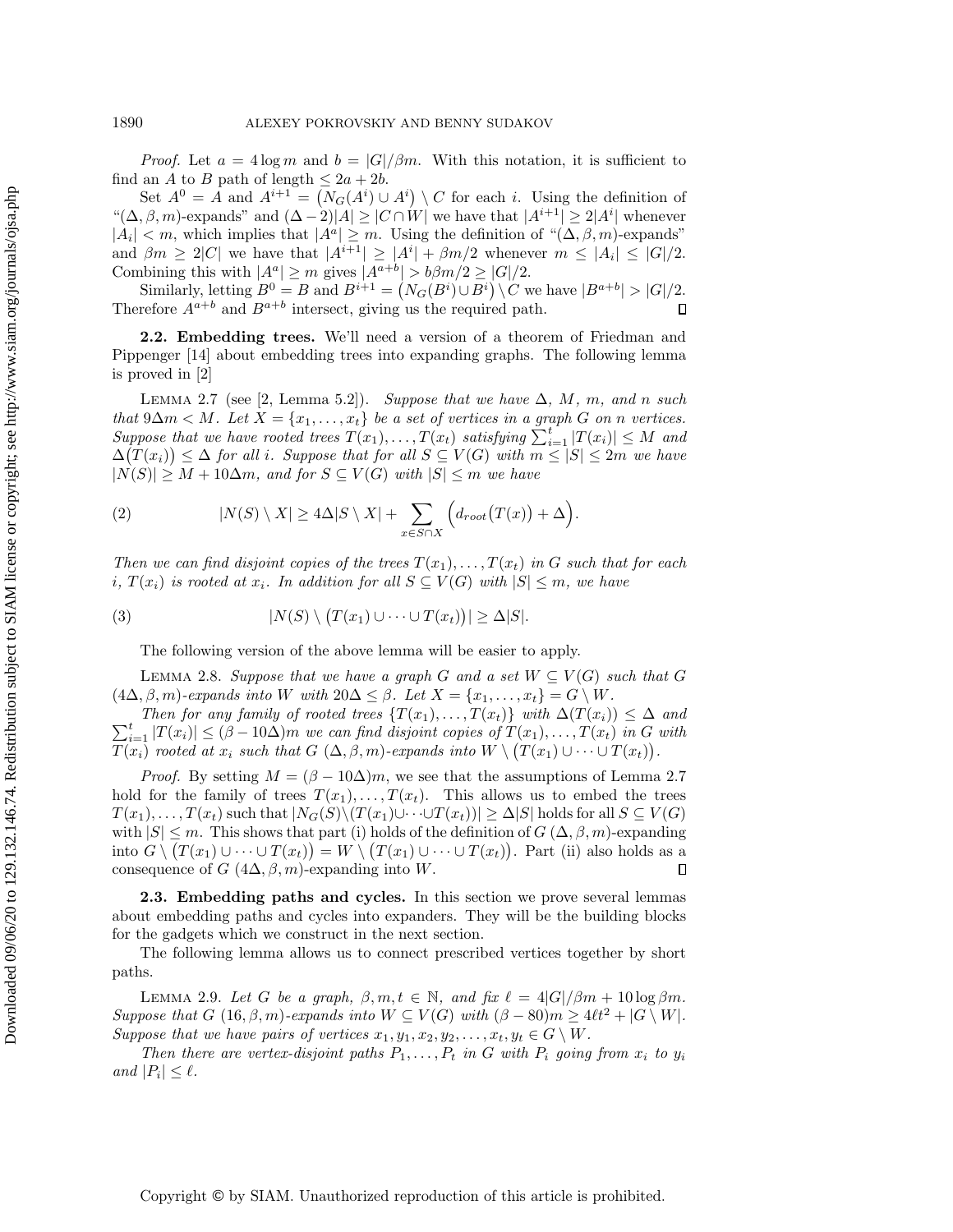*Proof.* Let  $X = G \setminus W$  and list the vertices of X as  $(x_1, y_1, x_2, y_2, \ldots, x_t, y_t$ ,  $z_1, \ldots, z_r$  for  $r = |X| - 2t$ . We assign a tree  $T(v)$  to each  $v \in X$  as follows. For  $i = 1, \ldots, t$  the trees  $T(x_i)$  and  $T(y_i)$  are both rooted binary trees with  $t\ell$  vertices of depth  $\leq \left| \log t\right|$ . For vertices  $z_i$  we let  $T(z_i)$  be the tree consisting of a single vertex.  $\sum_{v \in X} |T(v)| \leq 2t^2 \ell + |G \setminus W| \leq (\beta - 10 \cdot 4)m$ . Therefore we can apply Lemma [2.8](#page-6-0) to Notice that  $\Delta (T(v)) < 4$  for all v, G  $(16, \beta, m)$ -expands into W,  $20 \cdot 4 \leq \beta$ , and that G with  $\Delta = 4$  in order to find disjoint copies of  $T(v)$  rooted at all  $v \in X$  such that G  $(4, \beta, m)$ -expands into  $W' = W \setminus \bigcup_{v \in X} T(v)$ .

For  $i = 1, \ldots, t$  let  $A_i = V(T(x_i))$  and  $B_i = V(T(y_i))$ . Notice that to prove the lemma it is sufficient to find vertex-disjoint paths  $Q_i$  from  $A_i$  to  $B_i$  internally inside W' of length  $\leq \ell - 2\lceil \log t\ell \rceil - 1$ . Indeed once we have such paths, we can join  $Q_i$  to the paths  $P_{x_i}$  in  $T(x_i)$  and  $P_{y_i}$  in  $T(y_i)$  from the endpoints of  $Q_i$  to  $x_i$  and  $y_i$ , respectively, in order to obtain  $P_i$  (since  $A_i$  and  $B_i$  are binary trees of depth  $\leq \lceil \log t\ell \rceil$ , we know that  $e(P_{x_i}), e(P_{y_i}) \leq \lceil \log t\ell \rceil$ . We will repeatedly apply Lemma [2.6](#page-5-1) to G and W' t times in order to find such paths  $Q_1, \ldots, Q_t$  of length  $\leq \ell - 2\lceil \log t\ell \rceil - 1$ .

Suppose that for some  $i \in \{ 1, \ldots, t\}$ , we have already found vertex-disjoint paths  $Q_1, \ldots, Q_{i-1}$ , each of length  $\leq \ell - 2\lceil \log t\ell \rceil - 1$ . Let  $C = (\bigcup_{j.$ Notice that we have  $2|A_i|, 2|B_i| = 2t\ell \geq |Q_1| + \cdots + |Q_{i-1}| \geq |C \cap W'|$ . We also have  $\beta m \geq 4t^2\ell \geq 2(i - 1)\ell + 2t^2\ell \geq 2|C|$ . Therefore, by Lemma [2.6,](#page-5-1) there is a path  $Q_i$ from  $A_i$  to  $B_i$  avoiding C with  $|Q_i| \leq 8 \log m + 2|G| / \beta m \leq \ell - 2\lceil \log t\ell \rceil - 1$  (the last inequality uses  $t\ell \leq \beta m$ . П

<span id="page-7-1"></span>The following lemma allows us to find a short cycle  $C$  in an expander, such that the graph expands outside C.

LEMMA 2.10. Suppose that we have a nonbipartite graph G which  $(\Delta , \beta , m)$ expands into  $W \subseteq G$  with  $\Delta \geq 2$ .

Then G contains an odd cycle C with  $|C| \leq 16 \log m + 4|G| / \beta m$  such that G  $(\Delta - 5, \beta, m)$ -expands into  $W \setminus V (C)$ .

Proof. Let C be the shortest odd cycle in G.

<span id="page-7-0"></span>CLAIM 2.11. For any vertices  $x, y \in C$  we have  $d_C (x, y) = d_G (x, y)$ .

*Proof.* We certainly have  $d_C(x, y) \geq d_G(x, y)$ . Suppose for the sake of contradiction that we have  $x, y \in C$  with  $d_C (x, y) > d_G (x, y)$ . Without loss of generality, we may suppose that  $d_G(x, y)$  is as small as possible among such pairs of vertices. Let P be a  $x - y$  path of length  $d_G(x, y)$ .

Suppose that  $P \cap C$  contains some vertex  $z \notin \{ x, y \}$ . We have  $d_G(x, z) < d_G(x, y)$ , so by minimality of  $d_G(x, y)$  we have that  $d_G(x, z) = d_G(x, z) \leq d_P(x, z)$ . Similarly, we obtain  $d_C (z, y) = d_G (z, y) \leq d_P (z, y)$ . This gives us  $d_C (x, y) \leq d_C (x, z) + d_C (x, y)$  $d_C (z, y) \leq d_P (x, z) + d_P (z, y) = d_G (x, y)$ , contradicting  $d_C (x, y) > d_G (x, y)$ .

Suppose that  $P \cap C = \{ x, y \}$ . Let Q be the  $x - y$  path along C with |C| having the same parity as  $|P|$ . By replacing Q by P we obtain an odd cycle shorter than C, contradicting the minimality of  $|C|$ .  $\Box$ 

From Lemma [2.6](#page-5-1) applied with  $C = \emptyset$ , we have  $Diam(G) \leq 8 \log m + 2|G| / \beta m$  and so Claim [2.11](#page-7-0) implies that  $|C| \leq 2Diam(G) \leq 16 log m + 4|G| / \beta m$ .

For any  $v \in V (G)$ , Claim [2.11](#page-7-0) implies that  $|N_G(v) \cap C| \leq 5$ , since otherwise there would be two vertices  $x, y \in N_G(v) \cap C$  with  $d_C (x, y) \geq 3 > 2 = d_G(x, y)$ . Using the fact that  $G(\Delta , \beta , m)$ -expands into W we obtain that for any S with  $|S| < m$  we have  $|N_G(S) \cap (W \setminus C)| \geq |N_G(S) \cap W| - |N_G(S) \cap C| \geq (\Delta - 5)| S|$ . This implies that G  $(\Delta - 5, \beta m, m)$ -expands into  $W \setminus V (C)$ .  $\Box$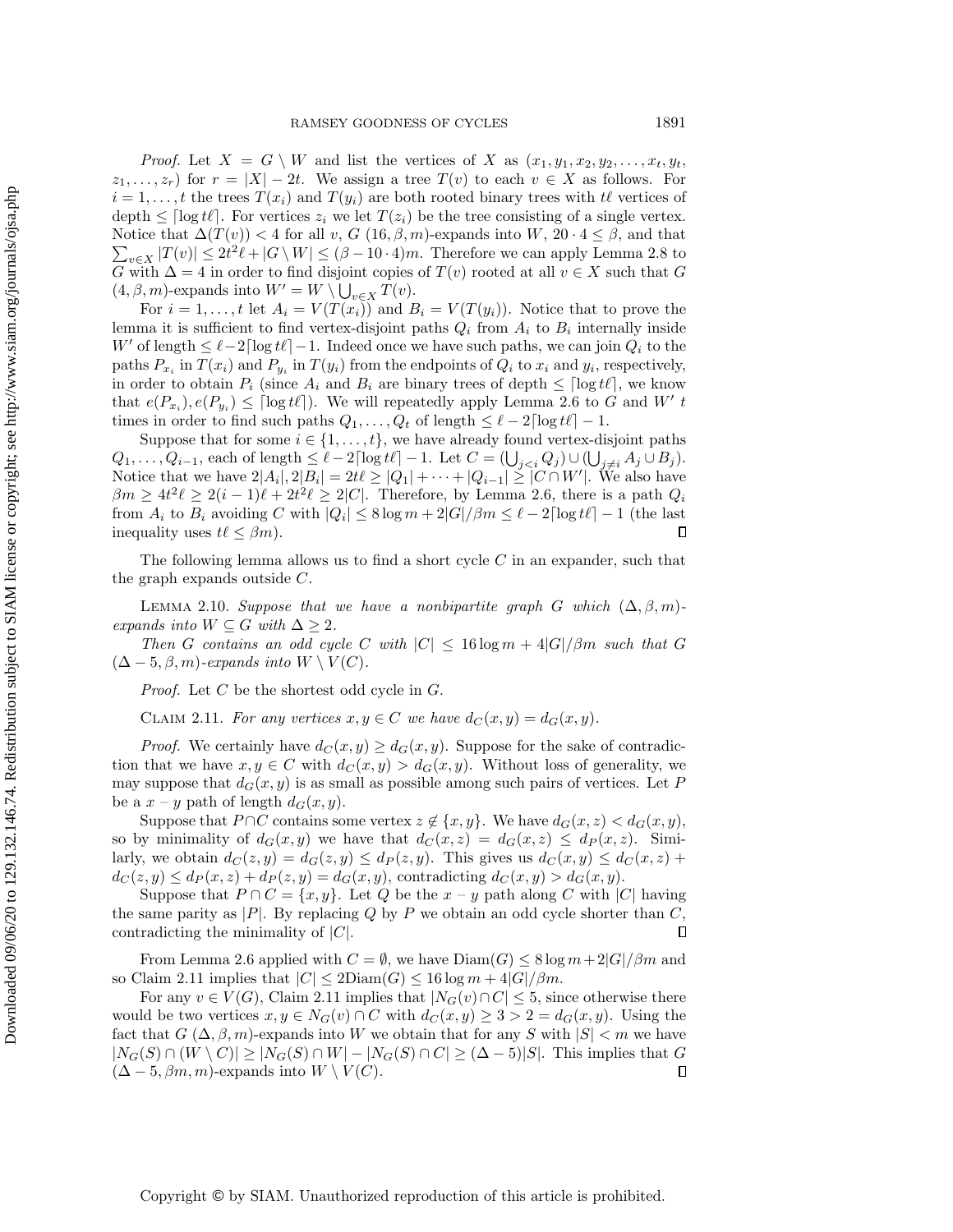<span id="page-8-2"></span>The same proof also proves the following.

LEMMA 2.12. Suppose that we have a graph G which  $(\Delta , \beta , m)$ -expands into  $W \subseteq G$  with  $\Delta \geq 2$ , and we have two vertices  $x, y \in V (G)$ .

Then there is a path P from x to y with  $|P| \leq 16 \log m + 4|G| / \beta m$  such that G  $(\Delta - 5, \beta, m)$ -expands into  $W \setminus V (P)$ .

To prove Lemma [2.12](#page-8-2) one lets P be the shortest x to y path in G. The path P ends up having the required properties by the same argument as in Lemma [2.10.](#page-7-1)

<span id="page-8-0"></span>The following lemma allows us to find a cycle whose length is close to a prescribed value.

LEMMA 2.13. Suppose that we have a nonbipartite graph G which  $(\Delta , \beta , m)$ expands into G for  $\Delta \geq 20$  and  $\beta \geq 8\Delta$ . Let r be an odd integer with  $r \leq m$ .

Then G contains an odd cycle C with  $r + 2 \leq |C| \leq r + 16 \log m + 5|G| / \beta m$ . In addition there is an induced subgraph graph G' of G such that G'  $(\Delta /4 - 7, \beta - 3, m)$ expands into  $V(G) \setminus V (C)$ , and  $C \setminus V (G')$  is a path of order r.

*Proof.* By Lemma [2.10,](#page-7-1) G contains an odd cycle  $C_{odd}$  such that  $|C_{odd}| \leq 16 \log m+$  $4|G|/\beta m$  such that  $G (\Delta - 5, \beta, m)$ -expands into  $V (G) \setminus V (C_{odd})$ . If  $|C_{odd}| \geq r + 2$ , then the lemma holds with  $C = C_{odd}$  and  $G'$  a subgraph of G formed by deleting r consecutive vertices on C (here G'  $(\Delta /4 - 7, \beta - 3, m)$ -expands into  $V (G) \setminus V (C)$ using  $r \leq m$  and Observation [2.4\)](#page-4-3). Therefore, suppose that  $| C_{odd} | \leq r$ , and let  $x, y$ be two vertices in  $C_{odd}$  at distance  $\lfloor |C_{odd}|/2\rfloor$ . Notice that this means that there are x to y paths  $R^+$  and  $R^-$  in C of orders  $|C_{odd}|/2 + 1/2$  and  $|C_{odd}|/2 - 1/2$ , respectively.

By Lemma [2.8,](#page-6-0) G contains a path P of order  $r - |C_{odd}|/2 + 5/2$  starting with x, with  $P \cap C = \{ x \}$ , such that  $G (\Delta /4 - 2, \beta, m)$ -expands into  $V (G)\setminus (V (C)\cup V (P))$ . (For this application, we have  $G = G, W = V(G) \setminus V (C_{odd}), X = V (C_{odd}), \Delta' = \Delta /4 - 2,$  $\beta = \beta$ , and  $m = m$ . Let  $T(x)$  be a path of order  $r - |C_{odd}| /2 + 5/2$ , and let  $T(x')$  be the single-vertex tree for all  $x' \in X \setminus \{ x \}$ .) Let  $z \neq x$  be the other endpoint of P and  $W = V(G) \setminus (V(C_{odd}) \cup V(P)).$ 

Suppose that zy is an edge. Joining  $R^+$  to P gives a cycle C of order  $r + 2$  for which the lemma holds with  $G'$  a subgraph of G formed by deleting r consecutive vertices on C (here G'  $(\Delta /4 - 7, \beta - 3, m)$ -expands into  $V (G) \setminus V (C)$  using  $r \leq m$ and Observation [2.4\)](#page-4-3).

Suppose that zy is a nonedge. Let  $G_1$  be the induced subgraph of G on  $(V(G) \setminus$  $(C_{odd} \cup P) \cup \{z, y\}$ . Notice that since  $r \leq m$ , Observation [2.4\(](#page-4-3)ii) implies that  $G_1$  $(\Delta /4 - 2, \beta - 2, m)$ -expands into W. By Lemma [2.12,](#page-8-2)  $G_1$  contains a z to y path Q of length  $\leq 16 \log m + 4| G| / (\beta - 2)m \leq 16 \log m + 5| G| / \beta m$  such that  $G_1 (\Delta /4 - 7, \beta -$ 2, m)-expands into  $W \setminus V (Q)$ . Since zy is a nonedge, we have  $|Q| \geq 3$ .

Notice that  $|R^+|$  and  $|R^-|$  have different parities. Therefore we obtain an odd cycle C with  $|C| \leq r + 16 \log m + 5|G| / \beta m$  by joining Q to P to either  $R^+$  or  $R^-$ . We have either  $|C| = |R^-| + |P| + |Q| - 3$  or  $|C| = |R^+| + |P| + |Q| - 3$ . Using  $|R^-| = |C_{odd}|/2 - 1/2$ ,  $|R^+| = |C_{odd}|/2 + 1/2$ ,  $|Q| \geq 3$ , and  $|P| = r - |C_{odd}|/2 + 5/2$ we get  $|C| \geq |R^-| + |P| + |Q| - 3 \geq r+2$  and  $|Q| \geq |C| - |R^+| - |P| + 3 = |C| - r$ . Since  $|Q| \geq |C| - r$ , we can choose a set U of  $|C| - r$  consecutive vertices on Q. Let G' be the induced subgraph of G on  $(V(G_1) \setminus V(Q)) \cup U$  to get  $G\prime$   $(\Delta /4 - 7, \beta - 3, m)$ -expanding into  $W \setminus V (Q) = V (G) \setminus V (C)$  as required (using Observation [2.4\(](#page-4-3)ii)). Л

<span id="page-8-1"></span>2.4. Constructing gadgets. In this section we construct gadgets in graphs whose complement is  $K_m^k$ -free. The overall goal of this section is to prove Lemma [2.2.](#page-4-1)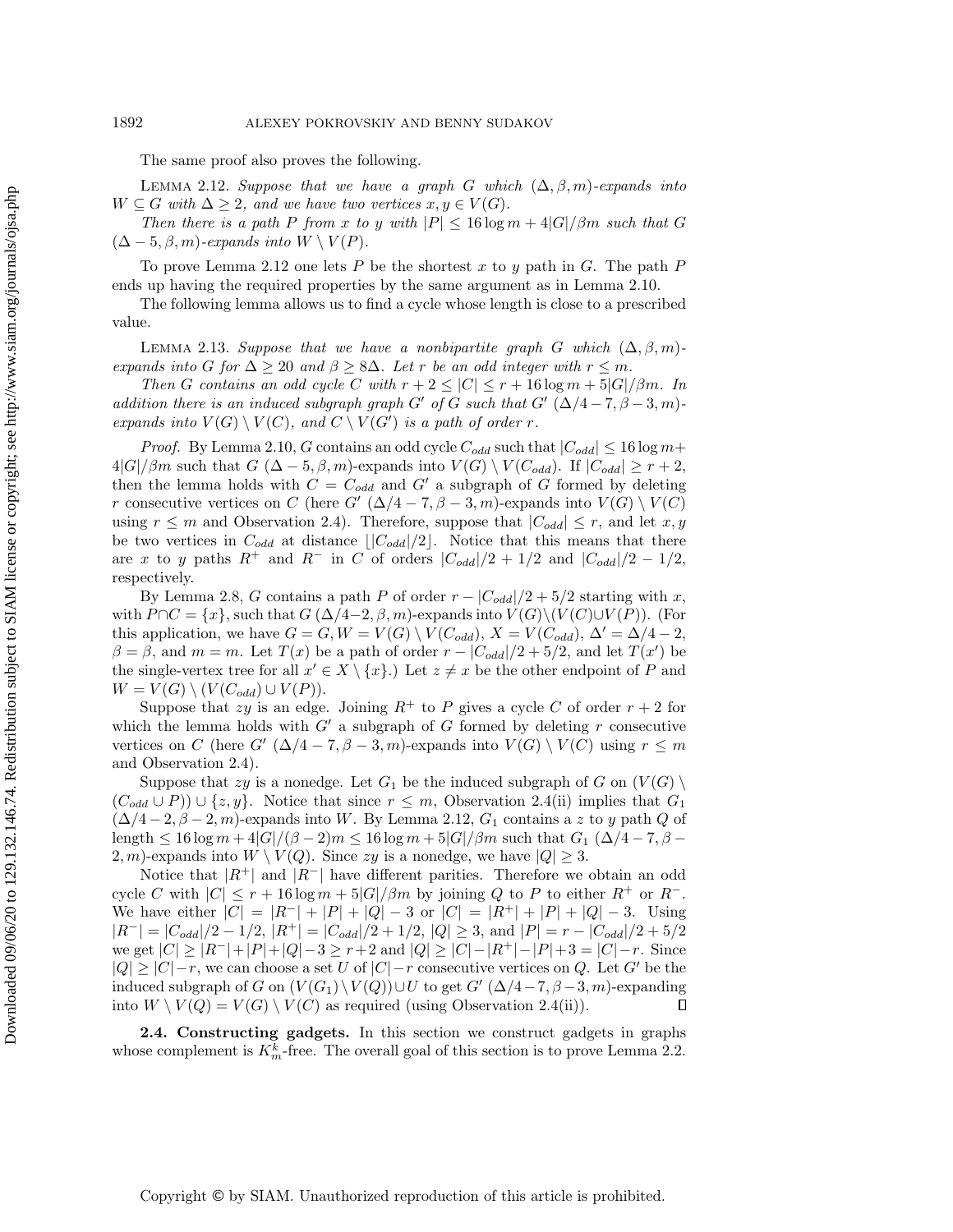<span id="page-9-0"></span>

<span id="page-9-1"></span>Fig. 1. A 3-gadget.

The following lemma shows that odd r-gadgets exist in graphs whose complements are  $K_m^k$ -free. It also finds two large binary trees attached to the endpoints of the gadget. These binary trees will later be used to join several gadgets together.

LEMMA 2.14. Let  $m, k$ , and r be integers with  $m \geq \max(k^3, 10^9)$ , r odd, and  $r \leq m$ . Let G be a graph with  $\overline{G}$  K<sup>k</sup><sub>m</sub>-free and  $|G| \geq 9100000km$ .

Then G contains an r-gadget J with  $|J| \leq r + 2000m^{\frac{2}{3}}$  with endpoints a and b. In addition there are two disjoint binary trees  $T_a$  and  $T_b$  in G of order m and depth  $\leq \lceil \log m\rceil$  with  $T_a$  rooted at a and having  $T_a \cap J = \{ a\}$  and  $T_b$  rooted at b and having  $T_b \cap J = \{ b\}.$ 

*Proof.* For this lemma we fix  $M = 9000000$ ,  $\Delta = 4000$ , and  $\beta = 1500000$ . See Figure [1](#page-9-0) for a diagram of what kind of r-gadget we will find in G.

Apply Lemma [2.5](#page-5-0) to G in order to find an integer  $k'$  and a subgraph  $G_1$  of G with  $(M-2)(k'-1.5)m \leq |G_1| \leq M(k'-1.5)m$  such that  $G_1 (\Delta , \beta , m)$ -expands into  $G_1$  and  $\overline{G_1}$  is  $K_m^{k'}$ -free. We have  $k' \geq 2$ , since  $|G_1| \geq m$  implies that  $\overline{G_1}$  cannot be  $K_m^1$ -free. Notice that since  $|G_1| \leq M(k'-1.5)m \leq Mkm \leq Mm^{\frac{4}{3}}$  and  $M/\beta \leq 6$ , we have  $|G_1|/\beta m \leq 6m^{\frac{1}{3}}$ . Notice that  $G_1$  is nonbipartite—indeed since  $\overline{G_1}$  is  $K_m^{k'}$ -free, every set of size  $mk'$  in  $G_1$  contains an edge which implies that  $\alpha(G_1) \leq mk'$  and  $\chi (G_1) \geq |G_1| / \alpha (G_1) \geq (M - 2)(k' - 1.5)/k' > 10000.$ 

Apply Lemma [2.13](#page-8-0) to  $G_1$  in order to find an odd cycle C with vertex sequence  $a, j_1, \ldots, j_r, x_1, x_2, \ldots, x_t, b, y_t, y_{t-1}, \ldots, y_1$  such that  $t \leq 16 \log m + 5|G_1| / \beta m \leq$  $50m^{\frac{1}{3}}$ . In addition, we obtain a subgraph  $G_2 \subseteq G_1$  which  $(\Delta /5, \beta - 3, m)$ -expands into  $W_2 = V(G_1) \setminus C$ . Without loss of generality, we may assume that C is labeled so that  $\{ x_1, x_2, \ldots, x_t, b, y_t, y_{y-1}, \ldots, y_1, a\} = C \cap G_2.$ 

Apply Lemma [2.8](#page-6-0) to  $G_2$  and  $W_2$  in order to find two binary trees  $T_a$  and  $T_b$ internally in  $W_2$  of order m and depth  $\leq \lceil \log m\rceil$  with  $T_a \cap C = \{ a\}$  and  $T_b \cap C = \{ b\}$ (for this application let  $T_x$  be a single-vertex tree for  $x \in C \setminus \{a, b\}$ ). From the application of Lemma [2.8](#page-6-0) we have that  $G_2$  ( $\Delta /20, \beta - 3, m$ )-expands into  $W_2 \setminus (T_a \cup T_b)$ . Let  $G_3 = G_2 \setminus (T_a \cup T_b)$  and  $W_3 = W_2 \setminus (T_a \cup T_b)$ . Notice that since  $G_2 (\Delta /20, \beta - 3, m)$ expands into  $W_3$  and  $|T_a \cup T_b| = 2m$ , by Obervation [2.4\(](#page-4-3)ii),  $G_3$  ( $\Delta /20, \beta - 5, m$ )expands into  $W_3$ .

Apply Lemma [2.9](#page-6-1) to  $G_3$ ,  $W_3$ , and the set of pairs  $x_1, y_1, \ldots, x_t, y_t$  in order to find disjoint paths  $P_1, \ldots, P_t$  in  $G_3$  with  $P_i$  joining  $x_i$  to  $y_i$  and  $|P_i| \leq 40m^{\frac{1}{3}}$  (for this application we use  $\beta' = \beta - 5, t \leq 50m^{\frac{1}{3}}, |G_3 \setminus W_3| = |G_3 \cap C| = 2t + 2$ ,  $m \geq 10^9$ , and  $\ell = 4|G|/\beta' m + 10 \log(\beta' m) \leq 40m^{\frac{1}{3}}$  which ensure that we have  $(\beta' - 80) m \geq 4 \cdot 50m^{\frac{1}{3}} \cdot 50m^{\frac{1}{3}} \cdot 40m^{\frac{1}{3}} + 2 \cdot 50m^{\frac{1}{3}} + 2 \geq 4t^2 \ell + |G_3 \setminus W_3|$ .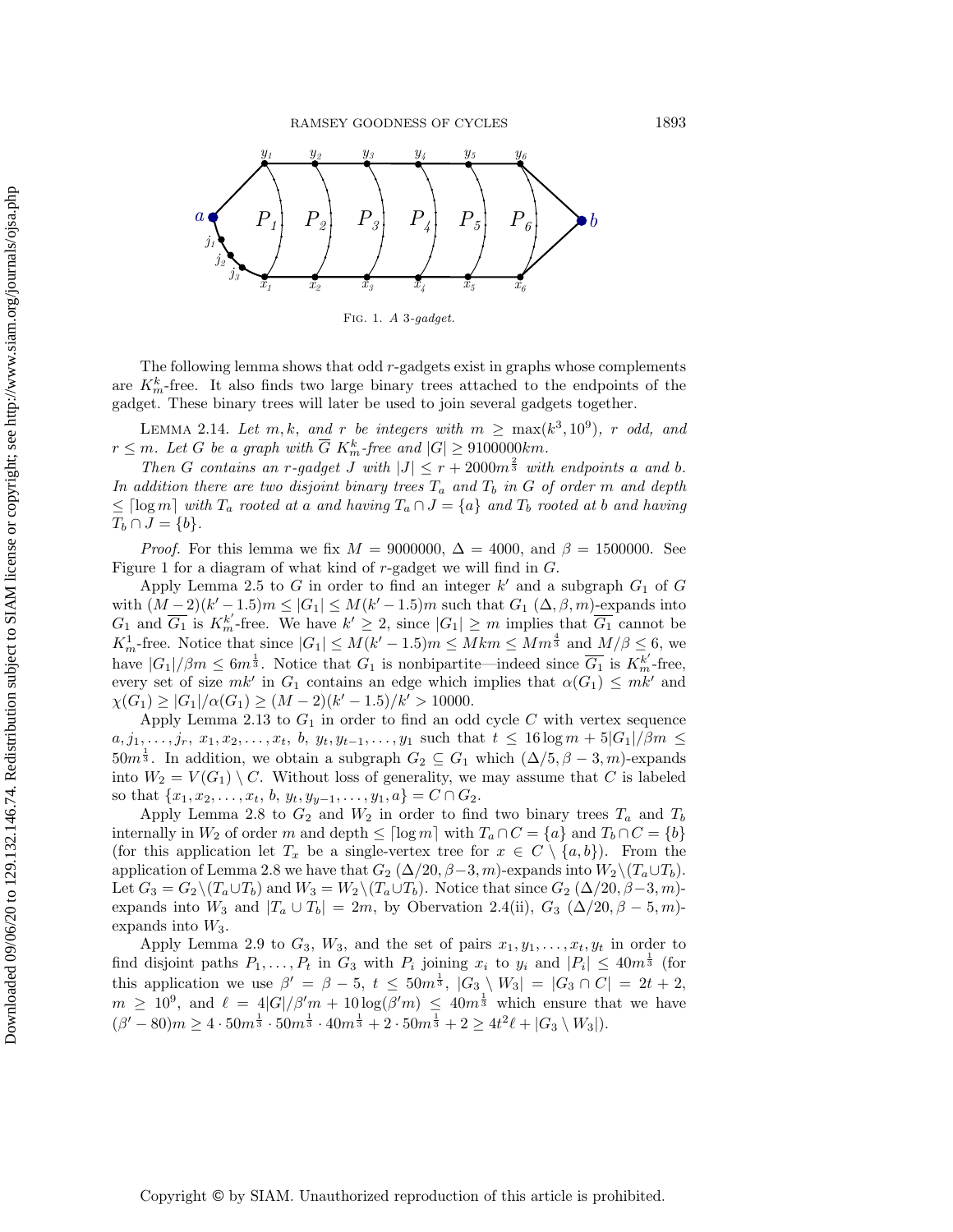Let  $J = C \cup P_1 \cup \cdots \cup P_t$ . We will show that J is an r-gadget satisfying all the conditions of the lemma. Notice that the following are both vertex sequences of paths from  $a$  to  $b$  in  $J$ :

$$
Q_1 = a, j_1, j_2, \dots, j_r, x_1, P_1, y_1, y_2, P_2, x_2, x_3, P_3, y_3, \dots, x_t, P_t, y_t, b,
$$
  

$$
Q_2 = a, y_1, P_1, x_1, x_2, P_2, y_2, y_3, P_3, x_3, \dots, y_t, P_t, x_t, b.
$$

We have that  $|Q_1| = |J|$  and  $|Q_2| = |J| - r$ , and so  $Q_1$  and  $Q_2$  qualify as the two paths in the definition of the r-gadget J. Finally we have  $|J| \leq r + t \max_{i=1}^t |P_i| \leq$  $r + 2000m^{\frac{2}{3}}$ .  $\Box$ 

The following lemma shows that if the complement of a sufficiently large graph is  $K_m^k$ -free, then the graph contains a  $(\leq t)$ -gadget.

<span id="page-10-1"></span>LEMMA 2.15. Let  $m, k,$  and r be integers with  $m \geq \max(k^3, 10^9)$  and  $r \leq \log m$ . Let G be a graph with  $\overline{G}$  K<sup>k</sup><sub>m</sub>-free and  $|G| \geq 9500000km$ .

Then G contains a  $(\leq 2^r)$ -gadget J with  $|J| \leq 2^r + 2050 \cdot r \cdot m^{\frac{2}{3}}$  with endpoints a and b. In addition there are two disjoint binary trees  $T_a$  and  $T_b$  in G of order m and depth  $\leq \lceil \log m \rceil$  with  $T_a$  rooted at a and having  $T_a \cap J = \{a\}$  and  $T_b$  rooted at b and having  $T_b \cap J = \{ b\}.$ 

*Proof.* For this lemma we fix  $M = 9500000$ ,  $\Delta = 40000$ , and  $\beta = 1500000$ . Apply Lemma [2.5](#page-5-0) to G in order to find an integer  $k'$  and a subgraph  $G'$  of G with  $(M-2)(k'-1.5)m \leq |G'| \leq M(k'-1.5)m$  such that  $G'(\Delta, \beta, m)$ -expands into  $G'$ and  $\overline{G'}$  is  $K_m^{k'}$ -free. Notice that since  $|G'| \leq M(k'-1.5)m \leq Mkm \leq Mm^{\frac{4}{3}}$  and  $M/\beta \leq 7$ , we have  $|G'|/\beta m \leq 7m^{\frac{1}{3}}$ .

The strategy of the proof of this lemma is to repeatedly apply Lemma [2.14](#page-9-1) in order to find  $2^i$ -gadgets for  $i \in \{ 1, ..., r\}$  and join all these gadgets together using Lemma [2.6.](#page-5-1) See Figure [2](#page-10-0) for an illustration of what the final  $(\leq 2^r)$ -gadget looks like.

CLAIM 2.16. For  $s \leq r$ , G' contains a  $(\leq 2^s)$ -gadget J with  $|J| \leq 2^s + (s +$ 1)2050 $m^{\frac{2}{3}}$  with endpoints a and b. In addition there are two disjoint binary trees  $T_a$  and  $T_b$  in G' of order m and depth  $\leq \lceil \log m\rceil$  with  $T_a$  rooted at a and having  $T_a \cap J = \{ a\}$  and  $T_b$  rooted at b and having  $T_b \cap J = \{ b\}$ .

*Proof.* The proof is by induction on s. The initial case " $s = 0$ " follows from Lemma [2.14.](#page-9-1) Let  $s \geq 1$ . Suppose that we have a  $(\leq 2^{s-1})$ -gadget J in G' with  $|J| \leq 2^{s-1} + s \cdot 2050 \cdot m^{\frac{2}{3}}$  with endpoints a and b as well as two disjoint binary trees  $T_a$  and  $T_b$  in G' of order m and depth  $\leq \lceil \log m\rceil$  with  $T_a \cap J = \{ a\}$  and  $T_b \cap J = \{ b\}$ .

The cases " $s = 1$ " and " $s \geq 2$ " are slightly different. If  $s \geq 2$ , apply Lemma [2.14](#page-9-1) to  $G' \setminus (J \cup T_a \cup T_b)$  in order to find a  $(2^{s-1} + 1)$ -gadget  $J'$  in  $G' \setminus (J \cup T_a \cup T_b)$  with  $|J'| \leq 2^{s-1} + 1 + 2000m^{\frac{2}{3}}$  and with endpoints a' and b' as well as two disjoint binary trees  $T_a'$  and  $T_b'$  of order m and depth  $\leq \lceil \log m \rceil$  with  $T_a' \cap J' = \{a'\}$  and  $T_b' \cap J' = \{b'\}.$ 

<span id="page-10-0"></span>

FIG. 2. Constructing a  $(\leq 2^{\log m})$ -gadget in the proof of Lemma [2.15](#page-10-1).

Copyright © by SIAM. Unauthorized reproduction of this article is prohibited.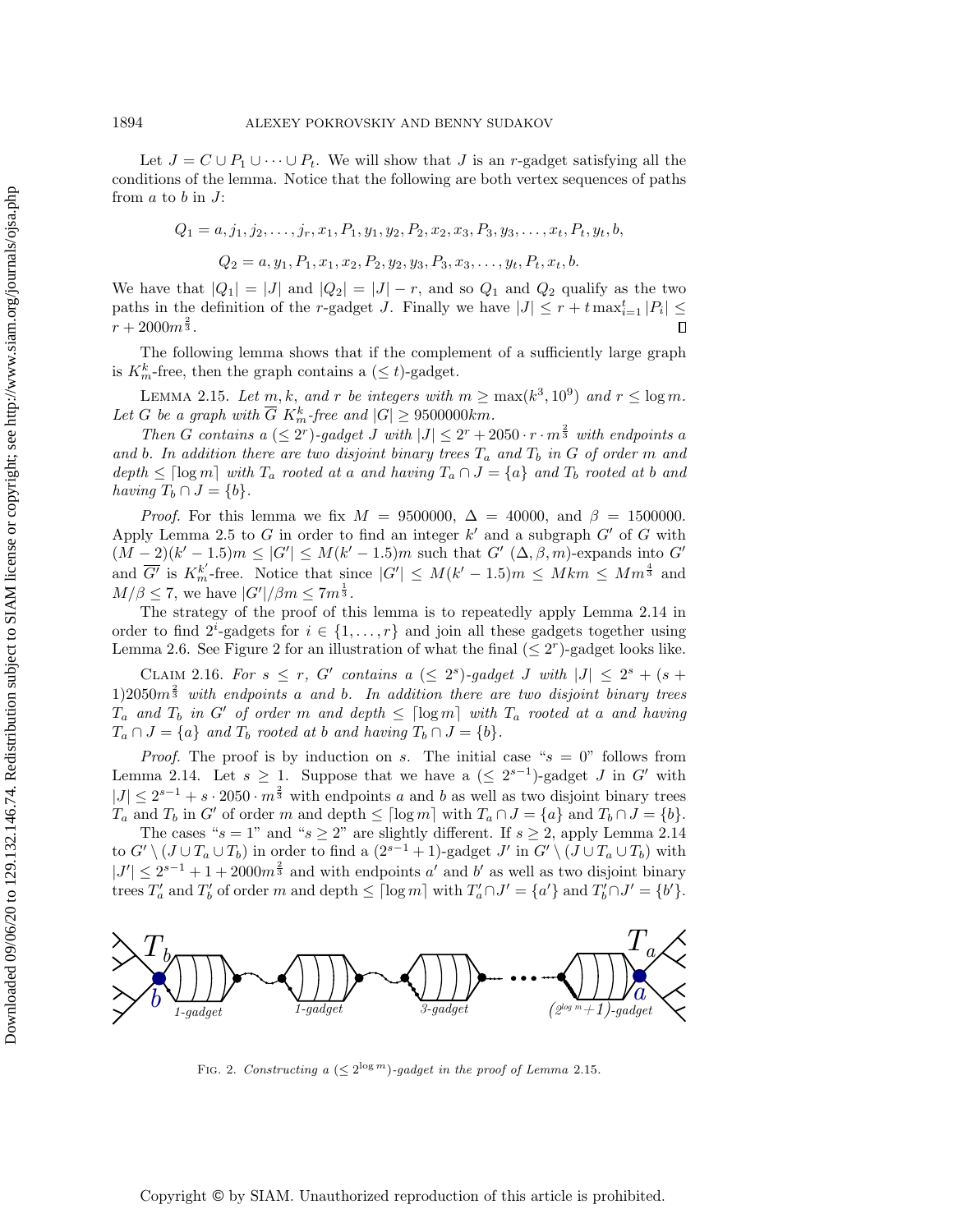If  $s = 1$ , we do the same, except we apply Lemma [2.14](#page-9-1) to get a 1-gadget  $J'$  (rather than a  $(2^{1-1}+1)$ -gadget which we wouldn't be able to obtain from Lemma [2.14](#page-9-1) since  $2^{1-1} + 1$  is even).

Let  $A = T_a$ ,  $B = T'_b$ , and  $C = J \cup J' \cup T_b \cup T'_a \setminus \{a, b'\}$  to get three sets with  $|C| \leq 30000m \leq (\Delta - 2)|A|,(\Delta - 2)|B|, \beta m/2.$  Applying Lemma [2.6](#page-5-1) to these three sets gives us a path P from  $T_a$  to  $T'_b$  avoiding  $J \cup J' \cup T_b \cup T'_a \setminus \{a, b'\}$  and satisfying  $|P| \leq 8 \log m + 2|G| / \beta m \leq 22m^{\frac{1}{3}}$ . Notice that since  $T_a$  and  $T'_b$  are trees with depth  $\leq \lceil \log m \rceil$ , there are paths  $P_a$  and  $P_{b'}$  of length  $\leq 2\lceil \log m\rceil$  from a and b' to the two endpoints of P. Joining P to  $P_a$  and  $P_{b'}$  gives a path Q from a to b' of length  $\leq 26m^{\frac{1}{3}}$ .

We claim that  $\hat{J} = J \cup J' \cup Q$  is a  $(\leq 2^s)$ -gadget in G' with endpoints a' and b. We'll deal with the  $s \geq 2$  case first. Let  $t \in \{ 0, ..., 2^s \}$ . We need to find an a' to b path in  $\hat{J}$  of order  $|\hat{J}| - t$ . Since J is a  $(\leq 2^{s-1})$ -gadget, J contains an a to b path R with  $|R| = |J| - (t \mod 2^{s-1} + 1)$ . Since J' is a  $(2^{s-1} + 1)$ -gadget, J' contains a' to b' paths  $R_0$  and  $R_1$  with  $|R_0| = |J'|$  and  $|R_1| = |J'| - 2^{s-1} - 1$ . Now, depending on whether  $t \geq 2^{s-1}+1$  or not, either  $RQR_0$  or  $RQR_1$  is a path of the required length. If  $s = 1$ , then a similar argument works. (Since both J and J' are 1-gadgets, we obtain paths  $Q_0$  and  $Q_1$  in J of orders |J| and |J| - 1 and paths  $R_0$  and  $R_1$  in J' of orders  $|J'|$  and  $|J'|-1$ . Now  $Q_0QR_0, Q_0QR_1$ , and  $Q_1QR_1$  are paths of lengths  $|\hat{J}|, |\hat{J}|-1$ , and  $|J| - 2$ , respectively.)

Notice that as required by the claim, we have the binary trees  $T_a$  and  $T_b$  of order m and depth  $\leq \lceil \log m \rceil$  with  $T_a' \cap \hat{J} = \{ a' \}$  and  $T_b \cap \hat{J} = \{ b \}$ . Finally, we have  $|\hat{J}| \leq |J| + |J'| + |Q| \leq (2^{s-1} + s \cdot 2050 \cdot m^{\frac{2}{3}}) + (2^{s-1} + 1 + 2000m^{\frac{2}{3}}) + 26m^{\frac{1}{3}} \leq$  $2^{s} + (s+1)2050m^{\frac{2}{3}}$  completing the induction step.  $\Box$ 

The lemma is immediate from the above claim with  $s = r$ .

We are now ready to prove Lemma [2.2](#page-4-1)

*Proof of Lemma* [2.2](#page-4-1). For this lemma we fix  $M = N_1 = 10^7$ ,  $\Delta = 40000$ ,  $\beta =$ 1500000, and  $\tilde{m} = \lambda m$ . Notice that  $\overline{G}$  is  $K_{\tilde{m}}^k$ -free. Apply Lemma [2.5](#page-5-0) to G with  $m = \tilde{m}$ in order to find an integer k' and a subgraph G' of G with  $(M - 2)(k' - 1.5) \tilde{m} \leq |G'| \leq$  $M(k'-1.5) \tilde{m}$  such that  $G'(\Delta, \beta, \tilde{m})$ -expands into  $G'$  and  $\overline{G'}$  is  $\overline{K}_{\tilde{m}}^{k'}$ -free. Notice that since  $|G'| \leq M(k'-1.5) \tilde{m} \leq Mk \tilde{m} \leq M \tilde{m}^{\frac{4}{3}}$  and  $M/\beta \leq 7$ , we have  $|G'|/\beta \tilde{m} \leq 7 \tilde{m}^{\frac{1}{3}}$ .

Apply Lemma [2.15](#page-10-1) twice with  $m = \tilde{m}$  and  $r = \left[ \log \tilde{m} \right]$  in order to obtain two disjoint  $(\leq \tilde{m})$ -gadgets  $J_1$  and  $J_2$  in G' with  $|J_1|, |J_2| \leq \tilde{m} + 2050 \cdot \log \tilde{m} \cdot \tilde{m}^{\frac{2}{3}}$ . In addition, letting the endpoints of  $J_i$  be  $a_i$  and  $b_i$  we obtain disjoint binary trees  $T_{a_i}$  and  $T_{b_i}$  of order  $\tilde{m}$  and depth  $\leq \lceil \log \tilde{m} \rceil$  with  $T_{a_i} \cap (J_1\cup J_2) = \{a_i\}$  and  $T_{b_i} \cap (J_1\cup J_2) = \{b_i\}$ . In order to have disjointness, we first apply Lemma [2.15](#page-10-1) to the graph  $G'$ , and then apply Lemma [2.15](#page-10-1) to the graph  $G' \setminus (J_1 \cup T_{a_1} \cup T_{b_1})$ .

Let  $A = T_{a_1}$ ,  $B = T_{a_2}$ , and  $C = J_1 \cup J_2 \cup T_{b_1} \cup T_{b_2} \setminus \{a_1, a_2\}$  to get three sets of vertices with  $|C| \leq 30000 \tilde{m} \leq (\Delta - 2)|A|,(\Delta - 2)|B|, \beta \tilde{m}/2$ . Applying Lemma [2.6](#page-5-1) to these three sets gives us a path  $P_a$  from  $T_{a_1}$  to  $T_{a_2}$  avoiding  $J_1\cup J_2\cup T_{b_1}\cup T_{b_2}\setminus\{a_1,a_2\}$ and satisfying  $|P| \leq 8 \log \tilde{m} + 2|G| / \beta \tilde{m} \leq 22 \tilde{m}^{\frac{1}{3}}$ . Notice that since  $T_{a_1}$  and  $T_{a_2}$  are trees with depth  $\leq \left[ \log \tilde{m} \right]$ , there are paths  $P_1$  and  $P_2$  of length  $\leq 2 \log \tilde{m}$  from  $a_1$  and  $a_2$  to the two endpoints of  $P_a$ . Joining  $P_a$  to  $P_1$  and  $P_2$  gives a path  $Q_a$  from  $a_1$  to  $a_2$ of order  $\leq 26 \tilde{m}^{\frac{1}{3}}$ . By the same argument we can find a disjoint path  $Q_b$  from  $b_1$  to  $b_2$ of order  $\leq 26 \tilde{m}^{\frac{1}{3}}$  (using  $A = T_{b_1}$ ,  $B = T_{b_2}$ , and  $C = J_1 \cup J_2 \cup T_{b_1} \cup T_{b_2} \cup Q_a \setminus \{b_1, b_2\}$ ).

Now, we have two  $(\leq \lambda m)$ -gadgets  $J_1$  and  $J_2$  of order  $\leq \lambda m + 2050 \cdot \log \lambda m \cdot$  $(\lambda m)^{\frac{2}{3}} \leq (\lambda + \mu)m$  (using  $\mu m \geq 4100(\lambda m)^{\frac{3}{4}}$ ), as well as two paths  $Q_a$  and  $Q_b$ between their endpoints with  $|Q_a|, |Q_b| \leq 26(\lambda m)^{\frac{1}{3}}$ .

 $\Box$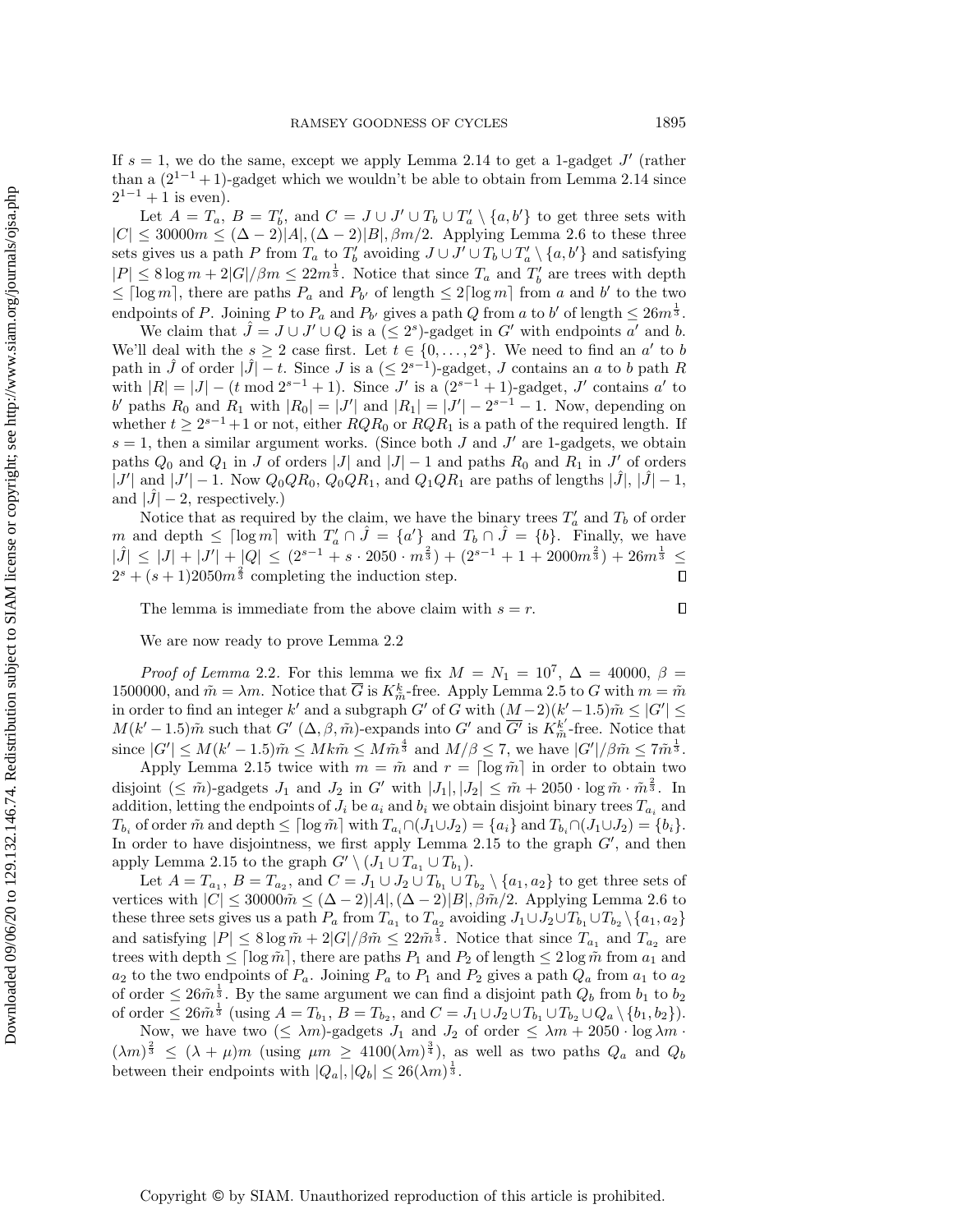Notice that the following holds:

$$
0 \le |J_1 \cup J_2 \cup Q_a \cup Q_b| - (\lambda + 2\mu)m + 2 \le \lambda m.
$$

Indeed, the left-hand inequality follows from  $|J_1|, |J_2| \geq \lambda m$  and  $\lambda \geq 2\mu$ , whereas the right-hand inequality comes from  $\mu m \geq 4100(\lambda m)^{\frac{3}{4}}$  and  $|Q_a|, |Q_b| \leq 26(\lambda m)^{\frac{1}{3}}, (|J_1| \lambda m$ ,  $(|J_2| - \lambda m) < 2050(\lambda m)^{\frac{3}{4}}$ .

Therefore, since  $J_1$  is a  $(\leq \lambda m)$ -gadget, there is a path  $Q_1$  from  $a_1$  to  $b_1$  in  $J_1$  of order  $|J_1| - (|J_1 \cup J_2 \cup Q_a \cup Q_b| - (\lambda + 2\mu)m + 2)$ . Notice that  $|J_2 \cup Q_a \cup Q_b \cup Q_1|$  $(\lambda + 2\mu)m - 2$  and  $|J_2| < (\lambda + \mu)m$ . Therefore we can choose two vertices a and b on the path  $Q_aQ_1Q_b$  such that the interval Q of  $Q_aQ_1Q_b$  from a to b has exactly  $\mu m$  vertices. Let J be  $J_2$  together with the two segments of  $Q_aQ_1Q_b$  outside the internal vertices of Q. Noting that connecting paths to the endpoints of a  $(\leq t)$ -gadget produces another  $(\leq t)$ -gadget, we have a  $(\leq \lambda m)$ -gadget J with  $|J| = (\lambda + \mu)m$  and an internally disjoint path  $Q$  of order  $\mu$ m joining its endpoints.  $\Box$ 

<span id="page-12-0"></span>2.5. Gadget-cycles. We'll use gadgets by joining many of them into a cycle and then using the property of a  $(\leq k)$ -gadget to shorten the cycle into one of prescribed length. The following definition captures the notion of a cycle containing many gadgets on it.

<span id="page-12-2"></span>DEFINITION 2.17. An  $(a, b, m)$ -gadget-cycle C is a set of disjoint gadgets  $J_1, \ldots, J_t$ together with a set of disjoint paths  $Q_1, \ldots, Q_t$  with the following properties:

- (i)  $J_i$  has endpoints  $a_i$  and  $b_i$ .  $Q_i$  goes from  $b_i$  to  $a_{i+1 \pmod{t}}$ . Other than at these vertices, the paths do not intersect the gadgets.
- (ii)  $|J_i| \leq m$  for each  $i = 1, \ldots, t$ .
- (iii)  $|\bigcup_{i=1}^t (J_i \cup Q_i)| \geq b.$
- (iv) There is a number k such that each  $J_i$  is a  $(\leq k)$ -gadget with  $\left| \bigcup_{i=1}^t (J_i \cup Q_i) \right|$   $tk \leq a$ .

See Figure [3](#page-12-1) for a diagram of a gadget-cycle. Notice that if C is an  $(a, b, m)$ gadget-cycle C, then we have  $|C| \geq b$ . Notice that any  $(a, b, m)$ -gadget-cycle C is also an  $(a, |C|, m)$ -gadget-cycle. If C is a gadget-cycle as in Definition [2.17,](#page-12-2) we say that it contains the gadgets  $J_1, \ldots, J_t$ . If  $P_i$  is the path in  $J_i$  of order  $|J_i|$  for  $i = 1, \ldots, t$ , then we will sometimes identify C with the cycle with vertex sequence  $P_1Q_1P_2Q_2 \ldots P_tQ_t$ .

<span id="page-12-1"></span>

Fig. 3. A gadget-cycle.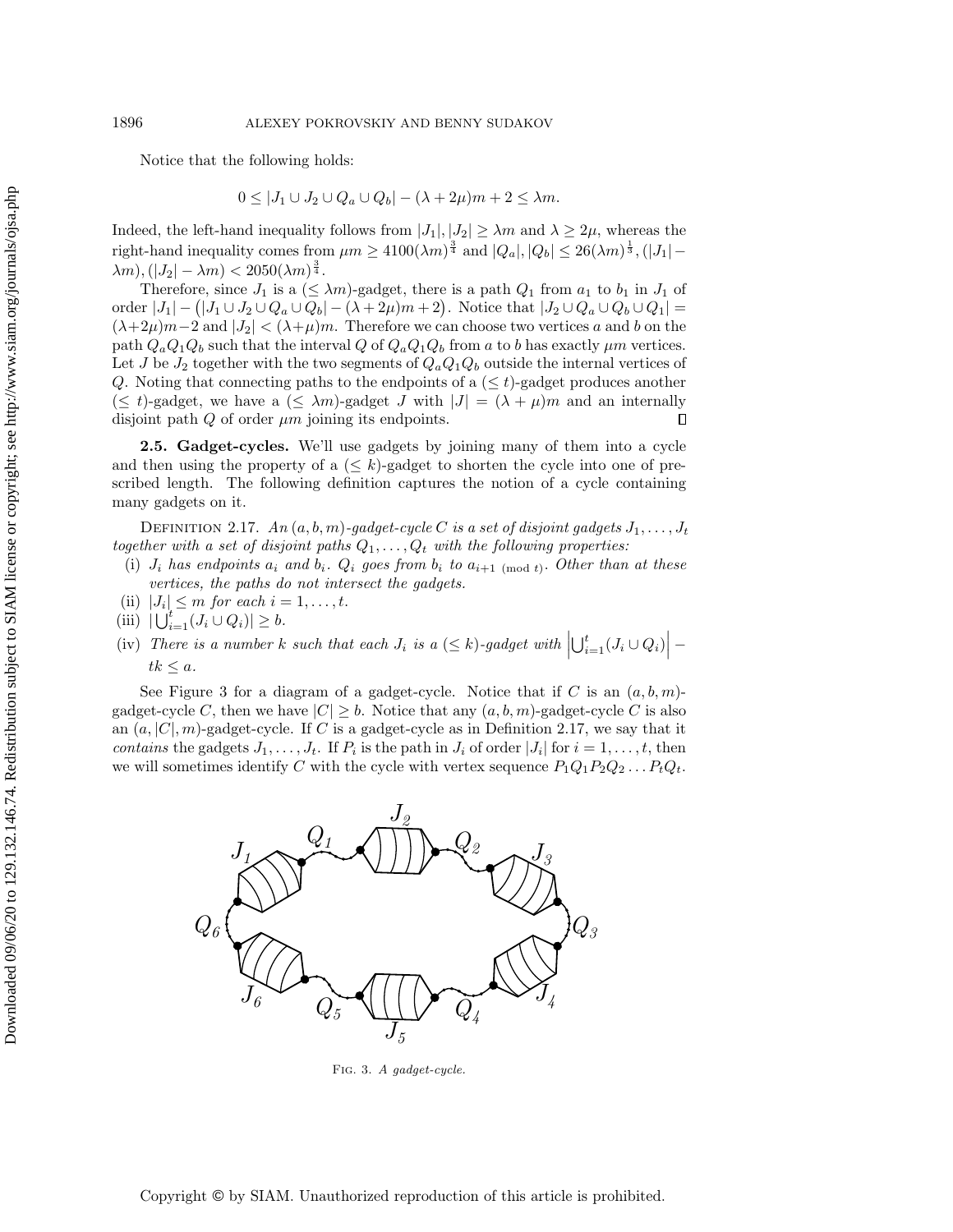<span id="page-13-1"></span>The following simple lemma shows that gadget-cycles contain cycles of all lengths between the parameters a and b.

LEMMA 2.18. For any n with  $a \leq n \leq b$ , every  $(a, b, m)$ -gadget-cycle contains a cycle of length n.

*Proof.* Let  $J_1, \ldots, J_t$  be  $(\leq k)$ -gadgets and  $Q_1, \ldots, Q_t$  paths as in the definition of  $(a, b, m)$ -gadget-cycle. Choose numbers  $k_1, \ldots, k_t \in \{ 1, \ldots, k\}$  such that  $\left| \bigcup_{i=1}^t (J_i \cup Q_i) \right| - \sum_{k=1}^t k_i = n$  (parts (iii) and (iv) of the definition of "gadget-cycle"  $\begin{bmatrix} \bigcup_{i=1}^{n} \bigcup_{i=1}^{n} \bigcup_{i=1}^{n} \bigcup_{i=1}^{n} \bigcup_{i=1}^{n} \bigcup_{i=1}^{n} \bigcup_{i=1}^{n} \bigcup_{i=1}^{n} \bigcup_{i=1}^{n} \bigcup_{i=1}^{n} \bigcup_{i=1}^{n} \bigcup_{i=1}^{n} \bigcup_{i=1}^{n} \bigcup_{i=1}^{n} \bigcup_{i=1}^{n} \bigcup_{i=1}^{n} \bigcup_{i=1}^{n} \bigcup_{i=1}^{n} \bigcup_{i=1}^{n} \bigcup_{i$ path  $P_i$  between its endpoints of length  $|J_i| - k_i$ . Now  $\bigcup_{i=1}^t P_i \cup Q_i$  is a cycle of length n. П

The following lemma allows us to join two gadget-cycles into a larger gadget-cycle.

<span id="page-13-2"></span>LEMMA 2.19. Suppose that we have an  $(a_1, b_1, m)$ -gadget-cycle  $C_1$ , a vertexdisjoint  $(a_2, b_2, m)$ -gadget-cycle  $C_2$ , and  $r \geq 16$  vertex-disjoint  $C_1$  to  $C_2$  paths  $P_1$ ,  $\ldots, P_r$  of length  $\leq \ell$ . Then for some  $i, j \leq r$  there is an  $(a, b, m)$ -gadget-cycle C with  $V(C) \subseteq C_1 \cup C_2 \cup P_i \cup P_j , |C| \geq (1 - \frac{2}{\sqrt{r}})(|C_1| + |C_2|) \geq (|C_1| + |C_2|)/2,$  and

$$
a = a_1 + a_2 + 4m + 2\ell,
$$
  

$$
b = (b_1 + b_2) \left( 1 - \frac{2}{\sqrt{r}} \right).
$$

*Proof.* Without loss of generality, we can suppose that  $b_1 = |C_1|$  and  $b_2 = |C_2|$ . For  $i = 1, \ldots, r$ , by possibly replacing each  $P_i$  by a shorter path, we can assume that each  $P_i$  is internally outside  $C_1 \cup C_2$ . Let  $c_1^1, \ldots, c_1^{|C_1|}$  be the vertex sequence of  $C_1$  and  $c_2^1, \ldots, c_2^{|C_2|}$  the vertex sequence of  $C_2$ . For a path  $P_i$ , let  $x(P_i) = (s, t)$ where  $c_1^s$  and  $c_2^t$  are the endpoints of  $P_i$ . Notice that  $x(P_i) \in [1, |C_1|] \times [1, |C_2|]$  for each *i*. There must be two paths  $P_i$  and  $P_j$  with  $x(P_i)$  and  $x(P_j)$  within  $L^1$  distance  $2(|C_1|+|C_2|)/\sqrt{r}$ . (Otherwise, the r  $L^1$ -balls of radius  $(|C_1|+|C_2|)/\sqrt{r}$  would all be disjoint. This gives a contradiction to the total volume of these balls being less than  $| C_1 | \cdot | C_2 | .$ 

Let S be the set of  $\leq 2(b_1 + b_2)/\sqrt{r}$  vertices of  $C_1$  and  $C_2$  between the endpoints of  $P_i$  and  $P_j$ . Let C be the gadget-cycle on  $(C_1 \cup C_2 \cup P_i \cup P_j ) \setminus S$  formed by joining  $C_1$  and  $C_2$  with  $P_i$  and  $P_j$  and discarding the vertices of S. The gadgets of C are all the gadgets of  $C_1$  or  $C_2$  which are completely contained in  $C$ . The paths in  $C$  are all the other vertices in C.

Notice that there are at most four gadgets in  $C_1$  and  $C_2$  which can intersect  $C$ but not be gadgets in  $C$  (the only way such a gadget can arise if one of the endpoints of  $P_i$  or  $P_j$  is contained in it). From this we see that C is an  $(a, b, m)$ -gadget-cycle with  $a = a_1 + a_2 + 4m + |P_i| + |P_j| \leq a_1 + a_2 + 4m + 2\ell$  and  $b = |C_1| + |C_2| + |P_i| +$  $|P_j| - |S| \geq b_1 + b_2 - 2(b_1 + b_2)/\sqrt{r}$ . We also have  $|C| \geq |C_1| + |C_2| + |P_i| + |P_j| - |S| \geq$  $(b_1 + b_2)(1 - \frac{2}{\sqrt{r}}) = (|C_1| + |C_2|)(1 - \frac{2}{\sqrt{r}}) \geq (|C_1| + |C_2|)/2.$ 

<span id="page-13-0"></span>3. Ramsey numbers. In this section we will prove Theorem [1.4.](#page-1-2) The only results from the previous section which we will use here are Lemmas [2.2,](#page-4-1) [2.18,](#page-13-1) and [2.19.](#page-13-2) We will also employ Theorem [1.6](#page-2-0) in this section. However, it is worth noting that the weaker result  $R(C_{\leq n}, K_m^k) \leq O(n)$  would also suffice in all our applications of Theorem [1.6.](#page-2-0)

The structure of this section is as follows. In section [3.1](#page-14-0) we introduce expanders. The expanders which we introduce here are slightly different from the ones we used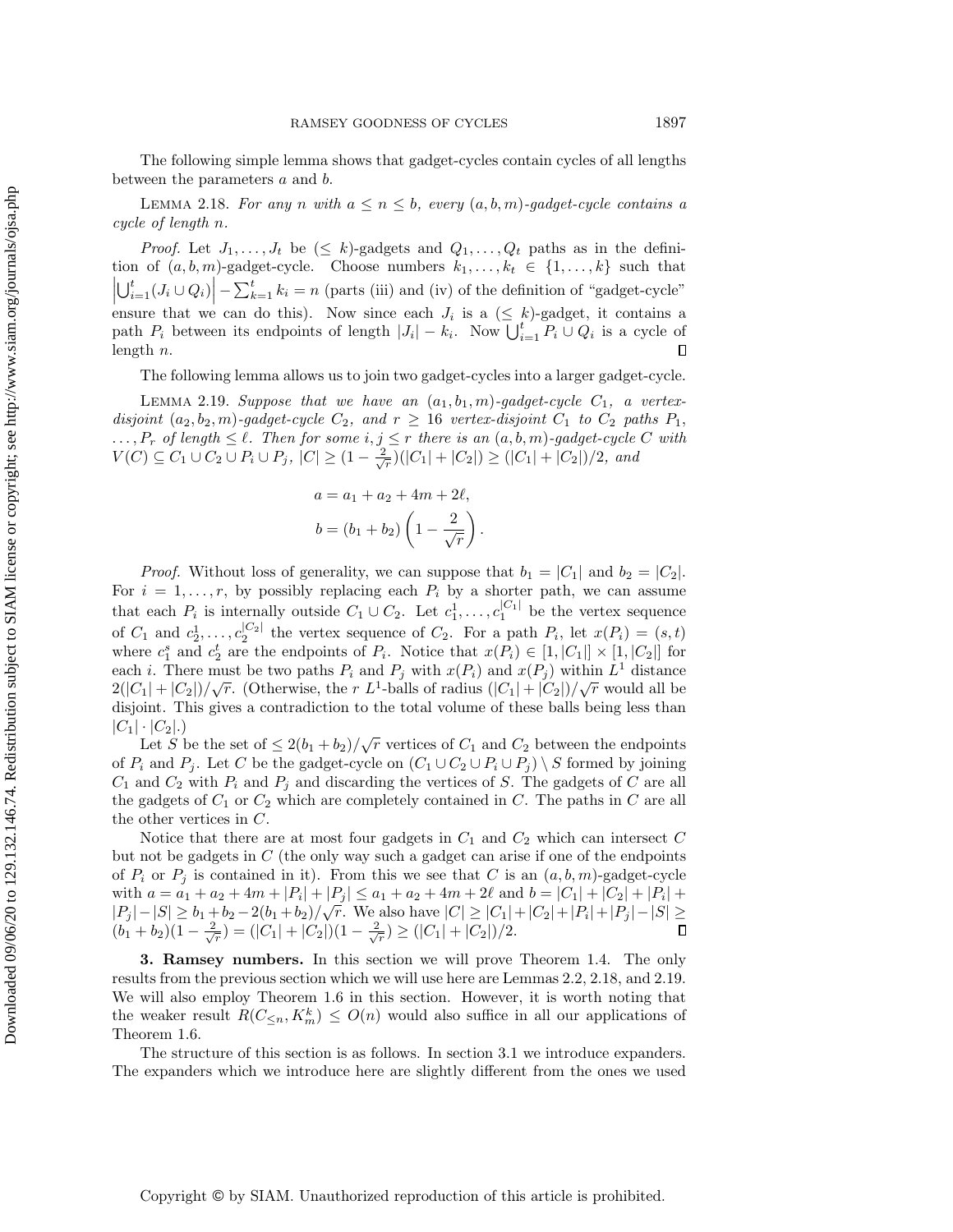in the previous section. In section [3.2](#page-15-1) we prove the special case of Theorem [1.4](#page-1-2) when  $k = 2$ . Since the full proof of Theorem [1.4](#page-1-2) is inductive, the " $k = 2$ " case will serve as the initial case for our induction. In section [3.3](#page-17-1) we prove Theorem [1.4.](#page-1-2)

<span id="page-14-2"></span><span id="page-14-0"></span>**3.1. Expanders.** We will use the following notion of expansion.

DEFINITION 3.1. Let  $H \subseteq G$  be an induced subgraph of a graph G. We say that H is an  $(d, m, n)$ -expander in G if the following hold:

(i)  $|N_H(S)| \geq d|S|$  for  $S \subseteq V (H)$  with  $|S| < m$ .

(ii)  $|N_G(S) \cup S| \geq n$  for  $S \subseteq V (H)$  with  $|S| \geq m$ .

Notice that if H is an  $(d, m, n)$ -expander in G and we have  $G' \supseteq G, d' \leq d, m' \geq m$ ,  $n \geq dm',$  and  $n' \leq n$ , then H is an  $(d', m', n')$ -expander in G'.

The following lemma shows that if the complement of a graph is  $K_{m,m}$ -free, and large sets expand to *n*, then the graph contains a large  $(d, m', n)$ -expander.

LEMMA 3.2. Suppose that we have integers n, m, and d with  $n > (d+2)(d+3)m$ , a graph G, and a set of vertices  $U \subseteq G$  with  $|U| \geq (d + 3)^2 m$ . Suppose that G[U] is  $K_{m,m}$ -free and that  $|N_G(S) \cup S| \geq n$  for every  $S \subseteq U$  with  $|S| \geq m$ .

Then there is a set  $B \subseteq U$  with  $|B| < m$  such that  $G[U \setminus B]$  is a  $(d, (d + 2)m, n)$ expander in  $G \setminus B$ .

*Proof.* Let B be the largest subset of U with  $|B| \leq (d + 3)m$  and  $|N_U (B) \setminus B|$  $(d+1)|B|$ . Since  $|N_U(B)\cup B| \leq (d+2)(d+3)m$  we have that  $|U \setminus (N_U (B)\cup B)| \geq m$ . Since there are no edges between B and  $U \setminus (N_U (B) \cup B)$ , the  $K_{m,m}$ -freeness of  $G[U]$ implies that  $|B| < m$ . We show that  $G[U \setminus B]$  satisfies (i) and (ii) of the definition of " $(d, (d + 2)m, n)$  expander in  $G \setminus B$ ."

To see that (i) holds, let  $S \subseteq U \setminus B$  be a subset with  $|S| < (d + 2)m$ . Notice that we have  $|N_U(S) \setminus (S \cup B)| \geq (d + 1)|S|$  since otherwise  $S \cup B$  would be a larger set with  $|S \cup B| \leq (d + 3)m$  and  $| N_U (S \cup B) \setminus (S \cup B)| \leq | N_U (S) \setminus (S \cup B)| +$  $|N_U(B) \setminus B| < (d+1)|S \cup B|$  (contradicting the maximality of B). This shows that  $|N_{U\setminus B}(S)| \geq | N_U (S) \setminus (S \cup B)| \geq d|S|.$ 

To see that (ii) holds, let  $S \subseteq U \setminus B$  be a subset with  $|S| \geq (d + 2)m$ . We have  $| N_U (B) \cap S | \leq | N_U (B) \setminus B| \leq (d + 1)| B| \leq (d + 1)m \leq | S | - m$ , which implies that  $|S \setminus N_U (B)| \geq m$ . Therefore, using the assumption of the lemma we get

<span id="page-14-1"></span>
$$
|N_{G\setminus B}(S) \cup S| \ge |N_{G\setminus B}(S \setminus N_U(B)) \cup (S \setminus N_U(B))|
$$
  
= |N\_G(S \setminus N\_U(B)) \cup (S \setminus N\_U(B))|  
 $\ge n.$ 

The following lemma shows that expanders are highly connected.

LEMMA 3.3. Let G be a graph with  $\overline{G}$  K<sub>m,m</sub>-free and H a  $(d+1, m, n)$ -expander in G. Then H is d-connected.

*Proof.* Let x, y be two vertices in H and S a set of  $d-1$  vertices in  $H \setminus \{ x, y \}$ . To prove the lemma, it is sufficient to find an x to y path avoiding S. Define  $N_{H\setminus S}^r(v)$ to be the rth neighbourhood of a vertex  $v \in H$ , i.e., the set of all vertices in  $H \setminus S$ at distance  $\leq r$  from v in  $H \setminus S$ . From the definition of  $(d + 1, m, n)$ -expander, we have that  $|N^r_{H \setminus S}(v)| \geq \min(2^r, m)$  for all  $v \in H \setminus S$ . Therefore we have  $|N^{log m}_{H \setminus S}|$  $\lim_{H\setminus S} \frac{m(x)}{s}$  $|N_{H\setminus S}^{\log m}$  $\lim_{H\setminus S} \frac{m(y)}{g(x)} \geq m.$ 

We claim that  $N_{H\setminus S}^{\log m+1}$  $\lim_{H \backslash S} m+1(x) \cap N_{H \backslash S}^{\log m+1}$  $\lim_{H \setminus S} B^{m+1}(y) \neq \emptyset$ . If  $N_{H \setminus S}^{\log m}$  $\frac{\log m}{H\setminus S}(x) \cap N_{H\setminus S}^{\log m}$  $H\backslash S^{log m}(y) \neq \emptyset$ , then this is obvious. Otherwise by  $K_{m,m}$ -freeness of  $\overline{G}$  there is an edge between  $N_{H\setminus S}^{\log m}$  $\frac{\log m}{H\setminus S}(x)$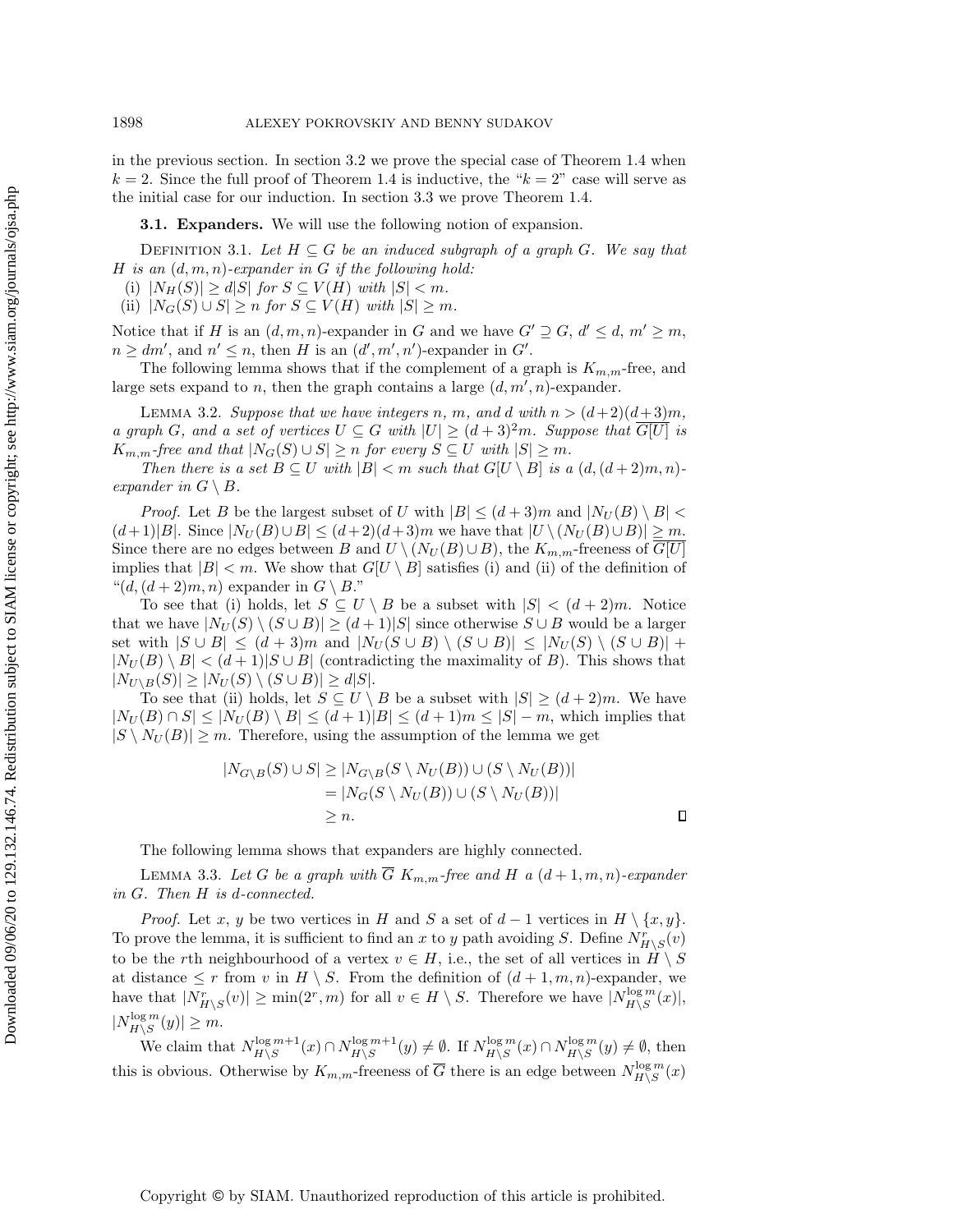and  $N_{H\setminus S}^{\log m}$  $\frac{\log m}{H\setminus S}(y)$  which is equivalent to  $N_{H\setminus S}^{\log m+1}$  $\lim_{H\setminus S}$   $\lim_{H\setminus S}$   $\cap$   $N_{H\setminus S}^{\log m+1}$  $\lim_{H \setminus S} m+1}(y) \neq \emptyset$ . We get an  $x - y$ path avoiding S of length  $\leq 2 \log m + 1$  by joining paths from x and y to a vertex in  $N_{H\setminus S}^{\log m+1}$  $\lim_{H\setminus S} H^{\log m+1}(x) \cap N_{H\setminus S}^{\log m+1}$  $\Box$  $\lim_{H\setminus S}$   $\lim_{y\to S}$   $\lim_{y\to S}$ 

The same proof as above also gives the following lemma, which shows that any two vertices are connected by a short path in an expander.

LEMMA 3.4. Let G be a graph with  $\overline{G}$  K<sub>m,m</sub>-free and H a  $(3, m, n)$ -expander in G. Then for any  $x, y \in H$ , there is an  $x - y$  path P in H with  $|P| \leq 3 \log m$ .

<span id="page-15-4"></span><span id="page-15-3"></span>It is also possible to connect given vertices by long paths in an expander.

LEMMA 3.5. Let G be a graph with  $\overline{G}$  K<sub>m,m</sub>-free and H a  $(3, m, n)$ -expander in G with  $|H| \geq 61m$ . Then for any  $x, y \in H$ , there is an  $x - y$  path P in H with  $10m \leq |P| \leq 12m$ .

*Proof.* Notice that  $H - x - y$  contains a cycle C with  $|C| \geq 20m$  (e.g., by Theorem [1.6\)](#page-2-0). By Lemma [3.3](#page-14-1) combined with Menger's theorem, there are two disjoint paths  $P_x$  and  $P_y$  from x and y, respectively, to C. Joining  $P_x$  and  $P_y$  to the longer segment of C between  $P_x \cap C$  and  $P_y \cap C$  gives an x to y path P of length  $\geq 10m$ . If  $P > 12m$ , then by the  $K_{m,m}$ -freeness of  $\overline{G}$ , P has a chord whose endpoints are at distance at most  $\leq 2m$  on P. By repeatedly shortening P with such chords, we obtain a path of length between  $10m$  and  $12m$ .  $\Box$ 

<span id="page-15-1"></span>**3.2.**  $\mathbf{R} (\mathbf{C}_n, \mathbf{K}_{m_1, m_2})$ . The goal of this section is to prove the  $k = 2$  case of Theorem [1.4.](#page-1-2) This serves as an initial case of the induction in the full proof of the theorem.

An important tool which we will need is the Pósa rotation-extension technique. Let  $P = p_1p_2 \ldots p_t$  be a path in a graph G. We say that a path Q is a rotation of P if the vertex sequence of Q is  $p_1p_2 \ldots p_{i-1}p_t p_{t-1} \ldots p_{i+1}p_i$  for some i. Notice that for Q to be a path, the edge  $p_t p_{i-1}$  must be present. We say that a path Q is *derived* from P if there is a sequence of paths  $P_0 = P, P_1, \ldots, P_s = Q$  with  $P_i$  being a rotation of  $P_{i-1}$  for each i. We say that a vertex x is an ending vertex for P if it is the final vertex of some path derived from  $P$ . The following lemma from  $[3]$  is a variation of a result of Pósa from  $[22]$ .

<span id="page-15-2"></span>LEMMA 3.6. For  $v \in V (G)$ , let P be a maximum length path in G starting at v. Let S be the set of ending vertices for P. Then  $|N_G(S)| \leq 3|S|$ .

The following lemma could be seen as a strengthening of the statement that " $R(C_n, K_{m,m}) \leq n - 1 + m$ "--it says that in a graph whose complement is  $K_{m,m}$ -free which satisfies certain other conditions, we can connect a given pair of vertices by a path of prescribed length. We will use this lemma at several points in the proof of Theorem [1.4.](#page-1-2)

<span id="page-15-0"></span>LEMMA 3.7. There is a constant  $N_2 = 2 \cdot 10^{49}$  such that the following holds. Let n and m be integers with  $n \geq N_2m$  and  $m \geq 8$ . Let G be a graph with  $\overline{G}$  K<sub>m,m</sub>-free and  $|N_G(A) \cup A| \geq n$  for every  $A \subseteq V (G)$  with  $|A| \geq m$ . Let x and y be two vertices in G and P an x to y path with  $|P| \geq 8m$ .

Then there is an x to y path of order n in G.

*Proof.* For this lemma we fix  $\mu = 10^{20}$ ,  $\lambda = 10^{21}$ ,  $k = 2$  and note that  $N_2 \geq$  $2N_1k\lambda \mu$ , where  $N_1$  is the constant from Lemma [2.2.](#page-4-1)

Without loss of generality, we may assume that  $|P| \leq 10m$ . (Indeed if  $|P| > 10m$ , then by  $K_{m,m}$ -freeness of  $\overline{G}$ , P has a chord whose endpoints are at distance  $\leq 2m$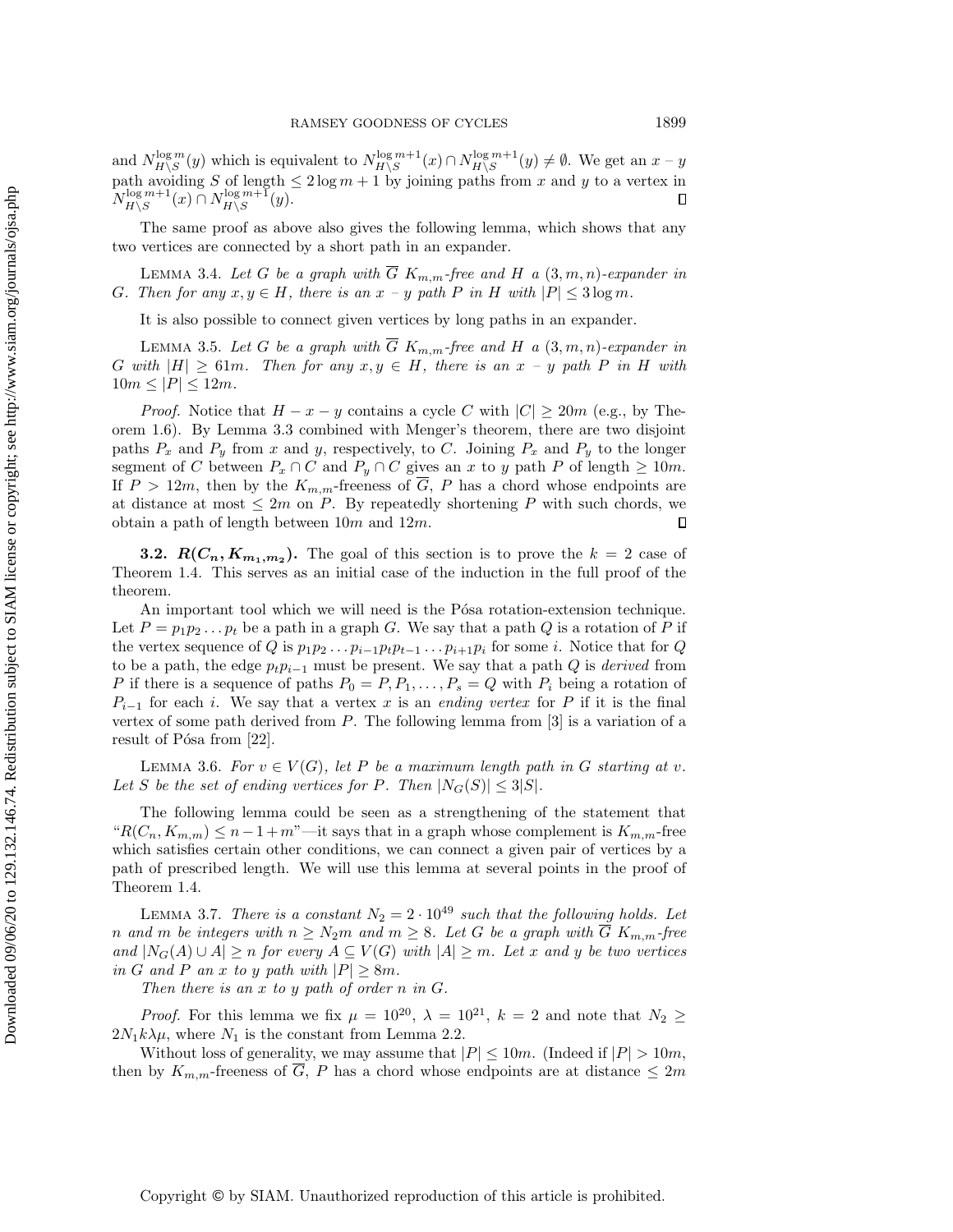along P. Shortening P with this chord gives a shorter path of length  $\geq 8m$ . Therefore there is an  $x$  to  $y$  path with length between  $8m$  and  $10m$ .)

By Lemma [2.2,](#page-4-1) we see that  $G \setminus P$  contains a  $(\leq \lambda m)$ -gadget J of order  $(\lambda + \mu)m$ with endpoints a and b, together with an internally disjoint path  $Q$  of order  $\mu m$  from a to b. By  $K_{m,m}$ -freeness of  $\overline{G}$ , we can find two disjoint edges from the middle  $m+1$ vertices of  $Q$  to the middle  $m + 1$  vertices of  $P$ . By deleting the segments of  $P$  and  $Q$ between these edges, we get two paths  $P_x$  and  $P_y$  of length  $\geq 4m$  going from x and  $y$  to  $a$  and  $b$ . Without loss of generality, we can suppose that  $a$  and  $b$  are labeled so that  $P_x$  connects x to a and  $P_y$  connects y to b.

Apply Lemma [3.2](#page-14-2) to G with  $U = G \setminus (V (P_x) \cup V (P_y) \cup V (J))$  and  $d = 4$  in order to find a set  $B \subseteq U$  with  $|B| < m$  such that the subgraph  $H = G \setminus (V (P_x) \cup V (P_y) \cup V (P_z))$  $V(J) \cup B$ ) is a  $(4, 6m, n)$ -expander in  $G \setminus B$ . Since  $| V (P_x) \cup V (P_y) \cup V (J) \cup B | \leq$  $|P| + |Q| + |J| + |B| \leq 10^{22}m$ , we have that  $|H| \geq m$ .

Let  $P_x$  have vertex sequence  $x = p_0, p_1, p_2, \ldots, p_t$ . By  $K_{m,m}$ -freeness of  $\overline{G}$ , there is an edge between some  $p_r \in \{ p_{m+1}, \ldots, p_t\}$  and some vertex  $v \in H$ . Let R be the longest path in  $H$  starting from  $v$  and  $S$  be the set of ending vertices of  $P$ . By maximality of  $|R|$ , we have that  $N_H(S) \subseteq R$ . Lemma [3.6](#page-15-2) implies that  $|N_H(S)| \leq 3|S|$ . By property (i) of H being a  $(4, 6m, n)$ -expander in  $G \setminus B$ , we have that  $|S| \geq 6m$ . Therefore by property (ii) of H being a  $(4, 6m, n)$ -expander in  $G \setminus B$  we have  $| (N_G(S) \cup$  $S \cap (R \cup P_x \cup P_y \cup J)| = |N_{G \setminus B}(S) \cup S| \geq n.$ 

Notice that by  $K_{m,m}$ -freeness of  $\overline{G}$ , S has neighbors in  $\{ p_0, \ldots, p_{r-1} \}$ . Let  $p_i$ be the last neighbor of S in this set. Let  $R'$  be a path derived from R which ends with a neighbor of  $p_i$ . Let P' be the x to y path formed by joining  $p_0, \ldots, p_i$  to  $R'$  to  $p_r, p_{r+1}, \ldots, p_t$  to J to  $P_y$ . Notice that  $(N_G(S) \cup S) \cap (R \cup P_x \cup P_y \cup J) =$  $(N_G(S) \cup S) \cap P'$  (this comes from  $(R \cup P_x \cup P_y \cup J) \setminus P' = \{ p_{i+1}, \ldots, p_{r-1} \}$  and the fact that there are no edges from S to  $\{ p_{i+1}, \ldots, p_{r-1}\}$  by the definition of  $p_i$ ). Together with  $|(N_G(S) \cup S) \cap (R \cup P_x \cup P_y \cup J)| \geq n$ , this gives  $|P'| \geq n$ . The path  $P'$  is of the form  $P'_xJP_y$  for some paths  $P'_x$  and  $P_y$ . Let  $P''$  be the shortest path with  $|P''| \geq n$  and of the form  $P''_{x}JP''_{y}$  for some paths  $P''_{x}$  and  $P''_{y}$ . Notice that we must have  $|P''| \leq n + 5m \leq n + \lambda m$  since otherwise, using  $|J| = (\lambda + \mu)m \leq n$  and the  $K_{m,m}$ -freeness of  $\overline{G}$ , either  $P''_x$  or  $P''_y$  has a chord whose endpoints are at distance  $\leq 2m$  on P'' (contradicting the minimality of  $|P''|$ ). Now using the property of the  $(\leq \lambda m)$ -gadget J we can find an a to b path J' in J of order  $|J| - (|P''| - n)$ . Joining  $J'$  to  $P''_x$  and  $P''_y$  we obtain an x to y path of order n.  $\Box$ 

<span id="page-16-0"></span>From the above lemma it is easy to find  $R(C_n, K_{m_1,m_2})$ .

COROLLARY 3.8. There is a constant  $N_2 = 2 \cdot 10^{49}$  such that the following holds. Let n,  $m_1, m_2$  be integers with  $m_2 \geq m_1, m_2 \geq 8$ , and  $n \geq N_2m_2$ . Then we have  $R(C_n, K_{m_1,m_2}) = n + m_1 - 1.$ 

*Proof.* From Lemma [1.1,](#page-1-0) we have  $R(C_n, K_{m_1,m_2}) \geq n + m_1 - 1$ . Therefore it remains to show that  $R(C_n, K_{m_1,m_2}) \leq n + m_1 - 1$ .

Let G be the red color class of a 2-edge-coloured  $K_{n+m_1-1}$ . Suppose that  $K_{n+m_1-1}$ contains no blue  $K_{m_1,m_2}$ , i.e., that G is  $K_{m_1,m_2}$ -free.

By Theorem [1.6](#page-2-0) there are two adjacent vertices x and y with a path of length  $\geq n \geq 8m_2$  between them. Since G is  $K_{m_1,m_2}$ -free and  $|G| = n + m_1 - 1$  we have that  $|N_G(A) \cup A| \geq n$  for any  $A \subseteq V (G)$  with  $|A| \geq m_2$ . Also since  $m_2 \geq m_1, \overline{G}$  is  $K_{m_2,m_2}$ -free. Therefore, by Lemma [3.7](#page-15-0) applied with  $m = m_2$ , there is a path of order n from x to y which together with the edge xy gives a cycle of order n in  $G$  (and hence a red cycle of order  $n$  in the original graph).  $\Box$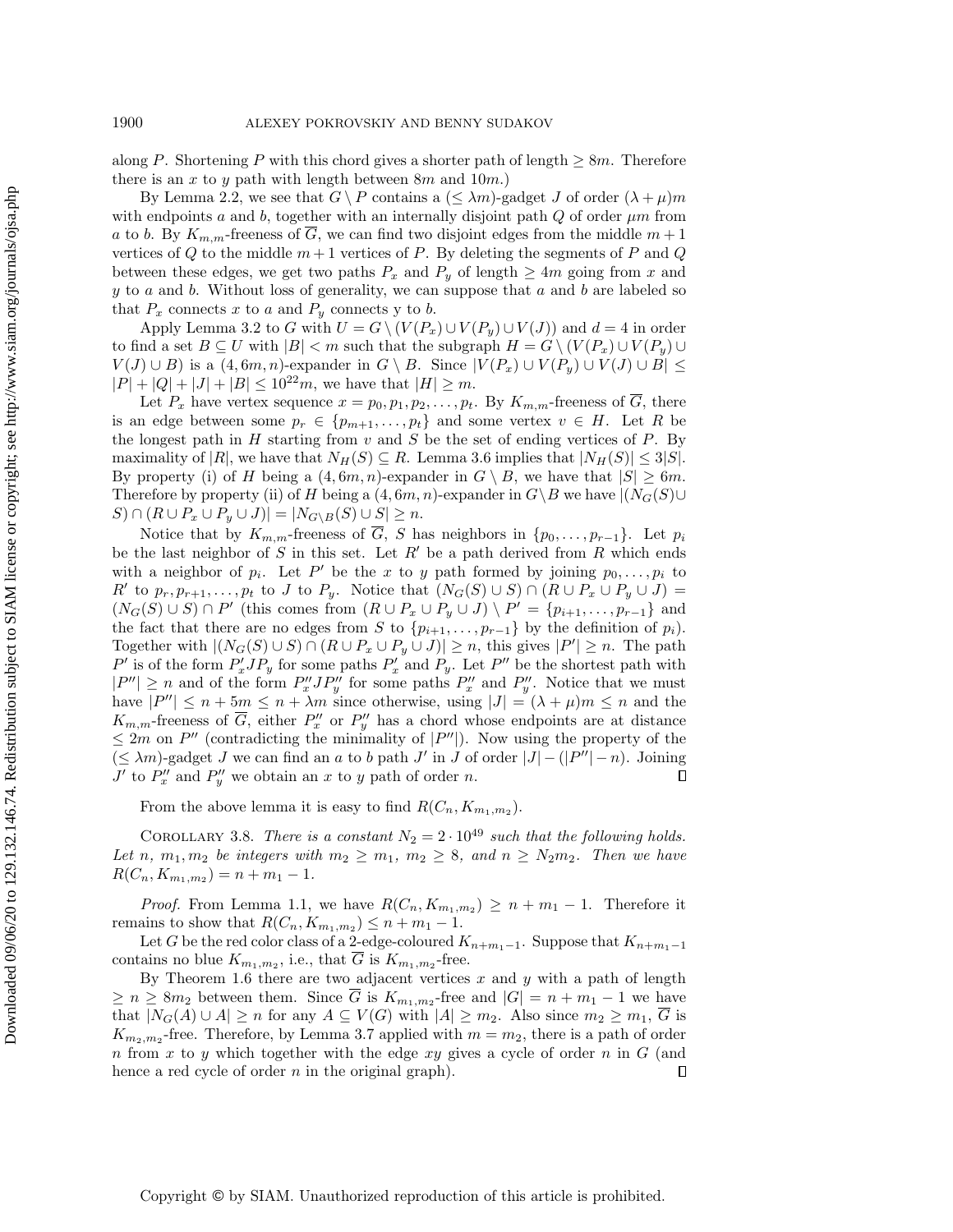<span id="page-17-1"></span>**3.3.**  $\mathbf{R}(C_n, K_{m_1,...,m_k})$ . Here we prove Theorem [1.4.](#page-1-2) First we need two intermediate lemmas.

Notice that Theorem [1.4](#page-1-2) implies that  $R(C_n, K_m^k) \leq (k - 1)(n - 1) + m$ . The following lemma shows that a much better bound holds as long as the red color class of the 2-colored complete graph is highly connected in a certain sense.

LEMMA 3.9. There is a constant  $N_3 = 10^{56}$  such that the following holds. Suppose that we have m, n, and k satisfying  $n \geq N_3$ m and  $m \geq k^{20}$ . Let G be a graph with  $|G| \geq 0.07kn + n$ . Suppose that for any two sets of vertices A, B of order 2m, there are at least  $k^{20}$  disjoint paths from A to B.

<span id="page-17-0"></span>Then either G contains a cycle of length n or  $\overline{G}$  contains a copy of  $K_m^k$ .

*Proof.* For this lemma we fix  $\lambda = 10^{24}$ ,  $\mu = 10^{21}$ , and notice that  $N_3 = 10^{49} N_1$ , where  $N_1$  is the constant from Lemma [2.2.](#page-4-1) For  $k = 2$ , the lemma is weaker than Corollary [3.8,](#page-16-0) so we will assume that  $k \geq 3$ . Suppose that we have a graph G as in the lemma with  $\overline{G} K_m^k$ -free. We will find a length n cycle in  $G$ .

In G, select a maximal collection of disjoint ( $\leq \lambda m$ )-gadgets of order  $(\lambda + \mu)m$ together with length  $\mu m$  paths joining their endpoints, i.e., choose disjoint ( $\leq \lambda m$ )gadgets  $J_1, \ldots, J_t$  of order  $(\lambda + \mu)m$  as well as internally disjoint paths  $Q_1, \ldots, Q_t$ of order  $\mu$ m with  $Q_i$  going between the endpoints of  $J_i$ , such that t is as large as possible. Let  $U_1 = G \setminus \bigcup_{i=1}^t V(J_i) \cup V(Q_i)$ . By maximality of t,  $G[U_1]$  contains no  $(\leq \lambda m)$ -gadget of order  $(\lambda + \mu)m$  with a path of length  $\mu m$  joining its endpoints. By Lemma [2.2,](#page-4-1) we have that  $|U_1| \leq (N_1\lambda \mu k)m$  (since  $m \geq k^{20}$ ,  $\lambda = 10^{24}$ , and  $\mu = 10^{21}$ imply  $m \geq k^3$ ,  $\lambda \geq 2\mu$ , and  $\mu m \geq 4100(\lambda m)^{\frac{3}{4}}$ ). Using  $N_1\lambda \mu \leq 0.005N_3$  and  $n \geq N_3m$ we get  $|U_1| \leq (N_1\lambda \mu k)m \leq 0.005kn$ . This implies  $| J_1 \cup \cdots \cup J_t \cup Q_1 \cup \cdots \cup Q_t| \geq$  $0.06kn + n \geq 1.06n$ .

Construct an auxiliary graph H on  $[t]$  with ij and edge if there are at least 12 disjoint edges from  $Q_i$  to  $Q_j$ . Using  $|J_1 \cup \cdots \cup J_t \cup Q_1 \cup \cdots \cup Q_t| \geq 0.06kn$  and  $n \geq N_3m$ , we have  $| H | \geq | G \setminus U_1| / (\lambda + 2\mu )m \geq 900k$ . The reason for defining this graph  $H$  is that paths in  $H$  correspond to gadget-cycles in  $G$ . The following claim makes this precise.

<span id="page-17-2"></span>CLAIM 3.10. Let P be a path in H. Then there is an  $(a, b, 2\lambda m)$ -gadget-cycle contained in  $\bigcup_{v\in P} (J_v \cup Q_v)$  where  $a = 0.01\sum_{v\in P} |J_v \cup Q_v|$  and  $b = 0.99\sum_{v\in P} |J_v \cup Q_v|$  $Q_v$ .

Proof. Without loss of generality, we may assume vertices are labeled so that P has vertex sequence  $1, 2, \ldots, |P|$ 

Notice that it is sufficient to find a gadget-cycle  $C$  containing all the gadgets  $J_1, \ldots, J_{|P|}$  and with  $V(C) \subseteq \bigcup_{i=1}^{|P|} V(J_i) \cup V(Q_i)$ . Indeed such a gadget-cycle is always an  $(a, b, (\lambda + \mu)m)$ -gadget-cycle with  $a = \sum_{i=1}^{|P|} (|J_i \cup Q_i| - \lambda m)$  and  $b =$  $\sum_{i=1}^{|P|} |J_i|$ . Using  $|J_i| = (\lambda + \mu)m$  and  $|Q_i| = \mu m$ , we have that  $a \leq 0.01\sum_{i=1}^{|P|} |J_i \cup Q_i|$ and  $b \geq 0.99\sum_{i=1}^{|P|} |J_i \cup Q_i|$  (for these we use  $\lambda \geq 200\mu$ ). It remains to show that such a gadget-cycle containing all the gadgets  $J_1, \ldots, J_{|P|}$  exists.

For each  $i = 1, ..., |P| - 1$ , let  $M_i$  be the matching of size 12 from  $Q_i$  to  $Q_{i+1}$ (which exists since  $\{i, i + 1\}$  is an edge in H). Fix some orientation of  $Q_i$  for each i.

Notice that for any two sets of distinct numbers  $S$  and  $T$ , there are two subsets  $S' \subseteq S$  and  $T' \subseteq T$  with  $|S'| \geq |S| / 2 - 1$  and  $|T'| \geq |T| / 2 - 1$  for which we have either " $s < t$  for all  $s \in S', t \in T''$  or " $t < s$  for all  $s \in S', t \in T'$ ." For  $i = 1, 2, \ldots, |P| - 1$ we apply this repeatedly with  $S = Q_i \cap M_{i-1}$  and  $T = Q_i \cap M_i$  in order to obtain new matchings  $M'_1 \subset M_1, \ldots, M'_{|P|-1} \subset M_{|P|-1}$  of size 2 with the property that the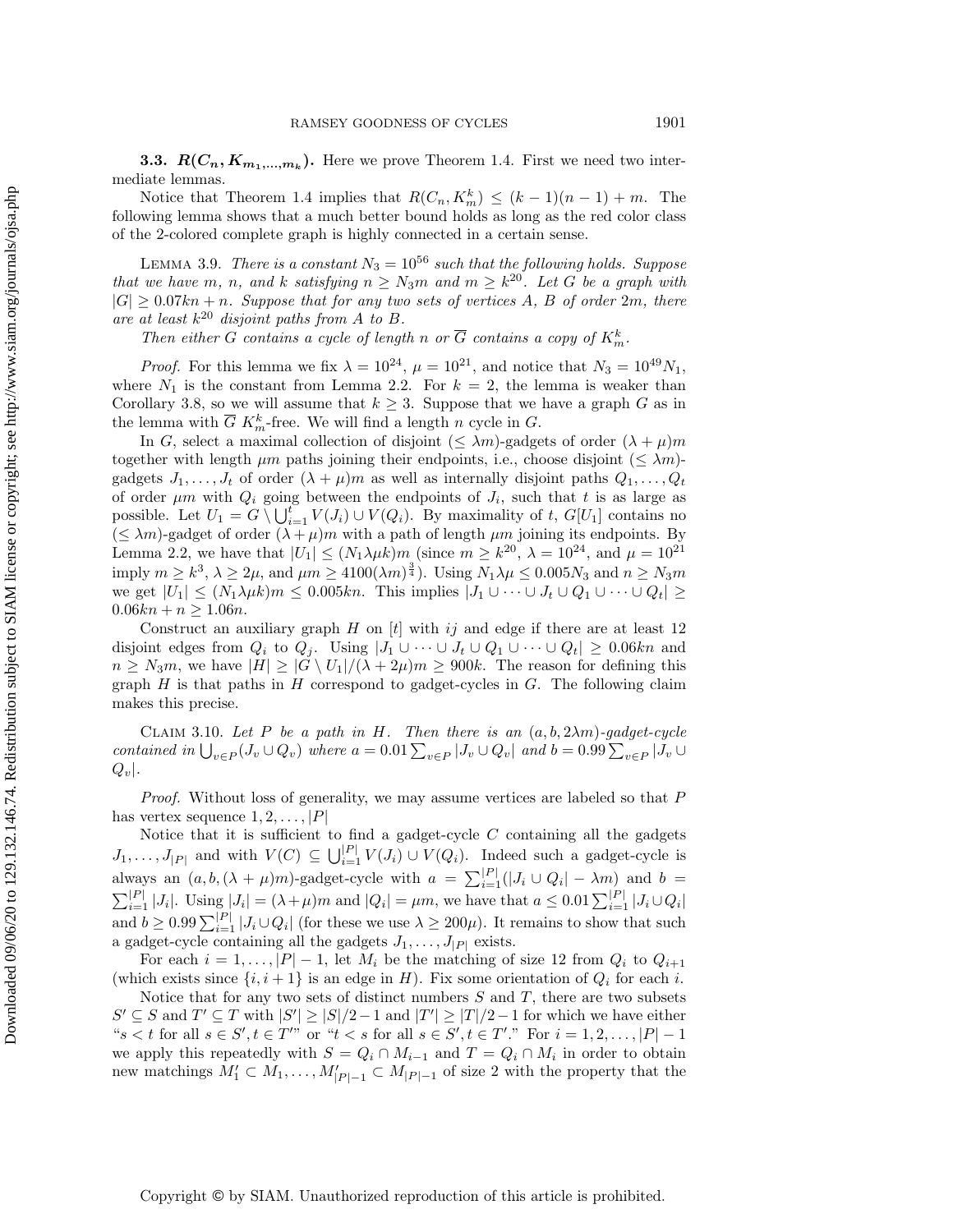endpoints of  $M'_{i-1}$  in  $Q_i$  are either all to the left or all to the right of the endpoints of  $M_i'$  in  $Q_i$ .

Now, for each *i*, we delete the segment of  $Q_i$  between the endpoints of  $M_{i-1}'$  and the segment of  $Q_i$  between the endpoints of  $M_i'$ . Adding the edges of  $M_1, \ldots, M_{|P|}-1$ to the graph produces the required gadget-cycle containing all the gadgets  $J_1, \ldots,$  $\Box$  $J_{|P|-1}.$ 

We will often use the fact that the gadget-cycle produced by Claim [3.10](#page-17-2) has order at least  $0.99 \sum_{v \in P} |J_v \cup Q_v|$  (which holds since any  $(a, b, m)$ -gadget-cycle has order at least b).

<span id="page-18-0"></span>Using the  $K_m^k$ -freeness of  $\overline{G}$  we obtain that H has small independence number.

CLAIM 3.11.  $\alpha (H) \leq k - 1$ .

*Proof.* Suppose for the sake of contradiction that  $H$  contains an independent set I of order k. For  $i, j \in I$ , let  $M_{i,j}$  be a maximal matching in G between  $Q_i$  and  $Q_j$ . From the definition of edges in H we have that  $M_{i,j} \leq 12$  for  $i, j \in I$ . For  $i \in I$ , let  $Q_i' = Q_i \setminus \bigcup_{i,j \in I} V(M_{i,j}).$  Using  $m \geq k^{10}$  we have  $|Q_i| = \mu m \geq m+12k$ , which implies that  $|Q_i'|\geq m$ . By maximality of  $M_{i,j}$  there are no edges between  $Q_i'$  and  $Q_j'$ . But this means that  $G\left[ \bigcup_{i\in I} Q_i' \right]$  contains a copy of  $K_m^k$  contradicting the  $K_m^k$ -freeness of G.  $\Box$ 

<span id="page-18-1"></span>The following is a variant of the well-known fact that a graph can be covered by  $\alpha(G)$  vertex-disjoint paths.

CLAIM 3.12. There are  $k-1$  vertex-disjoint paths  $P_1, \ldots, P_{k-1}$  in H with  $|H|$  - $|P_1| - \cdots - |P_{k-1}| \leq 200k$  and  $|P_i| \geq 200$  for  $i = 1, \ldots, k - 1$ .

*Proof.* Choose vertex-disjoint paths  $Q_1, \ldots, Q_t$  in H covering  $V(H)$  with t as small as possible. Without loss of generality, suppose that we have  $|Q_1| \leq |Q_2| \leq$  $\cdots \leq |Q_t|$ . By minimality of t, we have that the starting vertices of  $Q_1, \ldots, Q_t$  form an independent set (otherwise we could join two of the paths together to obtain a smaller collection of paths). Claim [3.11](#page-18-0) implies that  $t \leq k - 1$ .

Let r be the index with  $|Q_{r-1}| < 200$  and  $|Q_r| \geq 200$  (possibly with  $r = 0$ .) Let  $U_1 = Q_1 \cup \cdots \cup Q_{r-1}$  to obtain a set with  $| U_1 | \leq 200k$ . Using  $| Q_r \cup \cdots \cup Q_{k-1} | =$  $|H| - |U_1| \geq 900k - 200k = 700k$ , it is possible to break some of the paths  $Q_r, \ldots, Q_{k-1}$ into shorter paths in order to obtain a collection of exactly  $k-1$  paths  $P_1, \ldots, P_{k-1}$ of orders  $\geq 200$  (to do this notice that in any collection of  $\lt k - 1$  paths of total order  $\geq 700k$ , there must be a path of order  $\geq 700$ .  $\Box$ 

Let  $P_1, \ldots, P_{k-1}$  be the paths from the above claim and assume that they are ordered such that  $|P_1| \geq |P_2| \geq \cdots \geq |P_{k-1}|$ . Let  $U_2 = \bigcup_{v \in H \setminus (P_1 \cup \cdots \cup P_{k-1})} J_v \cup Q_v$ , and observe that from Claim [3.12](#page-18-1) we have that  $|U_2| \leq 200(\lambda + 2\mu)mk \leq 0.005kn$ .

Suppose that  $\sum_{v\in P_1} |J_v\cup Q_v| \geq 2n$ . Then since for each  $v, |J_v\cup Q_v| \leq (\lambda + 2\mu)m \leq$ *n*, there is a path  $P \subseteq P_1$  with  $3n \geq \sum_{v \in P} |J_v \cup Q_v| \geq 2n$ . By Claim [3.10,](#page-17-2) there is a  $(0.01\sum_{v\in P} |J_v \cup Q_v|, 0.99\sum_{v\in P} |J_v \cup Q_v|, 2\lambda m)$ -gadget-cycle in G. Notice that we have

$$
0.01\sum_{v\in P}|J_v\cup Q_v|\leq 0.01\cdot 3n\leq n\leq 0.99\cdot 2n\leq 0.99\sum_{v\in P}|J_v\cup Q_v|.
$$

Lemma [2.18](#page-13-1) implies that  $G$  contains a cycle of length  $n$ .

Copyright © by SIAM. Unauthorized reproduction of this article is prohibited.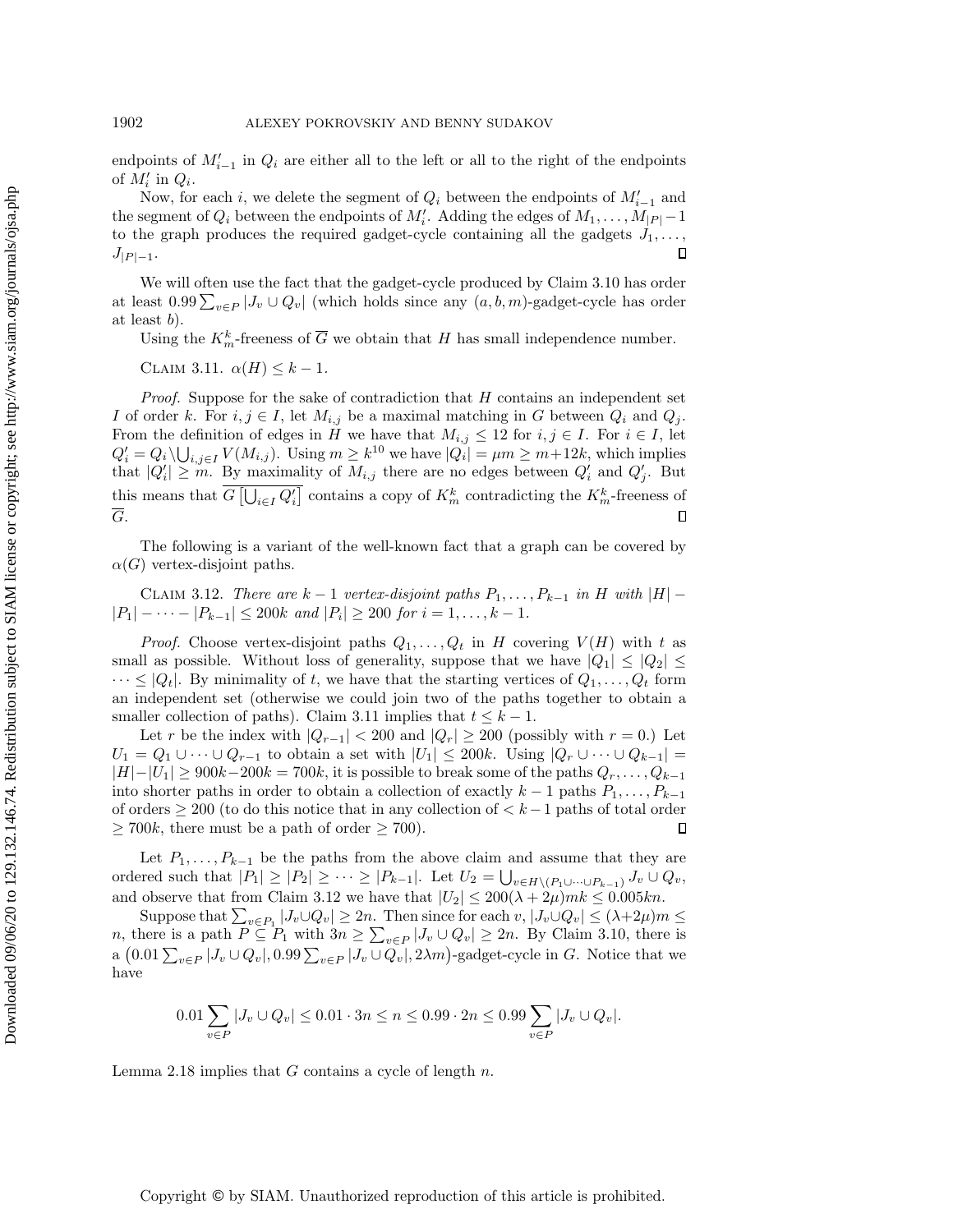Suppose that  $\sum_{v \in P_1} |J_v \cup Q_v| \leq 2n$ . For  $i = 1, ..., k - 1$ , let  $C_i^g$  be the gadgetcycle produced out of the path  $P_i$  using Claim [3.10.](#page-17-2) We have

<span id="page-19-0"></span>(4) 
$$
C_i^g \text{ is a } \left(0.01 \sum_{v \in P_i} |J_v \cup Q_v|, 0.99 \sum_{v \in P_i} |J_v \cup Q_v|, 2\lambda m\right) \text{-gadget-cycle.}
$$

Let  $U_3 = \bigcup_{i=1}^{k-1} \left( \bigcup_{v \in P_i} (J_v \cup Q_v) \right) \setminus C_i^g$ . Notice that from [\(4\)](#page-19-0), we have the inequality  $|C_i^g| \geq 0.99 \left| \bigcup_{v \in P_i} (\overline{J_v} \cup Q_v) \right|$  for  $i = 1, \ldots, k-1$ , which together with  $\sum_{v \in P_i} |J_v \cup Q_v| \leq$ 2n implies that  $|U_3| \leq 0.02kn$ . Let  $U = U_1 \cup U_2 \cup U_3 = G \setminus \bigcup_{i=1}^{k-1} C_i^g$  to get a set with  $|U| \leq 0.03kn$ . Notice that as a consequence of [\(4\)](#page-19-0),  $|U| \leq 0.03kn \leq 0.1|G|$ , and  $|P_1| \geq \cdots \geq |P_{k-1}|$  we have  $|C_1^g| \geq |G|/2k$ . Using  $|P_i| \geq 200$  and [\(4\)](#page-19-0) we have that for all i

<span id="page-19-1"></span>(5) 
$$
|C_i^g| \ge 0.99 \sum_{v \in P_i} |J_v \cup Q_v| \ge 0.99 \cdot 200(\lambda m + 2\mu m - 2) \ge 2m.
$$

For a permutation  $\sigma$  of  $[k - 1]$ , we set  $S_i^{\sigma} = \sum_{j=1}^i \sum_{v \in P_{\sigma(j)}} |J_v \cup Q_v|$  for  $i =$  $1, \ldots, k-1$ . Notice that  $S_{k-1}^{\sigma} = |G| - |U_1 \cup U_2|$  always holds. Using the fact that  $|P_i| \geq 200$  for each i, we always have  $S_i^{\sigma} \geq 199(\lambda + 2\mu)$ im.

CLAIM 3.13. There is a sequence of gadget-cycles  $D_1, \ldots, D_{k-1}$  as well as a permutation  $\sigma$  of  $[k - 1]$  with the following properties:

(a) 
$$
\sigma(1) = 1
$$
.

- (b) For each i we have  $D_i \subseteq U \cup C^g_{\sigma(1)} \cup C^g_{\sigma(2)} \cup \cdots \cup C^g_{\sigma(n)}$  $_{\sigma (i)}^{g}$  .
- (c) For each i we have  $|D_i| \geq 2m$ .
- (d)  $D_i$  is an  $(a_i, b_i, 2\lambda m)$ -gadget cycle for

<span id="page-19-2"></span>
$$
a_i = 0.01S_i^{\sigma} + 8(i - 1)\lambda m + 2(i - 1)|G|/k^7,
$$
  
\n
$$
b_i = 0.99(1 - 2k^{-6})^{i-1}S_i^{\sigma}.
$$

*Proof.* Set  $D_1 = C_1^g$  and  $\sigma(1) = 1$ . Now for  $i = 1$ , (a) and (b) hold trivially, (c) comes from [\(5\)](#page-19-1), and (d) is equivalent to the " $i = 1$ " case of [\(4\)](#page-19-0). For  $i \geq 2$  we will recursively construct  $D_i, \sigma(i)$  from  $D_1, \ldots, D_{i-1}$ , and  $\sigma(1), \ldots, \sigma(i-1)$ . Suppose that we have already constructed  $D_1, \ldots, D_{i-1}$ , and  $\sigma (1), \ldots, \sigma (i - 1)$  satisfying (a)-(d). We construct  $D_i$  and  $\sigma (i)$  as follows.

By (c), we have  $|D_{i-1}| \geq 2m$  and by [\(5\)](#page-19-1) we have  $|\bigcup_{j\in [k-1]\setminus \{\sigma(1),\ldots,\sigma(i-1)\}} C_i^g| \geq$ 2m. Using the assumption of the lemma, we find at least  $k^{20}$  disjoint paths from  $D_{i-1}$  to  $\bigcup_{j\in [k-1]\setminus \{\sigma (1),...,\sigma (i-1)\}} C_i^g$  internally contained outside these sets. Since the paths are all disjoint, there is a subcollection of  $k^{20-7}$  of them with length  $\leq |G| / k^7$ . In addition, there is a further subcollection of  $k^{20-7-1}$  of them which go from  $D_{i-1}$ to  $C_j^g$  for some particular j. To get  $D_i$ , we apply Lemma [2.19](#page-13-2) to this collection of  $k^{20-\tilde{7}-1}$  paths, the gadget-cycles  $C_1 = C_j^g$  and  $C_2 = D_{i-1}$  and with the parameters  $m' = 2\lambda m, r = k^{20-7-1}$ , and  $\ell = |G| / k^7$ . We set  $\sigma(i) = j$ .

Now (b) holds as a consequence of " $V (C) \subseteq C_1 \cup C_2 \cup P_i \cup P_j$ " in Lemma [2.19](#page-13-2) and (c) holds as a consequence of " $|C| \geq (|C_1| + |C_2|)/2$ " in Lemma [2.19.](#page-13-2)

Recall that  $C_1 = C_j^{\overline{g}}$  is a  $(0.01(S_i^{\sigma} - S_{i-1}^{\sigma}), 0.99(S_i^{\sigma} - S_{i-1}^{\sigma}), 2\lambda m)$ -gadget-cycle by [\(4\)](#page-19-0) and  $C_2 = D_{i-1}$  is a  $(a_{i-1}, b_{i-1}, 2\lambda m)$ -gadget-cycle by (d) holding for  $D_{i-1}$ . Thus (d) holds for  $D_i$  from the application of Lemma [2.19](#page-13-2) together with  $m' = 2\lambda m$ ,  $r = k^{12}, \ell = |G| / k^{7}$ , and " $(b_{i-1} + 0.99(S_i^{\sigma} - S_{i-1}^{\sigma})) (1 - 2k^{-6}) \geq b_i$ ."  $\Box$ 

From here, fix  $\sigma$  to be the permutation from Claim [3.13.](#page-19-2) Notice that  $S_1^{\sigma} \geq |C_1^g| \geq$  $|G|/2k$  implies  $2(i-1)|G|/k^7 \leq 0.1S_1^{\sigma}$ , while  $S_i^{\sigma} - S_1^{\sigma} \geq 199(\lambda + 2\mu)(i - 1)m$  implies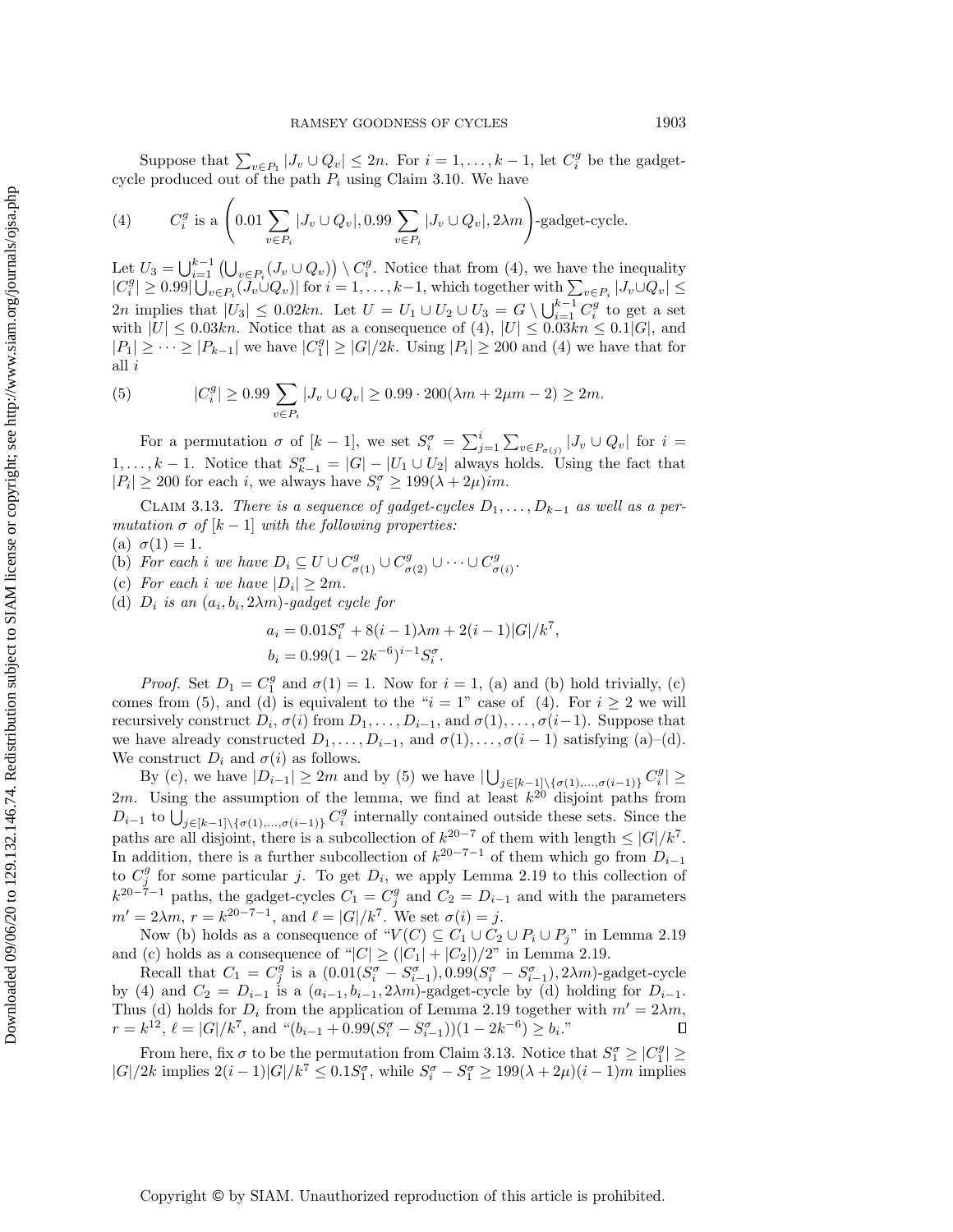$8(i-1)\lambda m \leq 0.1(S_i^{\sigma} - S_1^{\sigma})$ . Combining these gives  $8(i-1)\lambda m+2(i-1)|G| /k^7 \leq 0.1S_i^{\sigma}$ and hence  $a_i \leq 0.11 S_i^{\sigma}$ . We also have  $b_i \geq 0.99(1 - 2k^{-6})^k S_i^{\sigma} \geq 0.99(1 - 2k^{-6+1}) S_i^{\sigma} \geq$  $0.91S_i^{\sigma}$  (using  $k \geq 3$ ). Putting these together we have that  $a_i \leq 0.25b_i$  for all i.

Since  $S_i^{\sigma} - S_{i-1}^{\sigma} = \sum_{v \in P_{\sigma(i)}} |J_v \cup Q_v| \leq 2n$  for all i, we have that  $b_i \leq 0.99(1 (2k^{-6})^{i-2}S_i^{\sigma} = b_{i-1} + 0.99(1 - 2k^{-6})^{i-2}(S_i^{\sigma} - S_i^{\sigma}) \leq b_{i-1} + 2n$ . Also, using  $k \geq 3$ we have  $S_{k-1}^{\sigma} = \sum_{s=1}^{k-1} |J_s \cup Q_s| = |G| - |U_1 \cup U_2| \geq (1 + 0.07k)n - 0.01kn \geq 1.16n$ which implies  $b_{k-1} \geq 0.91 \cdot 1.15n \geq n$ . Combining these we get that there is some i for which  $n \leq b_i \leq 3n$  and hence  $a_i \leq 0.25 \cdot 3n \leq n$ . By Lemma [2.18,](#page-13-1)  $D_i$  contains a cycle of length n. П

The following lemma could be seen as a structural statement of the form "If  $N$ is close to  $R(C_n, K_m^k)$  and  $K_N$  is 2-colored without red cycles  $C_n$  and blue  $K_m^k$ , then the coloring on  $K_N$  must be close to the extremal coloring."

<span id="page-20-0"></span>LEMMA 3.14. There is a constant  $N_3 = 10^{58}$  such that the following holds. Suppose that  $n \geq N_3m$ ,  $m \geq k^{21}$ ,  $k \geq 2$  and G is a graph with  $|G| \geq (k - 1)n$ , G  $C_n$ -free, and  $\overline{G} K_m^k$ -free. Then  $V(G)$  can be partitioned into sets  $A_1, \ldots, A_{k-1}$  and S such that the following hold:

(i)  $|A_i| \geq m$  for  $i = 1, ..., k - 1$ .

(ii) There are no edges between  $A_i$  and  $A_j$  for  $i \neq j$ .

- (iii)  $G[A_i]$  is  $K_{m,m}$ -free for  $i = 1, \ldots, k 1$ .
- (iv)  $|S| \leq k^{21}$ .

*Proof.* We construct a sequence of graphs  $G_0, G_1, \ldots$  recursively as follows. Let  $G_0 = G$ . If  $G_i$  contains three sets  $A, B, S_i$  with  $|A|, |B| \geq m, |S_i| \leq k^{20}$ , such that  $A$ , B, and  $S_i$  all lie in the same connected component of  $G_i$  and  $S_i$  separates A from B, then let  $G_{i+1} = G_i \setminus S_i$ . Notice that since  $\overline{G_0}$  is  $K_m^k$ -free, we must have  $G_k = G_{k-1}$ .

Choose a partition of  $V(G_k)$  into sets  $A_1, \ldots, A_t$  such that for each i, we have  $|A_i| \geq m$ , there are no edges between  $A_i$  and  $A_j$  for  $i \neq j$ , and t is as large as possible. Notice that any  $A_i$  with  $|A_i| \geq 3m$  must have a connected component  $C_i$  of order at least  $|A_i| - m + 1$  (otherwise  $A_i$  can be split into sets of order  $\geq m$  with no edges between them, contradicting the maximality of t). From this we obtain that any  $A_i$ with  $|A_i| \geq 5m$  must have the property that "for any two subsets  $A, B \subseteq A_i$  of order  $\geq 2m$ , there are at least  $k^{20}$  disjoint paths from A to B in  $A_i$ ." Indeed otherwise, by Menger's theorem there would be a set S' of size  $\leq k^{20}$  separating  $A\cap C_i$  from  $B\cap C_i$ , contradicting  $G_k = G_{k-1}$ . Let  $S = S_1 \cup \cdots \cup S_{k-1} = V (G) \setminus V (G_k)$  to get a set with  $|S| \leq k^{21}$ .

For  $i = 1, ..., t$ , let  $x_i = \min(0, |A_i| - n)$ .

<span id="page-20-1"></span>CLAIM 3.15.  $\overline{G_k}$  contains  $K_m^r$  for  $r = t + \lfloor \frac{4}{n} \sum_{i=1}^t x_i \rfloor$ .

*Proof.* Without loss of generality, suppose that  $A_1, \ldots, A_t$  are ordered so that  $x_1, \ldots, x_a \leq m$  and  $x_{a+1}, \ldots, x_t \geq m$  for some integer a.

Using Lemma [3.9,](#page-17-0) we see that when  $x_i \geq 0.25n$ ,  $\overline{G[A_i]}$  contains a  $K_m^j$  for  $j =$  $1 + \left[4x_i/n\right]$ . (First notice that  $\left\lfloor x_i/0.07n\right\rfloor \geq 1 + \left[4x_i/n\right]$  for  $x_i \geq 0.25n$ . This implies that  $|A_i| = x_i + n \geq 0.07jn + n$ , and so the assumptions of Lemma [3.9](#page-17-0) hold for  $G[A_i]$  with  $k' = j$ .) By Corollary [3.8](#page-16-0) we know that  $\overline{G[A_i]}$  contains a  $K_m^2$  whenever  $|A_i| \geq n + m - 1$ . This implies that when  $m \leq x_i < 0.25n$  then  $G[A_i]$  contains a copy of  $K_m^{1+\lceil 4x_i/n \rceil} = K_m^j = K_m^2$ . Putting the above observations together, we obtain that  $\overline{G[A_{a+1} \cup \cdots \cup A_t]}$  contains a  $K_m^{t-a+\sum_{i=a+1}^t \lceil 4x_i/n \rceil}$ .

By Corollary [3.8](#page-16-0) and the fact that  $|A_i| \geq m$ , we know that  $G[A_i]$  contains a  $K_{m,x_i}$ whenever  $x_i \leq m$ . Since there are no edges between any of these  $K_{m,x_1}, \ldots, K_{m,x_n}$ ,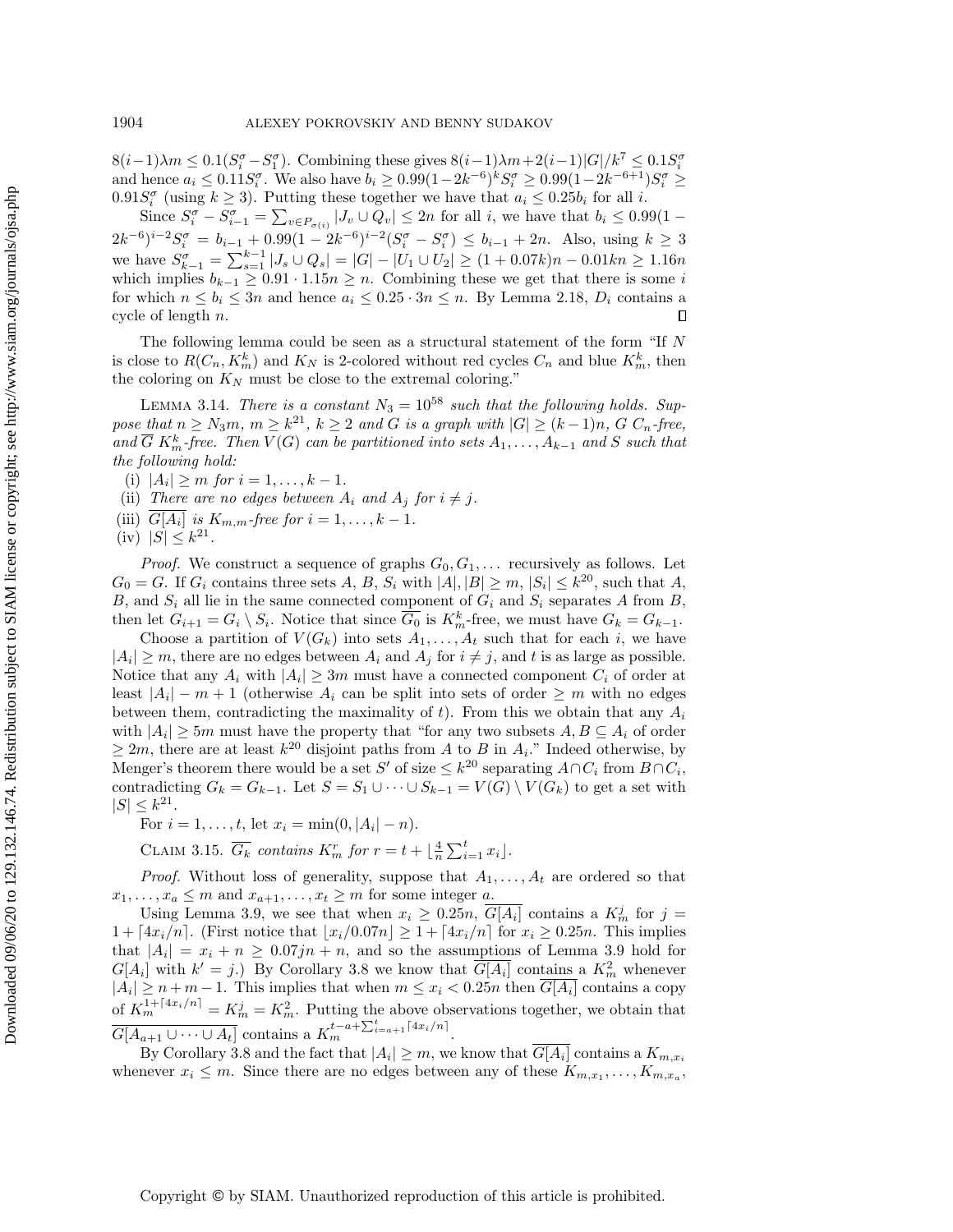their union consists of a  $K_m^a$  together with a  $K_{x_1,...,x_a}$ . Using  $x_1,...,x_a \leq m$ , we have that  $K_{x_1,...,x_a}$  contains a  $K_m^{[\sum_{i=1}^a x_i/2m]}$ . Together with  $K_m^a$  this gives a copy of  $K_m^{a+\lfloor \sum_{i=1}^a x_i/2m\rfloor}$  in  $\overline{G[A_1 \cup \cdots \cup A_a]}$ . Since  $4/n \leq 1/2m$ , this contains a copy of  $K_m^{a+\lfloor\sum_{i=1}^a 4x_i/n\rfloor}.$ 

Now, we have found a  $K_m^{t-a+\sum_{i=a+1}^{t}[4x_i/n]}$  and a disjoint  $K_m^{a+\lfloor \sum_{i=1}^a 4x_i/n \rfloor}$ . Putting these two together, and using  $\lfloor x\rfloor + \lceil y\rceil \geq \lfloor x + y\rfloor$ , we obtain a  $K_m^{t+\lfloor \frac{4}{n}\sum_{i=1}^t x_i\rfloor}$  as re- $\Box$ quired.

From Claim [3.15](#page-20-1) and the  $K_m^k$ -freeness of  $\overline{G}$ , we obtain that  $t + \lfloor \frac{4}{n} \sum_{i=1}^t x_i \rfloor \leq$ From Claim 3.15 and the  $K_m$ -freeness of G, we obtain that  $i + \lfloor n \rfloor \leq i=1, x_1 \leq k-1$ . We also have that  $tn + \sum_{i=1}^t x_i \geq |G| - |S| \geq (k-1)n - k^{21}$ . Putting these together, we get  $\frac{1}{n} \sum_{i=1}^t x_i \geq \left\lfloor \frac{4}{n} \sum_{i=1}^t x_i \right\rfloor - \frac{k^{21}}{n}$  $\frac{n^{21}}{n}$ . Together with  $n > 10k^{21}$ , this gives  $\sum_{i=1}^t x_i < n/2$ . Combined with  $tn + \sum_{i=1}^t x_i \geq (k - 1)n - k^{21}$  this implies  $t - k + 1 \geq -\frac{1}{2} - \frac{k^{21}}{n}$  $\frac{e^{2t}}{n}$ . Since  $t - k + 1$  is an integer, this implies that  $t \geq k - 1$ . From  $t + \lfloor \frac{4}{n} \sum_{i=1}^t x_i \rfloor \leq k - 1$  we obtain that  $t = k - 1$ . The  $K_m^k$ -freeness of  $\overline{G}$  implies that each  $G[A_i]$  is  $K_{m,m}$ -free, proving the lemma.  $\Box$ 

We can now prove the main result of this paper.

*Proof of Theorem* [1.4](#page-1-2). From Lemma [1.1](#page-1-0) we have that  $R(C_n, K_{m_1,...,m_k}) \geq (n 1)(k-1) + m_1$ . Therefore, it remains to prove the upper bound. Fix  $N_3 = 10^{60}$ . Let  $n, \hat{k}, m_1, \ldots, m_{\hat{k}}$  be numbers with  $n \geq N_3m_{\hat{k}}, m_{\hat{k}} \geq m_{\hat{k}-1} \geq \cdots \geq m_1$  and  $m_i \geq i^{22}$ for  $i = 1, \ldots, \hat{k}$ .

We prove that  $R(C_n, K_{m_1,...,m_k}) \leq (n-1)(k-1)+m_1$  for  $k = 2, ..., k$  by induction on k. The initial case is when  $k = 2$  which comes from Corollary [3.8.](#page-16-0) Therefore assume that  $k \geq 3$  and that we have  $R(C_n, K_{m_1,...,m_{k-1}}) \leq (n - 1)(k - 2) + m_1$ . Let K be a 2-edge-colored complete graph on  $(n-1)(k-1) + m_1$  vertices. Suppose, for the sake of contradiction, that K contains neither a red  $C_n$  nor a blue  $K_{m_1,...,m_k}$ . Let G be the subgraph consisting of the red edges of K.

<span id="page-21-0"></span>CLAIM 3.16.  $|N_G(W) \cup W| \geq n$  for every  $W \subseteq G$  with  $|W| \geq m_k$ .

*Proof.* Suppose that  $|N_G(W) \cup W| \leq n - 1$  for some W with  $|W| \geq m_k$ . Let  $K' = K \setminus (N_G(W) \cup W)$  to get a graph with  $|K'| \geq (n - 1)(k - 2) + m_1$ . By induction K' contains either a red  $C_n$  or a blue  $K_{m_1,...,m_{k-1}}$ . In the former case, we have a red  $C_n$  in K, whereas in the latter case we have a blue  $K_{m_1,...,m_k}$  formed from the copy of  $K_{m_1,\ldots,m_{k-1}}$  together with W.  $\Box$ 

Set  $m = m_k$ , and notice that  $\overline{G}$  contains no blue  $K_m^k$ . Apply Lemma [3.14](#page-20-0) to  $G$  in order to partition it into sets  $A_1, \ldots, A_{k-1}$  and S satisfying (i)-(iv). Notice that from condition (ii) of Lemma [3.14](#page-20-0) and Claim [3.16,](#page-21-0) we have  $|(N_G(W)\cup W)\cap (A_i\cup S)| \geq n$  for any  $W \subseteq A_i$  with  $|W| \geq m$ . Combined with  $|S| \leq k^{21} \leq m$  and  $n \geq N_3m$ , this implies that  $|A_i| \geq 10^{53}m$  for each i. For  $i = 1, ..., k - 1$ , apply Lemma [3.2](#page-14-2) with  $U = A_i$ ,  $G = G[A_i \cup S]$ , and  $d = 3$  in order to find subsets  $H_i \subseteq A_i$  with  $| H_i | \geq |A_i | - m$  such that  $G[H_i]$  is a  $(3, 5m, n)$ -expander in  $G[H_i \cup S]$ . Let  $G' = G[H_1 \cup \cdots \cup H_{k-1} \cup S]$ .

Suppose that for some i and j, there exist two vertex-disjoint paths from  $H_i$  to  $H_j$  in G'. Let  $P_1$  and  $P_2$  be two such paths with  $|P_1| + |P_2|$  as small as possible. Using Lemma [3.4](#page-15-3) we have that  $|P_1 \cap H_s|, |P_2 \cap H_s| \leq 3 \log 5m$  for all s (since if we had  $|P_1 \cap H_s| > 3 \log 5m$ , then Lemma [3.4](#page-15-3) would give a shorter path in  $H_s$  between the first and the last vertex of  $P_1$  in  $P_1 \cap H_s$ ). Together with  $m \geq k^{22}$ , this implies  $|P_1|, |P_2| < 3k \log 5m \leq m$ . Let  $p_1^i$  and  $p_2^i$  be the endpoints of  $P_1$  and  $P_2$  in  $H_i$  and let  $p_1^j$  and  $p_2^j$  be the endpoints of  $P_1$  and  $P_2$  in  $H_j$ . By Lemma [3.5](#page-15-4) applied with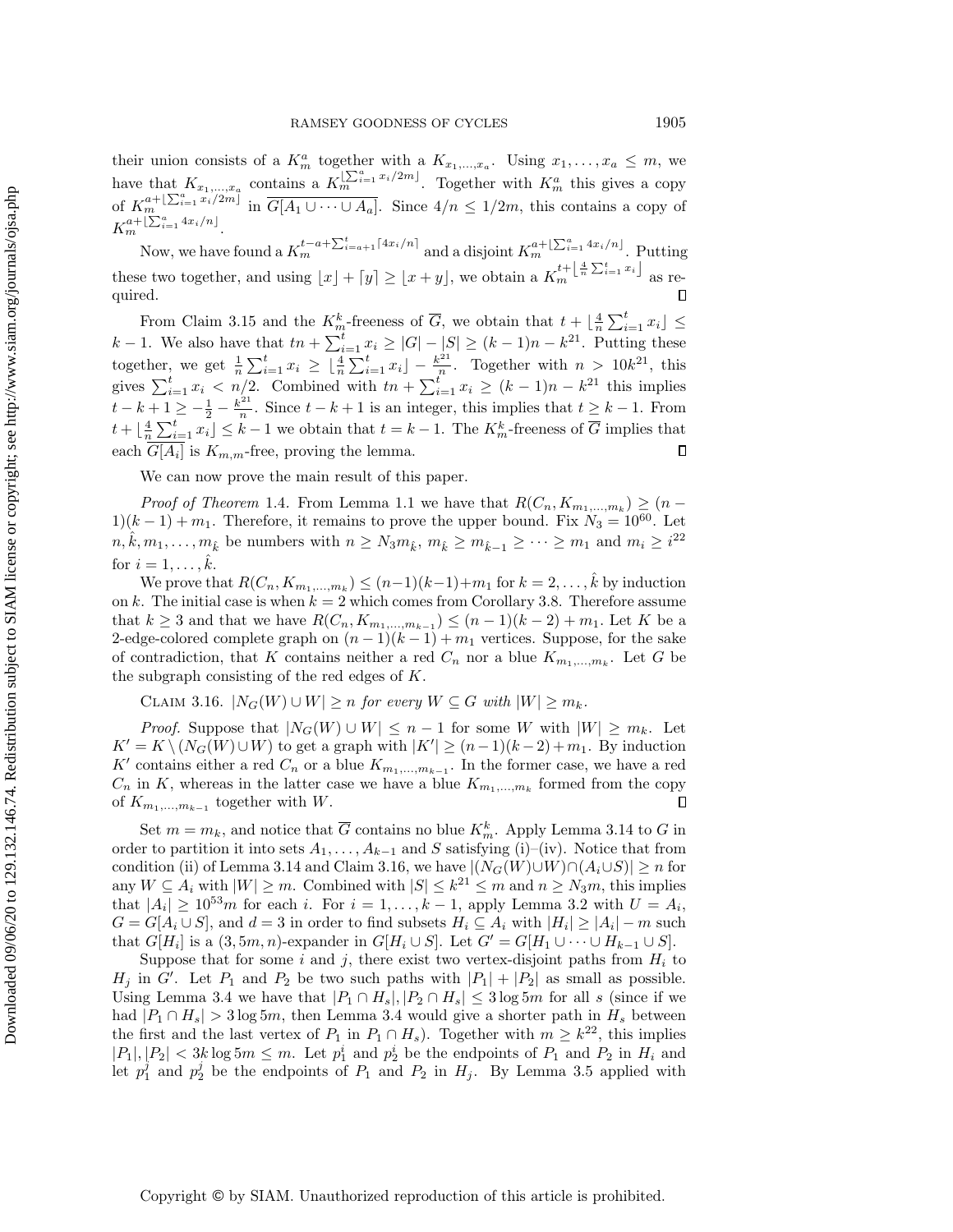$m' = 5m$ , there is an  $p_1^i$  to  $p_2^i$  path  $Q_i$  in  $H_i$  as well as a  $p_1^j$  to  $p_2^j$  path  $Q_j$  in  $H_j$  with  $50m \leq |Q_i|, |Q_j| \leq 60m$ . Notice that we have  $n - 62m \leq n - |Q_i\cup P_1\cup P_2| + 2 \leq n - 50m$ and " $|N_{H_j}(W) \cup W| \geq n - |S| \geq n - m$  for  $W \subseteq H_j$  with  $|W| \geq 5m$ ." Therefore, we can apply Lemma [3.7](#page-15-0) to  $H_j$  with  $P = Q_j$ ,  $m' = 5m$ , and  $n' = n - |Q_i \cup P_1 \cup P_2| + 2$ in order find a  $p_1^j$  to  $p_2^j$  path  $Q'_j$  in  $H_j$  with  $|Q'_j| = n - |Q_i \cup P_1 \cup P_2| + 2$ . Joining  $Q_i$ to  $P_1$  to  $Q'_j$  to  $P_2$  gives a red cycle of length n in K.

Suppose that for all  $i \neq j$ , there do not exist two vertex-disjoint paths from  $H_i$  to  $H_j$  in G'. We show that there is a vertex v which separates some  $H_a$  from the others.

<span id="page-22-0"></span>CLAIM 3.17. There is a set  $A \subseteq V (G^\prime)$ , a 2-connected subgraph  $D \subseteq G^\prime$ , a vertex  $v \in V (D),$  and an index  $a \in \{ 1, \ldots, k - 1\}$  such that  $H_a \subseteq V (D) \subseteq A, A \setminus (S \cup \{ v \} ) =$  $H_a \setminus \{ v\}$ , and  $N_{G'}(A - v) \subseteq A$ .

*Proof.* Let  $D_1, \ldots, D_t$  be the maximal 2-connected subgraphs of G'. By maximality we have that  $|D_i \cap D_j| \leq 1$  for any  $i \neq j$ . By Lemma [3.3,](#page-14-1)  $H_i$  is 2-connected for all i, and hence  $H_i \subseteq D_j$  for some j. By Menger's theorem we have that each of  $D_1, \ldots, D_t$  can contain at most one of the sets  $H_i$  for  $i = 1, \ldots, k - 1$  (since there do not exist two vertex-disjoint paths between  $H_i$  and  $H_j$  for distinct i and j).

Let F be an auxiliary graph with  $V(F) = \{ D_1, \ldots, D_t\}$  with  $D_i D_j$  an edge whenever  $D_i \cap D_j \neq \emptyset$ . It is well known that F is a forest (see Proposition 3.11 in [\[10\]](#page-24-19)). Let T be any subtree of F which contains  $H_i$  for some i, and let  $D_{root}$  be an arbitrary root of T. There is a vertex  $D_b \in T$  such  $D_b$  contains  $H_a$  for some a, but no descendant of  $D_b$  contains  $H_j$  for any  $j \neq a$ . Let  $D = D_b$ .

If  $D_b \neq D_{root}$ , then let  $D_s$  be the parent of  $D_b$  and v the unique vertex in  $D_s \cap D_b$ . Let  $A$  be the set consisting of  $v$  plus all the vertices in the connected component of  $G'-v$  containing  $H_a$ . If  $D_b = D_{root}$ , then let A be the set consisting of all the vertices in the connected component of G' containing  $H_a$  (which is just  $\bigcup_{v\in T} D_v$ ), and let v be an arbitrary vertex in D.

In both of the above cases,  $H_a \subseteq V (D) \subseteq A$  and  $N_{G'}(A - v) \subseteq A$  are immediate. To see  $A \setminus (S \cup \{ v\} ) = H_a \setminus \{ v\}$ , recall that  $H_1, \ldots, H_{k-1}, S$  partitioned  $V (G^\prime)$  and  $D_b$  was chosen so that no descendant of  $D_b$  in T contains  $H_j$  for any  $j \neq a$ .  $\Box$ 

Let A, v, and a be as produced by the above lemma. Notice that  $G[A]$  is  $K_{m+1,m+1}$ -free. Indeed given a copy of  $K_{m+1,m+1}$  in  $\overline{G[A]}$ , we have a copy of  $K_{m,m}$  in  $G[A] \setminus \{ v\}$ . Since from Claim [3.17](#page-22-0) there are no edges between this  $K_{m,m}$  and  $H_t \setminus \{ v\}$ for  $t \neq a$ , we obtain a copy of  $K_m^k$  in  $\overline{G}$ .

Notice that for any  $W \subseteq A$  with  $|W| \geq 5m + k^{21} + 1$ , we have

$$
|N_A(W) \cup W| \ge |N_A(W \setminus (S \cup \{v\})) \cup (W \setminus (S \cup \{v\}))|
$$
  
= |N\_A(W \cap (H\_a \setminus \{v\})) \cup (W \cap (H\_a \setminus \{v\}))|  

$$
\ge n
$$

To see the last inequality, recall that from Claim [3.17](#page-22-0) we have  $A \setminus (S \cup \{ v \}) = H_a \setminus \{ v \},$  $N_{H_a\cup S}(A - v) \subseteq N_{G'}(A - v) \subseteq A$ , that  $H_a$  is a  $(3, 5m, n)$ -expander in  $G[H_a \cup S]$ , and that  $|W \cap (H_a \setminus \{ v\} )| = |W \setminus (S \cup \{ v\} )| \geq 5m.$ 

Let u be any neighbor of v in D. Since  $|H_a| \geq 10^{52}m$  and  $\overline{H_a}$  is  $K_{m,m}$ -free,  $H_a - v - u$  contains a cycle C with  $|C| \geq 100m$  (e.g., by Theorem [1.6\)](#page-2-0). By 2connectedness of  $D$  combined with Menger's theorem, there are two disjoint paths  $P_u$ and  $P_v$  from u and v, respectively, to C. Joining  $P_u$  and  $P_v$  to the longer segment of C between  $P_u \cap C$  and  $P_v \cap C$  gives a u to v path P of length  $\geq 50m$ . Applying Lemma [3.7](#page-15-0) to the graph  $G[A]$ , the vertices u and v, the path P, and  $m' = 5m + k^{21}$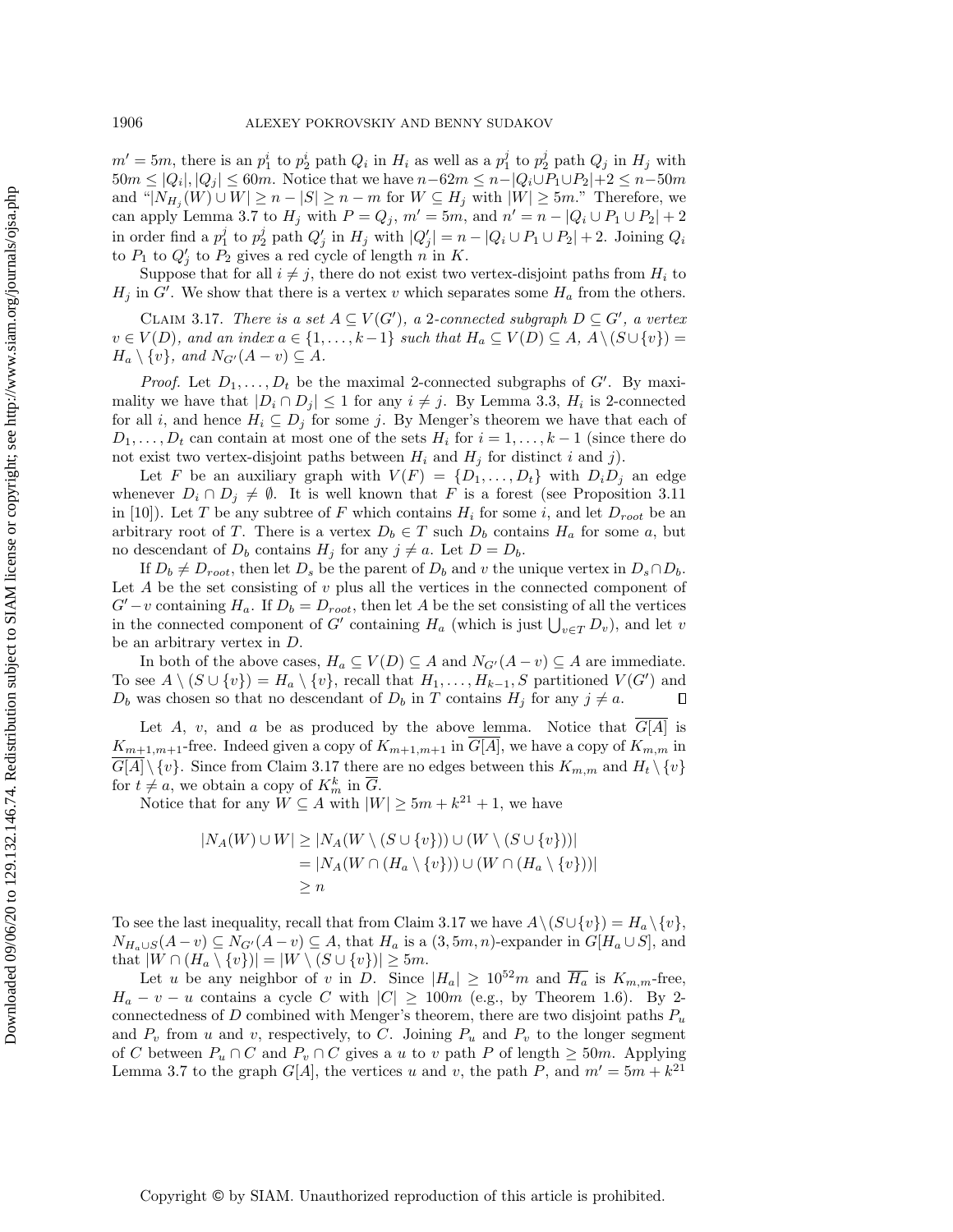gives a path of order n from  $u$  to v which together with the edge  $uv$  forms a cycle of length n in G (and hence a red  $C_n$  in K). Л

**4. Concluding remarks.** In Theorem [1.4](#page-1-2) we needed two conditions for  $C_n$  to be  $K_{m_1,...,m_k}$ -good—we needed  $n \geq 10^{60} m_k$  and  $m_i \geq i^{22}$ .

The first of these conditions " $n \geq 10^{60}m_k$ " cannot be removed completely (although the constant  $10^{60}$  can probably be significantly reduced) as there are constructions showing that  $C_n$  is not  $K_{m_1,...,m_k}$ -good for  $n \leq m_k$ . One family of such constructions is to fix a number  $r \in \{ 1, \ldots k\}$  and consider a 2-edge-coloring of a complete graph on  $(k - r)(n - 1) + r(m_r - 1)$  vertices consisting of  $(k - r)$  red cliques  $C_1, \ldots, C_{k-r}$  of size  $n-1$  and r red cliques  $C_{k-r+1}, \ldots, C_k$  of size  $m_r-1$ . For  $n \geq m_r$ , this construction has neither red  $C_n$  nor blue  $K_{m_1,\dots,m_k}$ —there is no red  $C_n$  since all red components have size  $\leq n - 1$ , and there is no blue  $K_{m_1,...,m_k}$  since the k parts of  $K_{m_1,...,m_k}$  have to all be contained in different sets  $C_1,..., C_k$ , but only  $k-r$  of these have size bigger than  $m_r$  (and so it is impossible to simultaneously embed the  $k-r+1$  parts of  $K_{m_1,...,m_k}$  of sizes  $m_r, m_{r+1},..., m_k$ ). This construction shows that for  $n \geq m_r$  we have  $R(C_n, K_{m_1,...,m_k}) \geq (k - r)(n - 1) + r(m_r - 1)$ . For  $r = 1$ , this is exactly [\(1\)](#page-1-1). From this bound we obtain that for  $m_r \leq n < m_r + \frac{m_r - m_1}{r - 1} - 1$ , the cycle  $C_n$  is not  $K_{m_1,...,m_k}$ -good. By choosing  $r = k$ , we see that the bound " $n \geq 10^{60} m_k$ " in Theorem [1.6](#page-2-0) cannot be improved significantly beyond " $n \geq km_k/(k - 1)$ ."

We conjecture that the second condition " $m_i \geq i^{22}$ " in Theorem [1.4](#page-1-2) can be omitted completely. Such a result would in particular show that  $C_n$  is  $K_m$  good, i.e., it would prove particular cases of Conjecture [1.2.](#page-1-4) Because of this it would likely require different proof techniques from the ones used in this paper (for example, Nikiforov's ideas from [\[18\]](#page-24-7) showing that  $C_n$  is  $K_m$ -good for  $n \geq 4m + 2$  may be helpful).

The gadgets that we use are very similar to absorbers introduced by Montgomery in [\[17\]](#page-24-15) during the study of spanning trees in random graphs. An absorber is a graph A with three special vertices x, y, and v such that A has x to y paths with vertex sets  $V(A)$  and  $V(A) \setminus \{ v\}$ . While absorbers have a long history, Montgomery's key insight was that they can be found in very sparse graphs with good expansion properties. The graphs in which we need to find gadgets are also very sparse, and structurally the gadgets that we find are a natural generalization of Montgomery's absorbers. However, the graphs in which we look for gadgets are even sparser than Montgomery's and have weaker expansion properties. Specifically, Montgomery was looking at graphs G in which any small set S satisfies  $|N(S)| \geq C|S| \log^4 |G|$ , whereas in this paper we consider graphs which only have  $|N(S)| \geq C|S|$ . The level of expansion at which we find gadgets is optimal up to a constant factor. Since we find gadgets (and as a consequence absorbers) at such a low expansion, our intermediate results are likely to have application in the study of random and pseudorandom graphs.

Acknowledgments. Part of this work was done when the second author visited Freie University Berlin. He would like to thank Freie University for its hospitality and stimulating research environment. The authors would like to thank an anonymous referee for many suggestions on improving this paper.

## REFERENCES

<span id="page-23-0"></span><sup>[1]</sup> P. ALLEN, G. BRIGHTWELL, AND J. SKOKAN, Ramsey-goodness and otherwise, Combinatorica, 33 (2013), pp. 125-160.

<span id="page-23-1"></span><sup>[2]</sup> I. BALLA, A. POKROVSKIY, AND B. SUDAKOV, Ramsey goodness of bounded degree trees, Combin. Prob. Comput., 27 (2018), pp. 289-309.